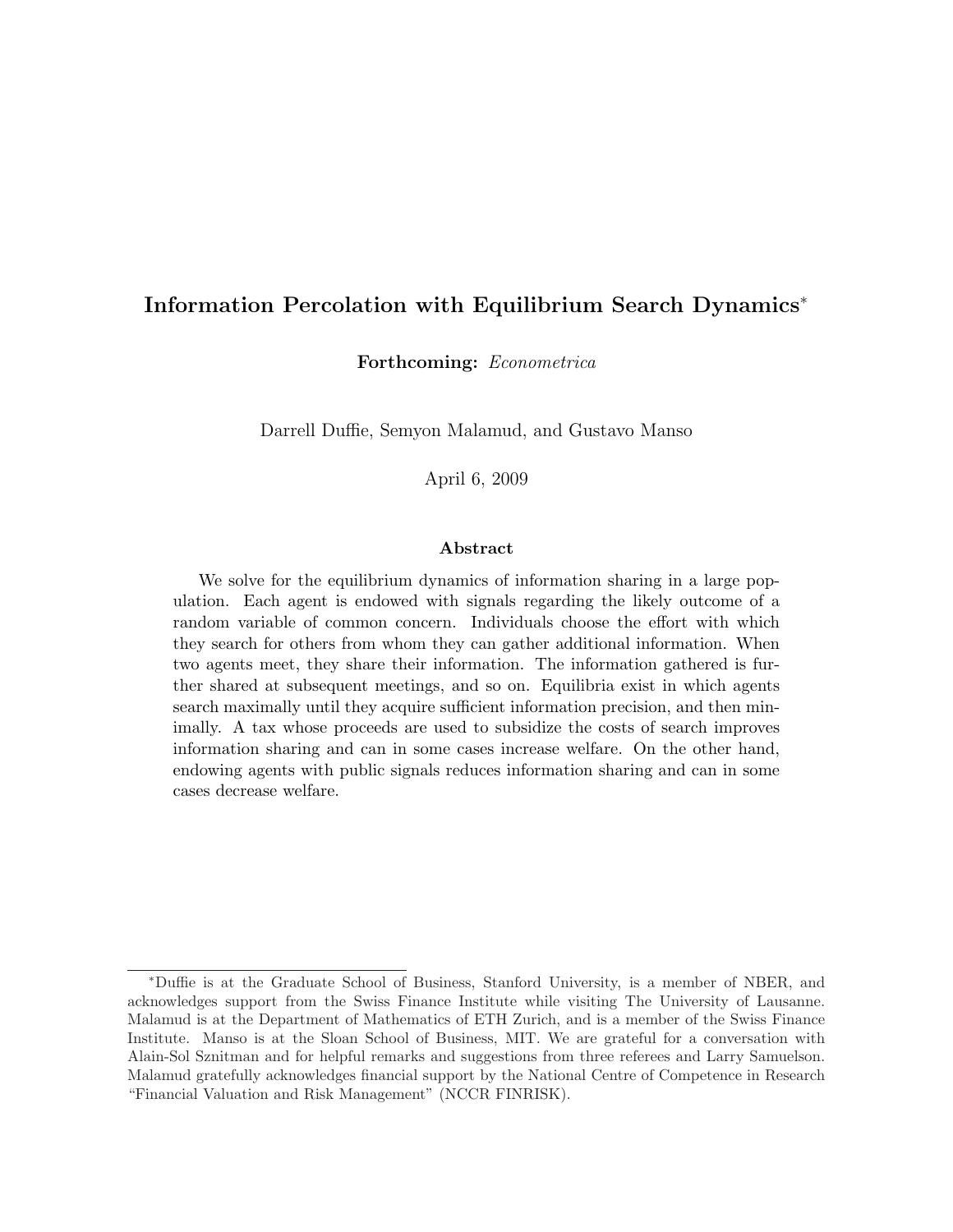## 1 Introduction

We characterize the equilibrium dynamics of information sharing in a large population. An agent's optimal current effort to search for information sharing opportunities depends on that agent's current level of information and on the cross-sectional distribution of information quality and search efforts of other agents. Under stated conditions, in equilibrium, agents search maximally until their information quality reaches a trigger level, and then minimally. In general, it is not the case that raising the search-effort policies of all agents causes an improvement in information sharing. This monotonicity property does, however, apply to trigger strategies, and enables a fixed-point algorithm for equilibria.

In our model, each member of the population is endowed with signals regarding the likely outcome of a Gaussian random variable  $Y$  of common concern. The ultimate utility of each agent is increasing in the agent's conditional precision of  $Y$ . Individuals therefore seek out others from whom they can gather additional information about  $Y$ . When agents meet, they share their information. The information gathered is then further shared at subsequent meetings, and so on. Agents meet according to a technology for search and random matching, versions of which are common in the economics literatures covering labor markets, monetary theory, and financial asset markets. A distinction is that the search intensities in our model vary cross-sectionally in a manner that depends on the endogenously chosen efforts of agents.

Going beyond prior work in this setting, we capture implications of the incentive to search more intensively whenever there is greater expected utility to be gained from the associated improvement in the information arrival process. Of course, the amount of information that can be gained from others depends on the efforts that the others themselves have made to search in the past. Moreover, the current expected rate at which a given agent meets others depends not only on the search efforts of that agent, but also on the current search efforts of the others. We assume complementarity in search efforts. Specifically, we suppose that the intensity of arrival of matches by a given agent increases in proportion to the current search effort of that agent, given the search efforts of the other agents. Each agent is modeled as fully rational, in a sub-game-perfect Bayes-Nash equilibrium.

The existence and characterization of an equilibrium involves incentive consistency conditions on the jointly determined search efforts of all members of the population simultaneously. Each agent's life-time search intensity process is the solution of a stochastic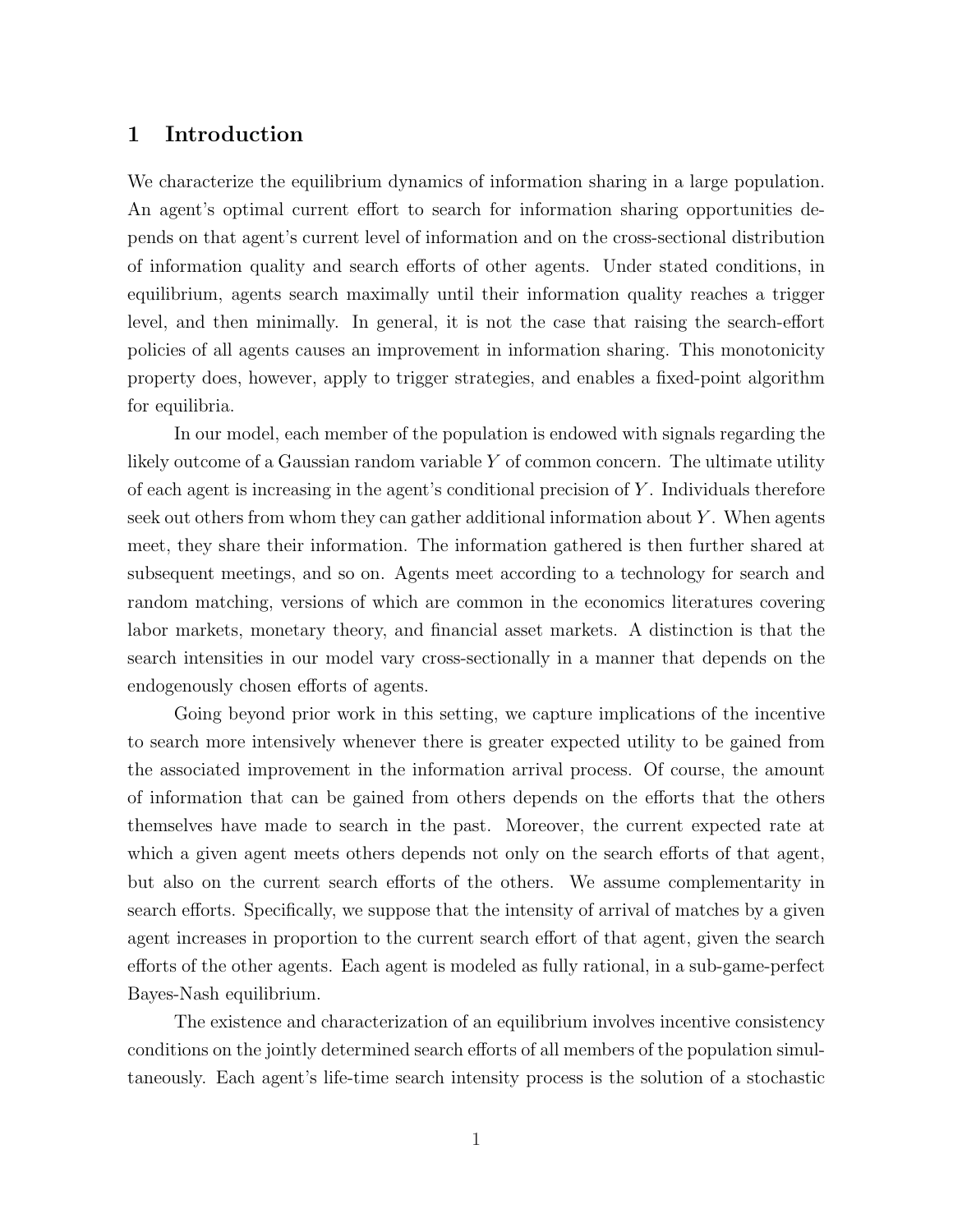control problem, whose rewards depend on the search intensity processes chosen by other agents. We state conditions for a stationary equilibrium in which each agent's search effort at a given time depends only on that agent's current level of precision regarding the random variable Y of common concern.

We show that if the cost of search is increasing and convex in effort, then, taking as given the cross-sectional distribution of other agents' information quality and search efforts, the optimal search effort of any given agent is declining in the current information precision of that agent. This property holds, even out of equilibrium, because the marginal valuation of additional information for each agent declines as that agent gathers additional information. With proportional search costs, this property leads to equilibria with trigger policies that reduce search efforts to a minimum once a sufficient amount of information is obtained. Our proof of existence relies on a monotonicity result: Raising the assumed trigger level at which all agents reduce their search efforts leads to a first-order dominant cross-sectional distribution of information arrivals.

We show by counterexample, however, that for general forms of search-effort policies it is not generally true that the adoption of more intensive search policies leads to an improvement in population-wide information sharing. Just the opposite can occur. More intensive search at given levels of information can in some cases advance the onset of a reduction of the search efforts of agents who may be a rich source of information to others. This can lower access to richly informed agents in such a manner that, in some cases, information sharing is actually poorer.

We also analyze the welfare effects of some policy interventions. First, we analyze welfare gains that can be achieved with a lump-sum tax whose proceeds are used to subsidize the costs of search efforts. Under stated conditions, we show that this promotes positive search externalities that would not otherwise arise in equilibrium. Finally, we show that, with proportional search costs, additional public information leads in equilibrium to an unambiguous reduction in the sharing of private information, to the extent that there is in some cases a net negative welfare effect.

## 2 Related Literature

Previous research in economics has investigated the issue of information aggregation. A large literature has focused on the aggregation of information through prices. For example, Grossman (1981) proposed the concept of rational-expectations equilibrium to capture the idea that prices aggregate information that is initially dispersed across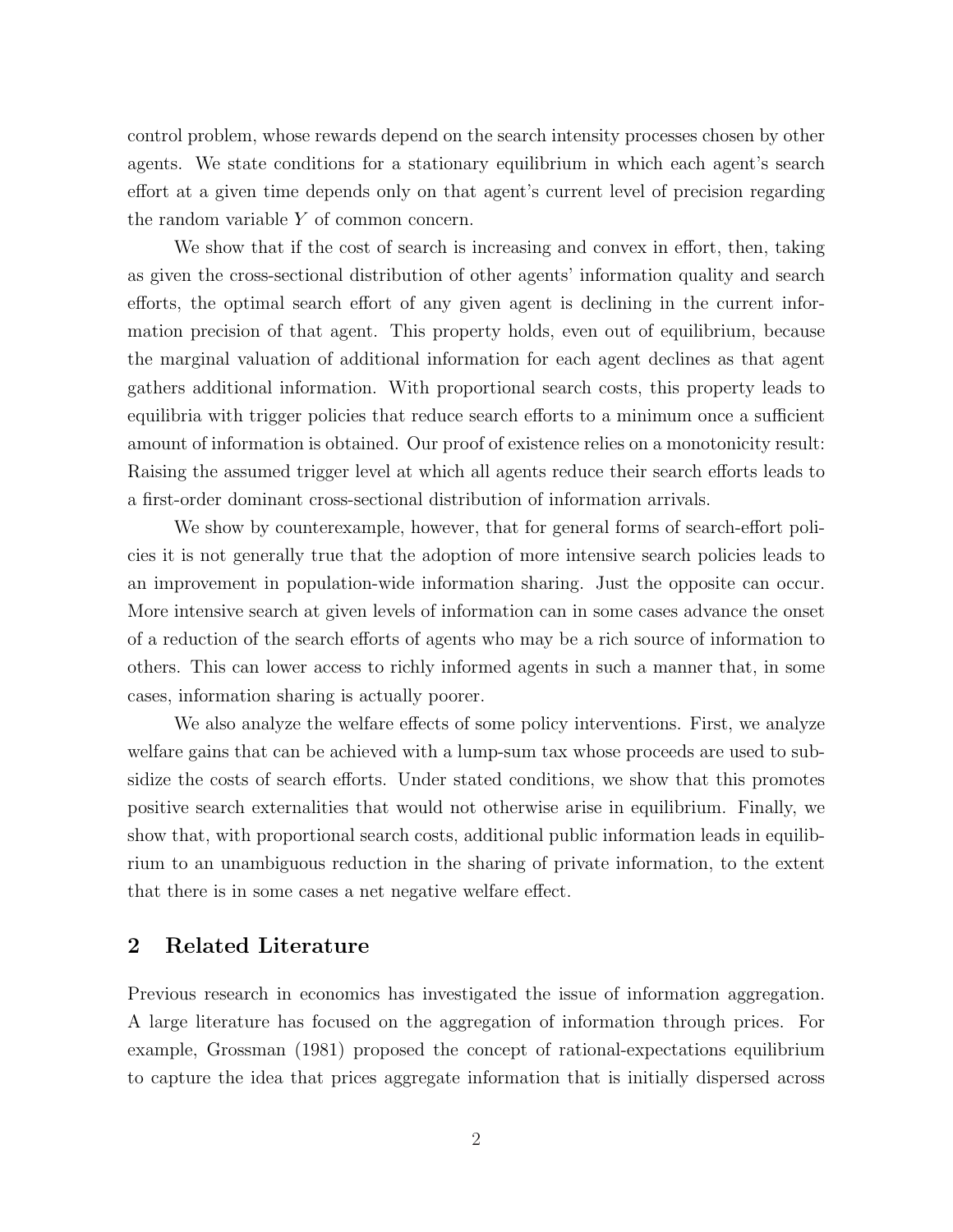investors. Wilson (1977), Milgrom (1981), Pesendorfer and Swinkels (1997), and Reny and Perry (2006) provide strategic foundations for the rational-expectations equilibrium concept in centralized markets.

In many situations, however, information aggregation occurs through local interactions rather than through common observation of market prices. For example, in decentralized markets, such as those for real estate and over-the-counter securities, agents learn from the bids of other agents in private auctions or bargaining sessions. Wolinsky (1990) and Blouin and Serrano (2002) study information percolation in decentralized markets. In the literature on social learning, agents communicate with each other and choose actions based on information received from others. Banerjee and Fudenberg (2004), for example, study information aggregation in a social-learning context.

Previous literature has shown that some forms of information externalities may slow down or prevent information aggregation. For example, Vives (1993) shows that information aggregation may be slowed when agents base their actions on public signals (price) rather than on private signals, making inference noisier. Bikhchandani, Hirshleifer, and Welch (1992) and Banerjee (1992) show that agents may rely on publicly observed actions, ignoring their private signals, giving rise to informational cascades that prevent social learning.

Burguet and Vives (2000) and Amador and Weill (2008) pose related questions. Burguet and Vives (2000) study a model with endogenous private information acquisition and public revelation of a noisy statistic of agents' predictions. Improving public information reduces agents' incentives to collect private information that could potentially slow down learning and reduce social welfare. Amador and Weill (2008) study a model in which agents learn from public information as well as from the private observation of other agents' actions. Improving public information allows agents to rely less heavily on their private signals when choosing their actions, thus slowing down the diffusion of information and potentially reducing social welfare.

Our paper studies information aggregation in a social learning context. In contrast to previous studies, we analyze the equilibria of a game in which agents seek out other agents from whom they can gather information. This introduces a new source of information externality. If an agent chooses a high search intensity, he produces an indirect benefit to other agents by increasing both the mean arrival rate at which the other agents will be matched and receive additional information, as well as the amount of information that the given agent is able to share when matched. We show that because agents do not take this externality into account when choosing their search intensities,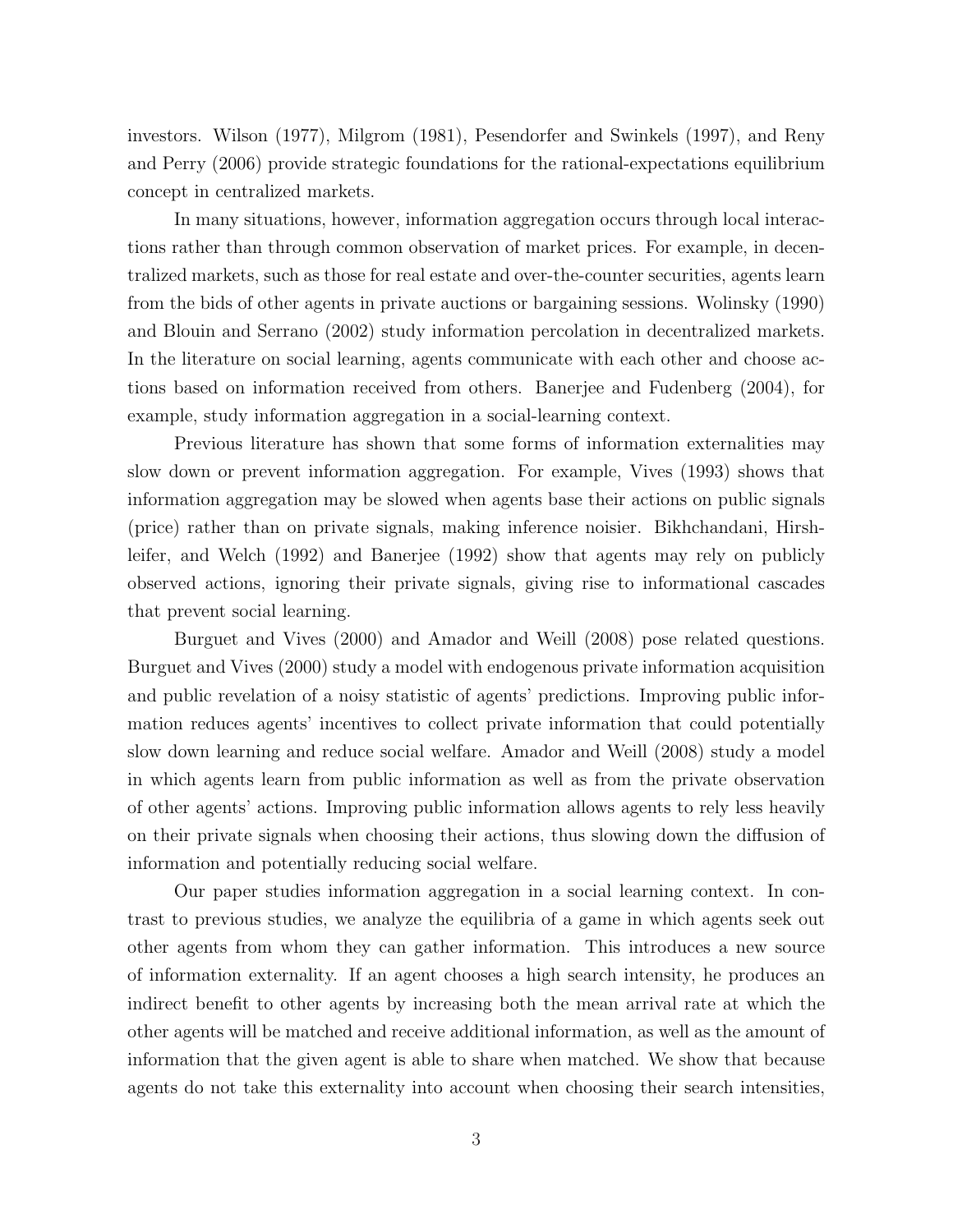social learning may be relatively inefficient or even collapse. We also show that endowing agents with public signals reduces their effort in searching for other agents from whom they can gather information. This reduces information sharing and can in some cases reduce social welfare.

In addition to the information externality problem, our paper shows that coordination problems may be important in information aggregation problems. In our model, there are multiple equilibria that are Pareto-ranked in terms of the search intensities of the agents. If agents believe that other agents are searching with lower intensity, agents will also search with lower intensity, producing an equilibrium with slower social learning. Pareto-dominant equilibria, in which all agents search with higher intensity, may be possible, but it is not clear how agents coordinate to achieve such equilibria.

Our technology of search and matching is similar to that used in search-theoretic models that have provided foundations for competitive general equilibrium and in models of equilibrium in markets for labor, money, and financial assets.<sup>1</sup> Unlike these prior studies, we allow for information asymmetry about a common-value component, with learning from matching and with endogenously chosen search efforts.

Our model is related to that of Duffie and Manso (2007) and Duffie, Giroux, and Manso (2009), which provide an explicit solution for the evolution of posterior beliefs when agents are randomly matched in groups over time, exchanging their information with each other when matched. In contrast to these prior studies, however, we model the endogenous choice of search intensities. Moreover, we deal with Gaussian uncertainty, as opposed to the case of binary uncertainty that is the focus of these prior two papers. Further, we allow for the entry and exit of agents, and analyze the resulting stationary equilibria.

# 3 Model Primitives

A probability space  $(\Omega, \mathcal{F}, P)$  and a non-atomic measure space  $(A, \mathcal{A}, \alpha)$  of agents are fixed. We rely throughout on applications of the exact law of large numbers (LLN) for a continuum of random variables. A suitably precise version can be found in Sun (2006), based on technical conditions on the measurable subsets of  $\Omega \times A$ . As in the

<sup>&</sup>lt;sup>1</sup>Examples of theoretical work using random matching to provide foundations for competitive equilibrium include that of Rubinstein and Wolinsky (1985) and Gale (1987). Examples in labor economics include Pissarides (1985) and Mortensen (1986); examples in monetary theory include Kiyotaki and Wright (1993) and Trejos and Wright (1995); examples in finance include Duffie, Gârleanu, and Pedersen (2005), Lagos and Rocheteau (2009), and Weill (2008).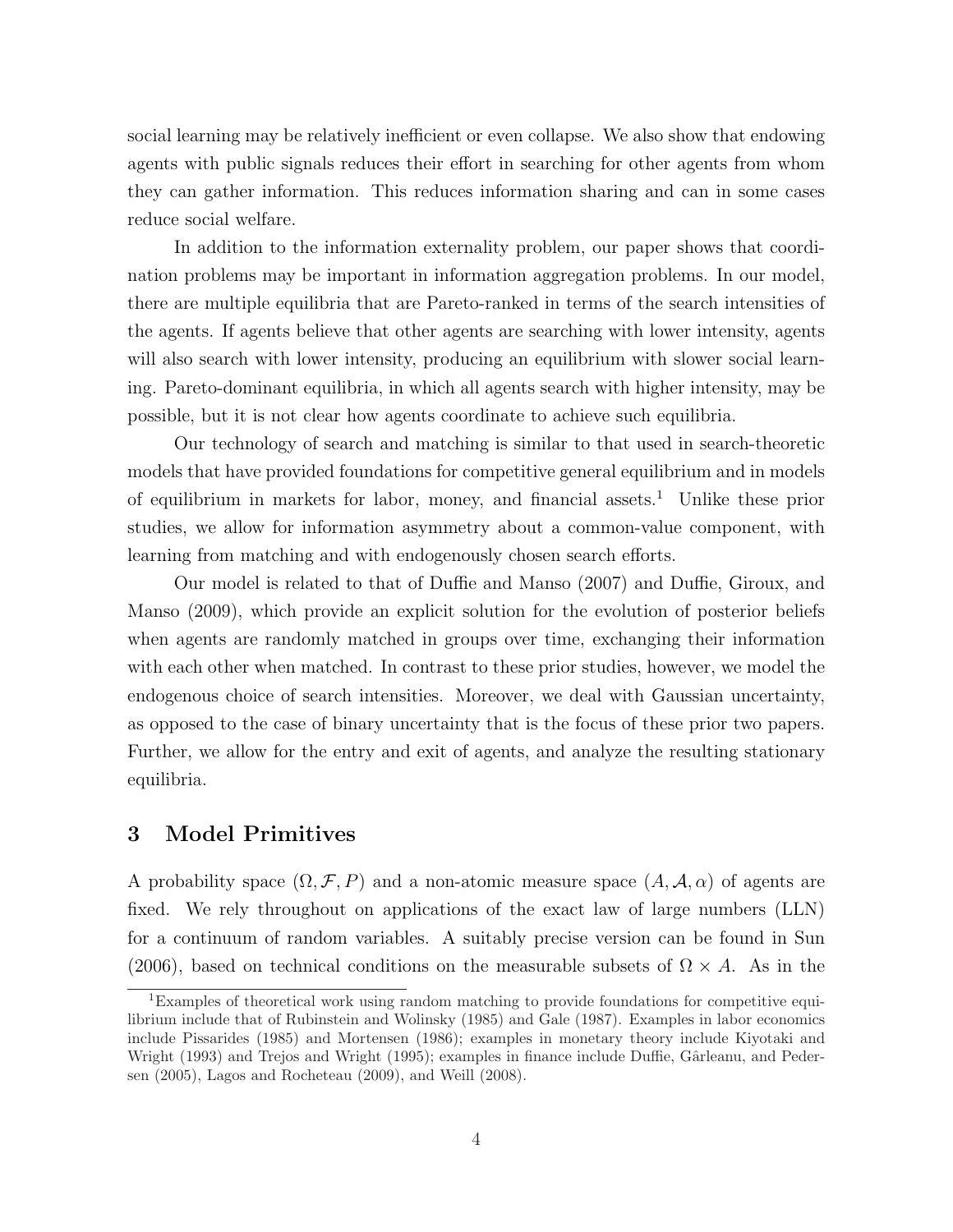related literature, we also rely formally on a continuous-time LLN for random search and matching that has only been rigorously justified in discrete-time settings.<sup>2</sup> An alternative, which we avoid for simplicity, would be to describe limiting results for a sequence of models with discrete time periods or finitely many agents, as the lengths of time periods shrink or as the number of agents gets large.

All agents benefit, in a manner to be explained, from information about a particular random variable Y. Agents are endowed with signals from a space  $S$ . The signals are jointly Gaussian with Y. Conditional on  $Y$ , the signals are pairwise independent. We assume that Y and all of the signals in  $S$  have zero mean and unit variance, which is without loss of generality because they play purely informational roles.

Agent i enters the market with a random number  $N_{i0}$  of signals that is independent of Y and S. The probability distribution  $\pi$  of  $N_{i0}$  does not depend on i. For almost every pair  $(i, j)$  of agents,  $N_{i0}$  and  $N_{j0}$  are independent, and their signal sets are disjoint.

When present in the market, agents meet other agents according to endogenous search and random matching dynamics to be described. Under these dynamics, for almost every pair  $(i, j)$  of agents, conditional on meeting at a given time t, there is zero probability that they meet at any other time, and zero probability that the set of agents that i has met before t overlaps with the set of agents that j has met before t.

Whenever two agents meet, they share with each other enough information to reveal their respective current conditional distributions of Y. Although we do not model any strict incentive for matched agents to share their information, they have no reason not to do so. We could add to the model a joint production decision that would provide a strict incentive for agents to reveal their information when matched, and have avoided this for simplicity.

By the joint Gaussian assumption, and by induction in the number of prior meetings of each of a pair of currently matched agents, it is enough when sharing information relevant to Y that each of two agents tells the other his or her immediately prior conditional mean and variance of Y. The conditional variance of Y given any  $n$  signals is

$$
v(n) = \frac{1 - \rho^2}{1 + \rho^2(n - 1)},
$$

where  $\rho$  is the correlation between Y and any signal. Thus, it is equivalent for the purpose of updating the agents' conditional distributions of  $Y$  that agent  $i$  tells his counterparty at any meeting at time t his or her current conditional mean  $X_{it}$  of Y and the total

<sup>&</sup>lt;sup>2</sup>See Duffie and Sun  $(2007)$ .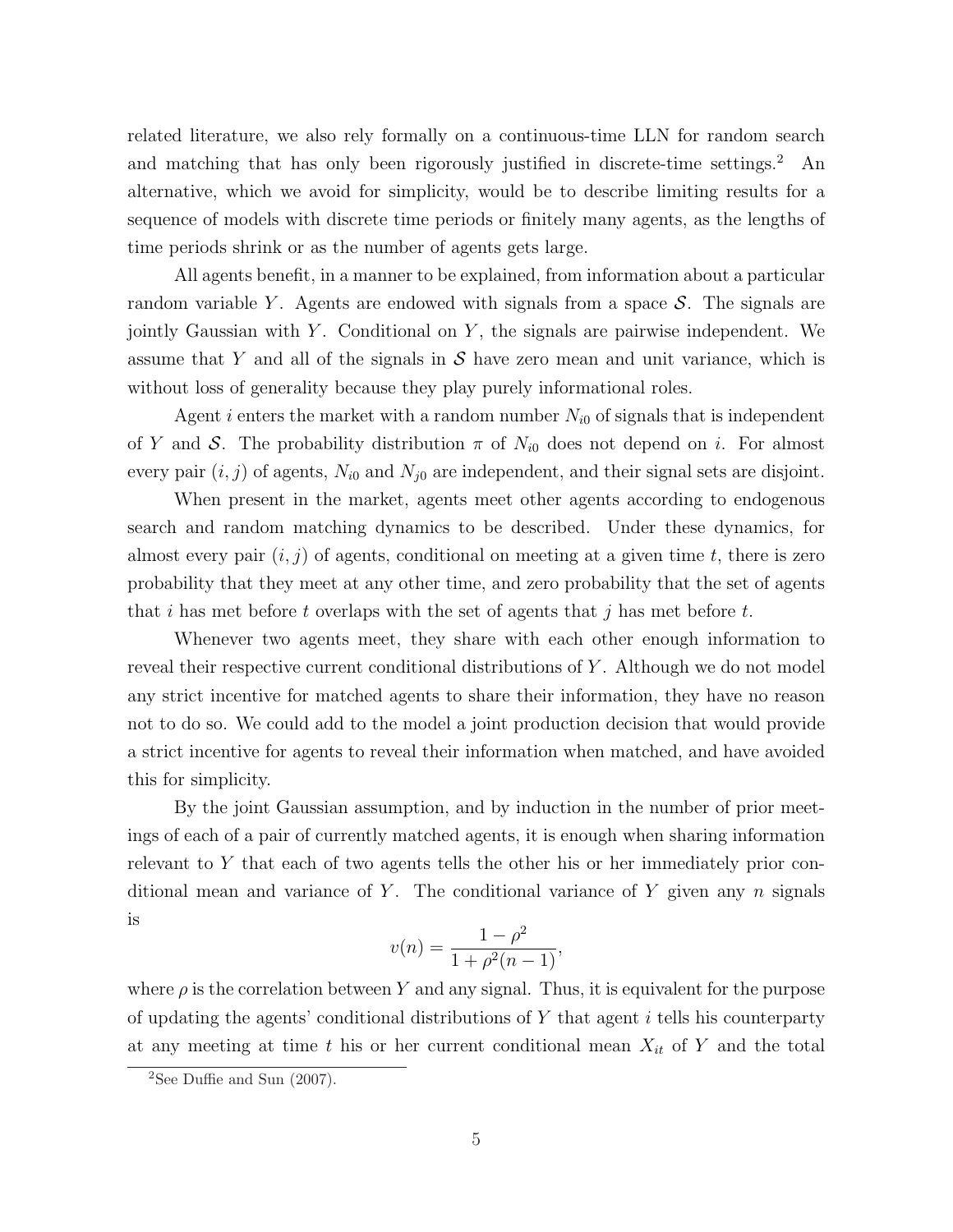number  $N_{it}$  of signals that played a role in calculating the agent's current conditional distribution of Y. This number of signals is initially the endowed number  $N_{i0}$ , and is then incremented at each meeting by the number  $N_{jt}$  of signals that similarly influenced the information about Y that had been gathered by his counterparty  $j$  by time  $t$ .

Because the precision  $1/v(N_{it})$  of the conditional distribution of Y given the information set  $\mathcal{F}_{it}$  of agent i at time t is strictly monotone in  $N_{it}$ , we speak of "precision" and  $N_{it}$  interchangeably.

Agents remain in the market for exponentially distributed times that are independent (pairwise) across agents, with parameter  $\eta'$ . If exiting at time t, agent i chooses an action A, measurable with respect to his current information  $\mathcal{F}_{it}$ , with cost  $(Y - A)^2$ . Thus, in order to minimize the expectation of this cost, agent i optimally chooses the action  $A = E(Y | \mathcal{F}_{it})$ , and incurs an optimal expected exit cost equal to the  $\mathcal{F}_{it}$ -conditional variance  $\sigma_{it}^2$  of Y. Thus, while in the market, the agent has an incentive to gather information about Y in order to reduce the expected exit cost. We will shortly explain how search for other agents according to a costly effort process  $\phi$  influences the current mean rate of arrival of matches, and thus the information filtration  $\{\mathcal{F}_{it} : t \geq 0\}$ . Given a discount rate  $r$ , the agent's lifetime utility (measuring time from the point of that agent's market entrance) is

$$
U(\phi) = E\left(-e^{-r\tau}\sigma_{i\tau}^2 - \int_0^{\tau} e^{-rt}K(\phi_t) dt \mid \mathcal{F}_{i0}\right),\,
$$

where  $\tau$  is the exit time and  $K(c)$  is the cost rate for search effort level c, which is chosen at each time from some interval  $[c_L, c_H] \subset \mathbb{R}_+$ . We take the cost function K to be bounded and measurable, so  $U(\phi)$  is bounded above and finite.

As we will show, essentially any exit utility formulation that is concave and increasing in  $\sigma_{i\tau}^{-2}$  would result in precisely the same characterization of equilibrium that we shall provide.

The agent is randomly matched at a stochastic intensity that is proportional to the current effort of the agent, given the efforts of other agents. The particular pairings of counterparties are randomly chosen, in the sense of the law of large numbers for pairwise random matching of Duffie and Sun (2007). The proportionality of matching intensities to effort levels means that an agent who exerts search effort c at time t has a current intensity (conditional mean arrival rate) of  $cbq_b$  of being matched to some agent from the set of agents currently using effort level b at time t, where  $q_b$  is the current fraction of the population using effort b. More generally, if the current cross-sectional distribution of effort by other agents is given by a measure  $\epsilon$ , then the intensity of a match with agents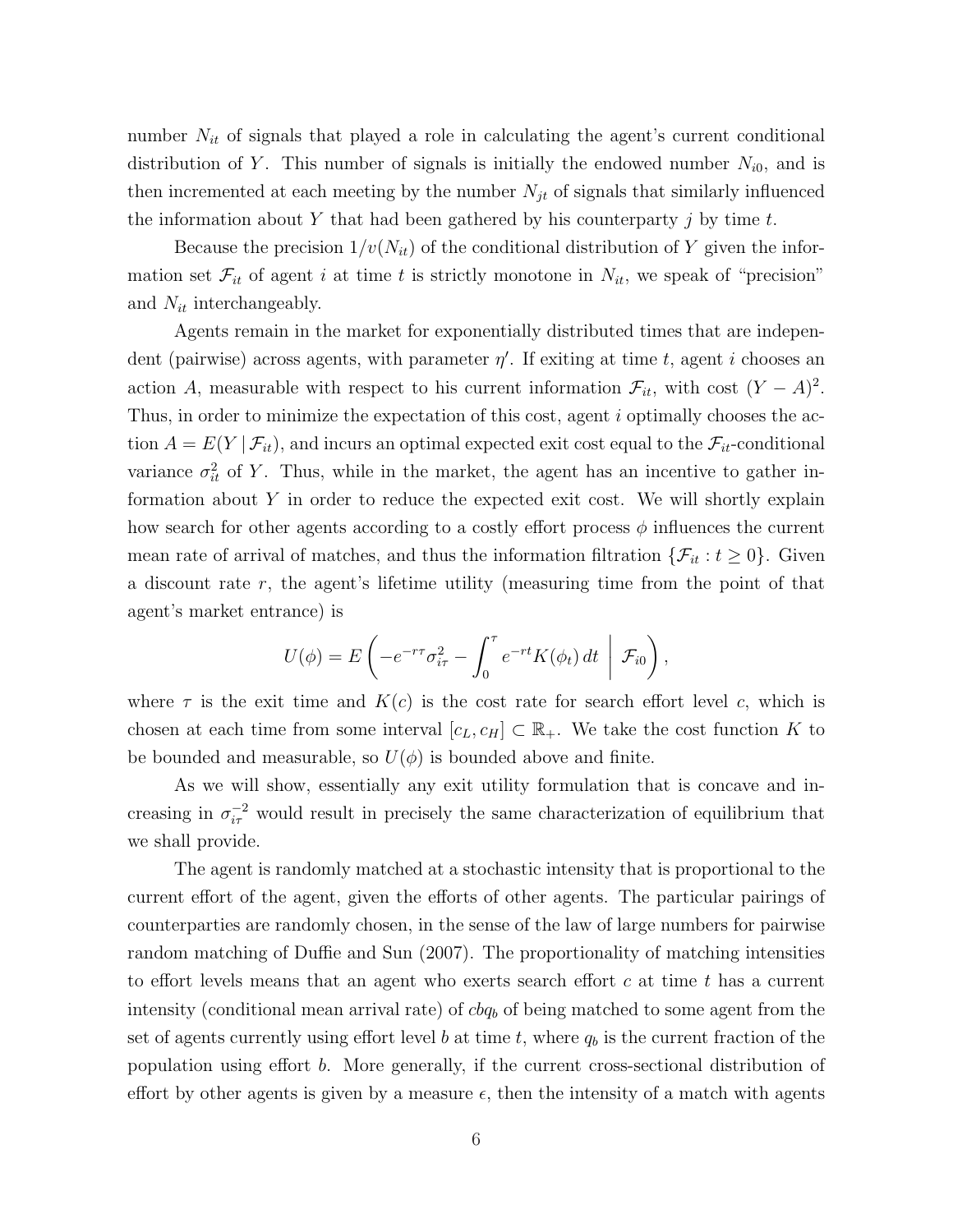whose current effort levels are in a set  $B$  is  $c$ R  $\int_B b \, d\epsilon(b)$ . Our equilibrium analysis rests significantly on the complementarity of the search and matching technology, meaning that the more effort that an agent makes to be found, the more effective are the efforts of his counterparties to find him.

One can relax the parameterization of the search technology by re-scaling the "effort" variable and making a corresponding adjustment of the effort cost function  $K(\cdot)$ . Search incentives ultimately depend only on the mapping from the search costs of two types of agents to the expected contact rate between these types, per unit mass of each.<sup>3</sup>

Agents enter the market at a rate proportional to the current mass  $q_t$  of agents in the market, for some proportional "birth rate"  $\eta > 0$ . Because agents exit the market pairwise independently at intensity  $\eta'$ , the law of large numbers implies that the total quantity  $q_t$  of agents in the market at time t is  $q_t = q_0 e^{(\eta - \eta')t}$  almost surely.

An advantage of the Gaussian informational setting is that the cross-sectional distribution of agents' current conditional distributions of Y can be described in terms of the joint cross-sectional distribution of conditional precisions and conditional means. We now turn to a characterization of the dynamics of the cross-sectional distribution of posteriors, as the solution of particular deterministic differential equation in time.

The cross-sectional distribution  $\mu_t$  of information precision at time t is defined, at any set B of positive integers, as the fraction  $\mu_t(B) = \alpha({i : N_{it} \in B})/q_t$  of agents whose precisions are currently in the set  $B$ . We sometimes abuse notation by writing  $\mu_t(n)$  for the fraction of agents with precision n.

In the equilibria that we shall demonstrate, each agent chooses an effort level at time  $t$  that depends only on that agent's current precision, according to a policy  $C : \mathbb{N} \to [c_L, c_H]$  used by all agents. Assuming that such a search effort policy C is used by all agents, the cross-sectional precision distribution satisfies (almost surely) the differential equation

$$
\frac{d}{dt}\mu_t = \eta(\pi - \mu_t) + \mu_t^C * \mu_t^C - \mu_t^C \mu_t^C(\mathbb{N}),
$$
\n(1)

where  $\mu_t^C(n) = C_n \mu_t(n)$  is the effort-weighted measure,  $\mu * \nu$  denotes the convolution of

<sup>&</sup>lt;sup>3</sup>For example, some of our results allow the cost function  $K(\cdot)$  to be increasing and convex, so for these results we can allow mean contact rates to have decreasing returns to scale in effort costs. For our characterization of equilibrium trigger strategies, however, we rely on the assumption that expected matching rates are linear with respect to the cost of each agent's effort.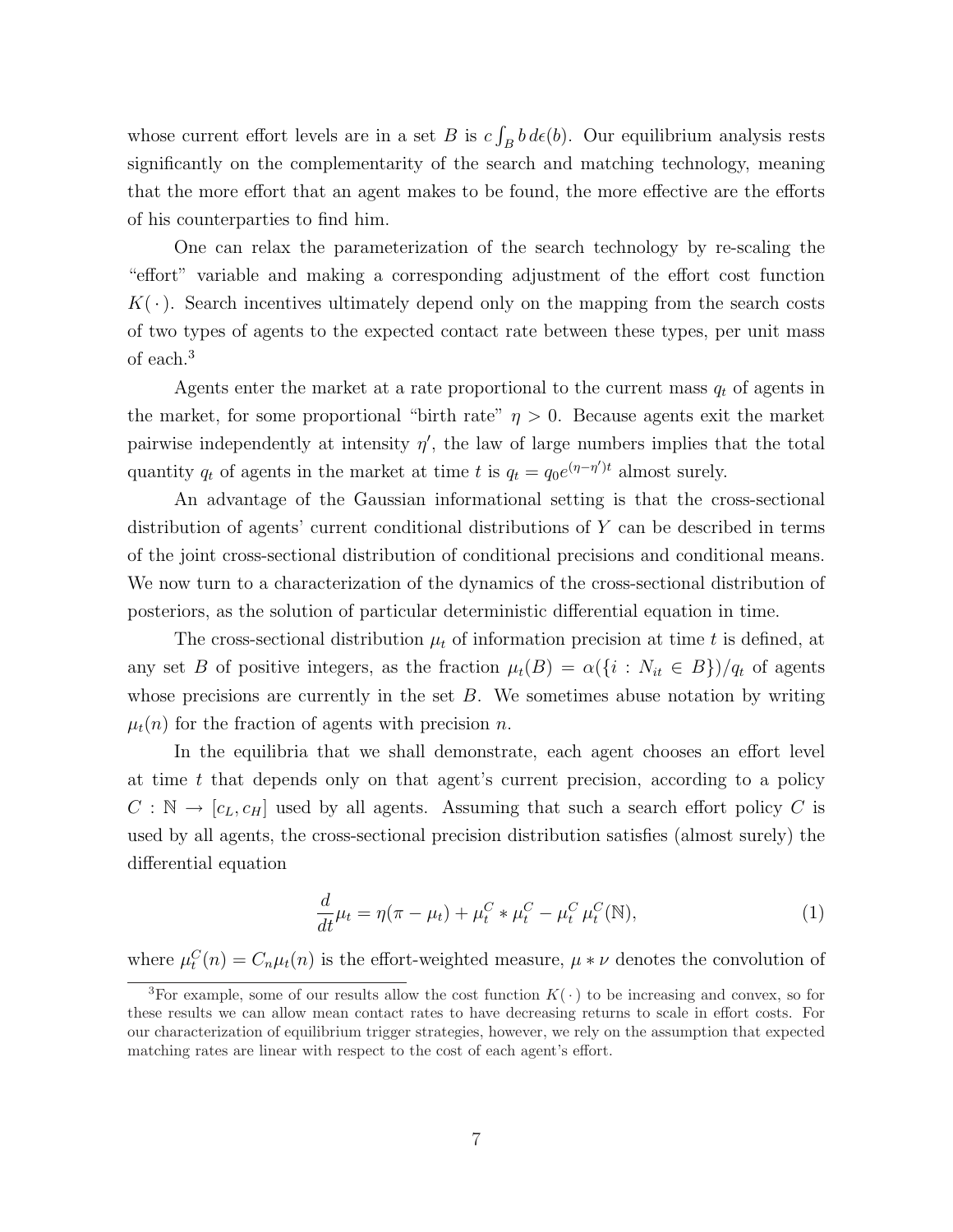two measures  $\mu$  and  $\nu$ , and

$$
\mu_t^C(\mathbb{N}) = \sum_{n=1}^{\infty} C_n \mu_t(n)
$$

is the cross-sectional average search effort. The mean exit rate  $\eta'$  plays no role in (1) because exit removes agents with a cross-sectional distribution that is the same as the current population cross-sectional distribution. The first term on the right-hand side of (1) represents the replacement of agents with newly entering agents. The convolution term  $\mu_t^C * \mu_t^C$  represents the gross rate at which new agents of a given precision are created through matching and information sharing. For example, agents of a given posterior precision n can be created by pairing agents of prior respective precisions  $k$ and  $n - k$ , for any  $k < n$ , so the total gross rate of increase of agents with precision n from this source is

$$
(\mu_t^C * \mu_t^C)(n) = \sum_{k=1}^{n-1} \mu_t(k) C(k) C(n-k) \mu_t(n-k).
$$

The final term of (1) captures the rate  $\mu_t^C(n)$   $\mu_t^C(\mathbb{N})$  of replacement of agents with prior precision  $n$  with those of some new posterior precision that is obtained through matching and information sharing.

We anticipate that, in each state of the world  $\omega$  and at each time t, the joint crosssectional population distribution of precisions and posterior means of Y has a density  $f_t$  on  $\mathbb{N} \times \mathbb{R}$ , with evaluation  $f_t(n, x)$  at precision n and posterior mean x of Y. This means that the fraction of agents whose conditional precision-mean pair  $(n, x)$  is in a given measurable set  $B \subset \mathbb{N} \times \mathbb{R}$  is  $\sum_n$  $\frac{1}{r} + \infty$ <sup> $+\infty$ </sup>  $f_t(n,x)1_{\{(n,x)\in B\}} dx$ . When it is important to clarify the dependence of this density on the state of world  $\omega \in \Omega$ , we write  $f_t(n, x, \omega)$ .

**Proposition 3.1** For any search-effort policy function  $C$ , the cross-sectional distribution  $f_t$  of precisions and posterior means of the agents is almost surely given by

$$
f_t(n, x, \omega) = \mu_t(n) p_n(x | Y(\omega)), \qquad (2)
$$

where  $\mu_t$  is the unique solution of the differential equation (1) and  $p_n(\cdot | Y)$  is the Yconditional Gaussian density of  $E(Y | X_1, \ldots, X_n)$ , for any n signals  $X_1, \ldots, X_n$ . This density has conditional mean

$$
\frac{n\rho^2Y}{1+\rho^2(n-1)}
$$

and conditional variance

$$
\sigma_n^2 = \frac{n\rho^2(1-\rho^2)}{(1+\rho^2(n-1))^2}.\tag{3}
$$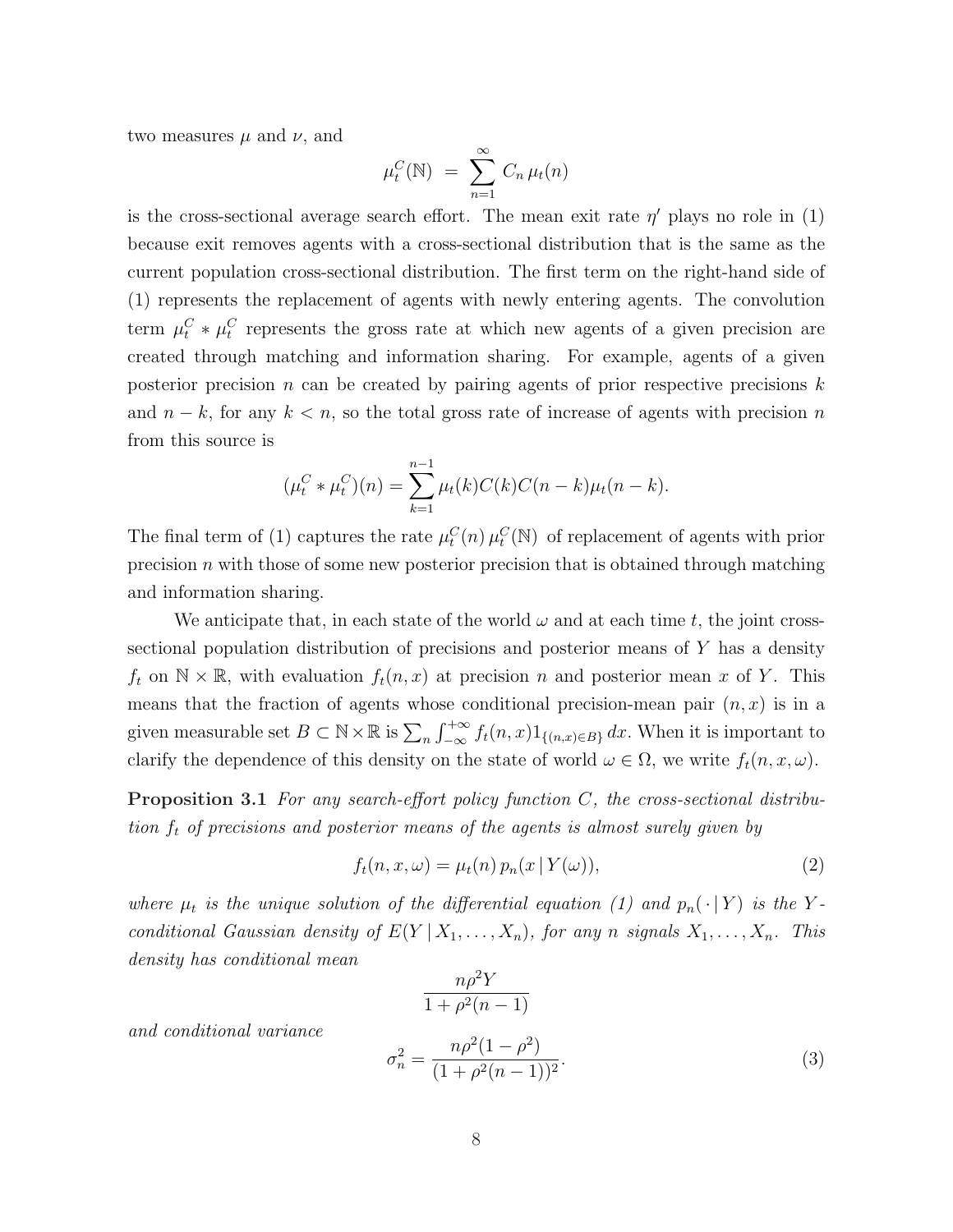The appendix provides a proof based on a formal application of the law of large numbers, and an independent proof by direct solution of the differential equation for  $f_t$ that arises from matching and information sharing. As  $n$  goes to infinity, the measure with density  $p_n(\cdot | Y)$  converges,  $\omega$  by  $\omega$  (almost surely), to a Dirac measure at  $Y(\omega)$ . In other words, those agents that have collected a large number of signals have posterior means that cluster (cross-sectionally) close to Y.

## 4 Stationary Measure

In our eventual equilibrium, all agents adopt an optimal search effort policy function C, taking as given the presumption that all other agents adopt the same policy  $C$ , and taking as given a stationary cross-sectional distribution of posterior conditional distributions of Y. Proposition 3.1 implies that this cross-sectional distribution is determined by the cross-sectional precision distribution  $\mu_t$ . In a stationary setting, from (1), this precision distribution  $\mu$  solves

$$
0 = \eta(\pi - \mu) + \mu^{C} * \mu^{C} - \mu^{C} \mu^{C}(\mathbb{N}),
$$
\n(4)

which can be viewed as a form of algebraic Riccati equation. We consider only solutions that have the correct total mass  $\mu(\mathbb{N})$  of 1. For brevity, we use the notation  $\mu_i = \mu(i)$ and  $C_i = C(i)$ .

**Lemma 4.1** Given a policy C, there is a unique measure  $\mu$  satisfying the stationarymeasure equation (4). This measure  $\mu$  is characterized as follows. For any  $\bar{C} \in [c_L, c_H]$ , construct a measure  $\bar{\mu}(\bar{C})$  by the algorithm:

$$
\bar{\mu}_1(\bar{C}) = \frac{\eta \,\pi_1}{\eta + C_1 \,\bar{C}}
$$

and then, inductively,

$$
\bar{\mu}_k(\bar{C}) = \frac{\eta \,\pi_k \,+\, \sum_{l=1}^{k-1} C_l \,C_{k-l} \,\bar{\mu}_l(\bar{C})\,\bar{\mu}_{k-l}(\bar{C})}{\eta \,+\, C_k \,\bar{C}}.
$$

There is a unique solution  $\overline{C}$  to the equation  $\overline{C} = \sum_{n=1}^{\infty} \overline{\mu}_n(\overline{C})\overline{C}$ . Given such a  $\overline{C}$ , we have  $\mu = \bar{\mu}(C)$ .

An important question is stability. That is, if the initial condition  $\mu_0$  is not sufficiently near the stationary measure, will the solution path  $\{\mu_t : t \geq 0\}$  converge to the stationary measure? The dynamic equation (1) is an infinite-dimensional non-linear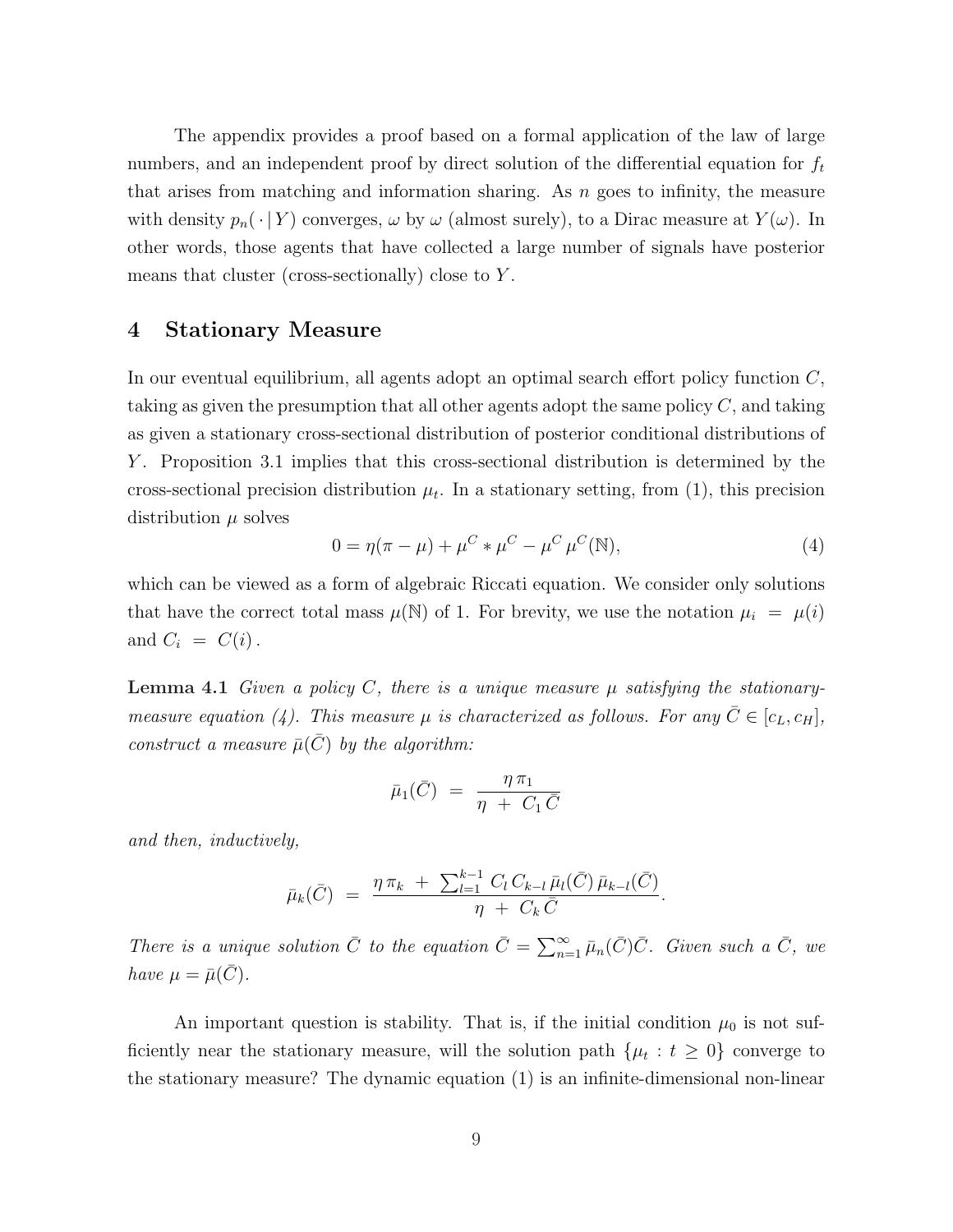dynamical system that could in principle have potentially complicated oscillatory behavior. In fact, a technical condition on the tail behavior of the effort policy function  $C(\cdot)$ implies that the stationary distribution is globally attractive: From any initial condition,  $\mu_t$  converges to the unique stationary distribution.

**Proposition 4.2** Suppose that there is some integer N such that  $C_n = C_N$  for  $n \geq N$ , and suppose that  $\eta \geq c_H C_N$ . Then the unique solution  $\mu_t$  of (1) converges pointwise to the unique stationary measure  $\mu$ .

The proof, given in the appendix, is complicated by the factor  $\mu_t^C(\mathbb{N})$ , which is nonlocal and involves  $\mu_t(n)$  for each n. The proof takes the approach of representing the solution as a series  $\{\mu_t(1), \mu_t(2), \ldots\}$ , each term of which solves an equation similar to (1), but without the factor  $\mu_t^C(\mathbb{N})$ . Convergence is proved for each term of the series. A tail estimate completes the proof. The convergence of  $\mu_t$  does not guarantee that the limit measure is in fact the unique stationary measure  $\mu$ . The appendix includes a demonstration of this, based on Proposition B.13. As we later show in Proposition 5.3, the assumption that  $C_n = C_N$  for all n larger than some integer N is implied merely by individual agent optimality, under a mild condition on search costs.

Our eventual equilibrium will in fact be in the form of a trigger policy  $C^N$ , which for some integer  $N \geq 1$  is defined by

$$
C_n^N = c_H, \quad n < N,
$$
\n
$$
= c_L, \quad n \ge N.
$$

In other words, a trigger policy exerts maximal search effort until sufficient information precision is reached, and then minimal search effort thereafter. A trigger policy automatically satisfies the "flat tail" condition of Proposition 4.2.

A key issue is whether search policies that exert more effort at each precision level actually generate more information sharing. This is an interesting question in its own right, and also plays a role in obtaining a fixed-point proof of existence of equilibria. For a given agent, access to information from others is entirely determined by the weighted measure  $\mu^C$ , because if the given agent searches at some rate c, then the arrival rate of agents that offer *n* units of additional precision is  $cC_n\mu_n = c\mu_n^C$ . Thus, a first-order stochastically dominant (FOSD) shift in the measure  $\mu^C$  is an unambiguous improvement in the opportunity of any agent to gather information. (A measure  $\nu$  has the FOSD dominant property relative to a measure  $\theta$  if, for any nonnegative bounded increasing sequence f, we have  $\sum_{n} f_n \nu_n \geq$  $\overline{ }$  $\int_n f_n \theta_n.$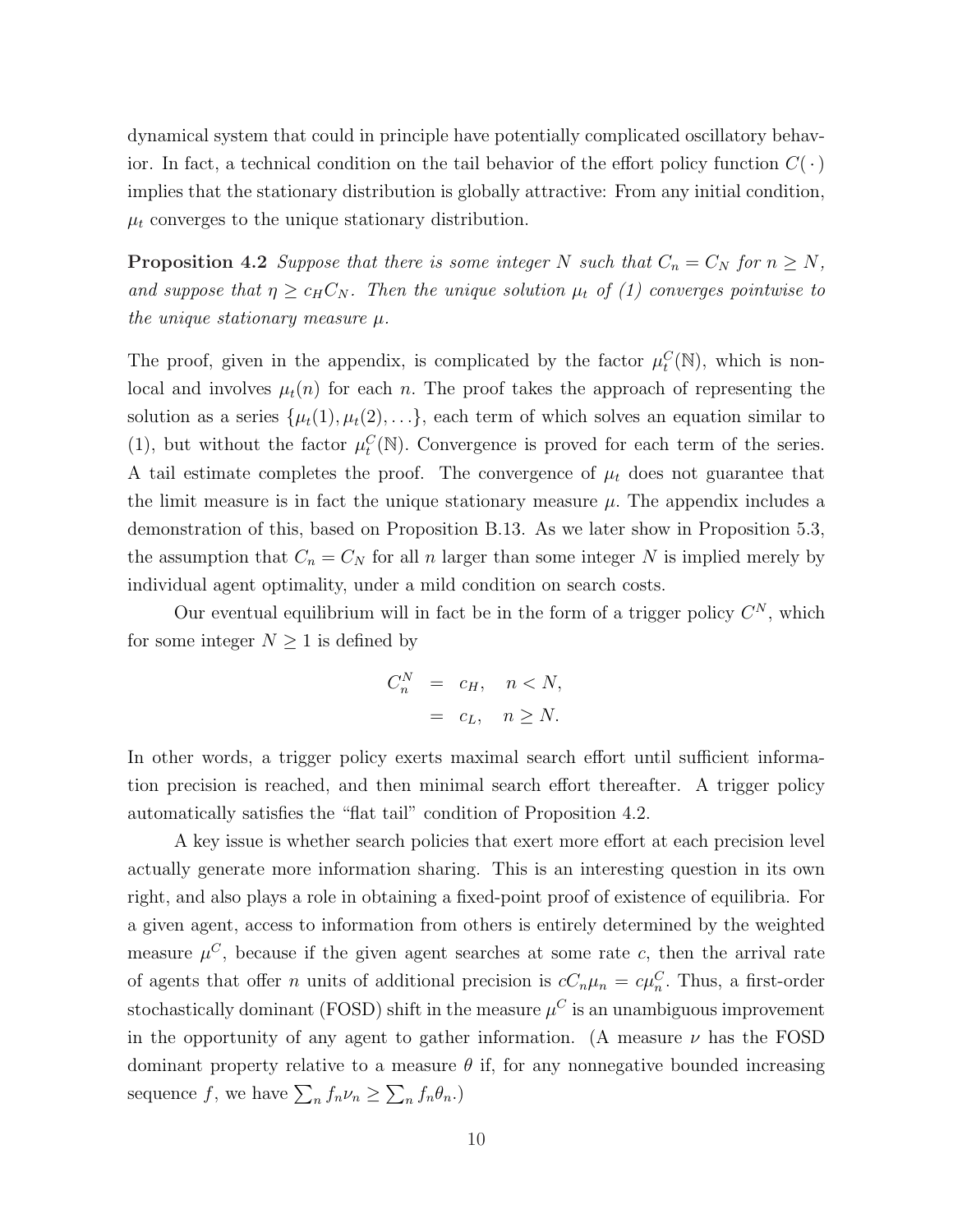The next result states that, at least when comparing trigger policies, a more intensive search policy results in an improvement in information sharing opportunities.

**Proposition 4.3** Let  $\mu^M$  and  $\nu^N$  be the unique stationary measures corresponding to trigger policies  $C^M$  and  $C^N$  respectively. Let  $\mu_n^{C,N} = \mu_n^N C_n^N$  denote the associated searcheffort-weighted measure. If  $N > M$ , then  $\mu^{C,N}$  has the first-order dominance property over  $\mu^{C,M}$ .

Superficially, this result may seem obvious. It says merely that if all agents extend their high-intensity search to a higher level of precision, then there will be an unambiguous upward shift in the cross-sectional distribution of information transmission rates. Our proof, shown in the appendix, is not simple. Indeed, we provide a counterexample below to the similarly "obvious" conjecture that any increase in the common search-effort policy function leads to a first-order-dominant improvement in information sharing.

Whether or not raising search efforts at each given level of precision improves information sharing involves two competing forces. The direct effect is that higher search efforts at a given precision increases the speed of information sharing, holding constant the precision distribution  $\mu$ . The opposing effect is that if agents search harder, then they may earlier reach a level of precision at which they reduce their search efforts, which could in principle cause a downward shift in the cross-sectional average rate of information arrival. In order to make precise these competing effects, we return to the construction of the measure  $\bar{\mu}(\bar{C})$  in Lemma 4.1, and write  $\bar{\mu}(C, \bar{C})$  to show the dependence of this candidate measure on the conjectured average search effort  $C$  as well as the given policy C. We emphasize that  $\mu$  is the stationary measure for C provided  $\mu = \bar{\mu}(C, \bar{C})$  and  $\bar{C} = \sum_n C_n \mu_n$ . From the algorithm stated by Lemma 4.1,  $\bar{\mu}_k(C, \bar{C})$ is increasing in C and *decreasing* in C, for all k. (A proof, by induction in k, is given in the appendix.) Now the relevant question is: What effect does increasing  $C$  have on the stationary average search effort,  $\overline{C}$ , solving the equation  $\overline{C} = \sum_n \overline{\mu}_n(C, \overline{C}) C_n$ ? The following proposition shows that increasing C has a positive effect on  $\overline{C}$ , and thus through this channel, a negative effect on  $\bar{\mu}_k(C, C)$ .

**Proposition 4.4** Let  $\mu$  and  $\nu$  be the stationary measures associated with policies C and D. If  $D \ge C$ , then  $\sum_n D_n \nu_n \ge$  $\overline{ }$  $_n C_n \mu_n$ . That is, any increase in search policy increases the equilibrium average search effort.

For trigger policies, the direct effect of increasing the search-effort policy C dominates the "feedback" effect on the cross sectional average rate of effort. For other types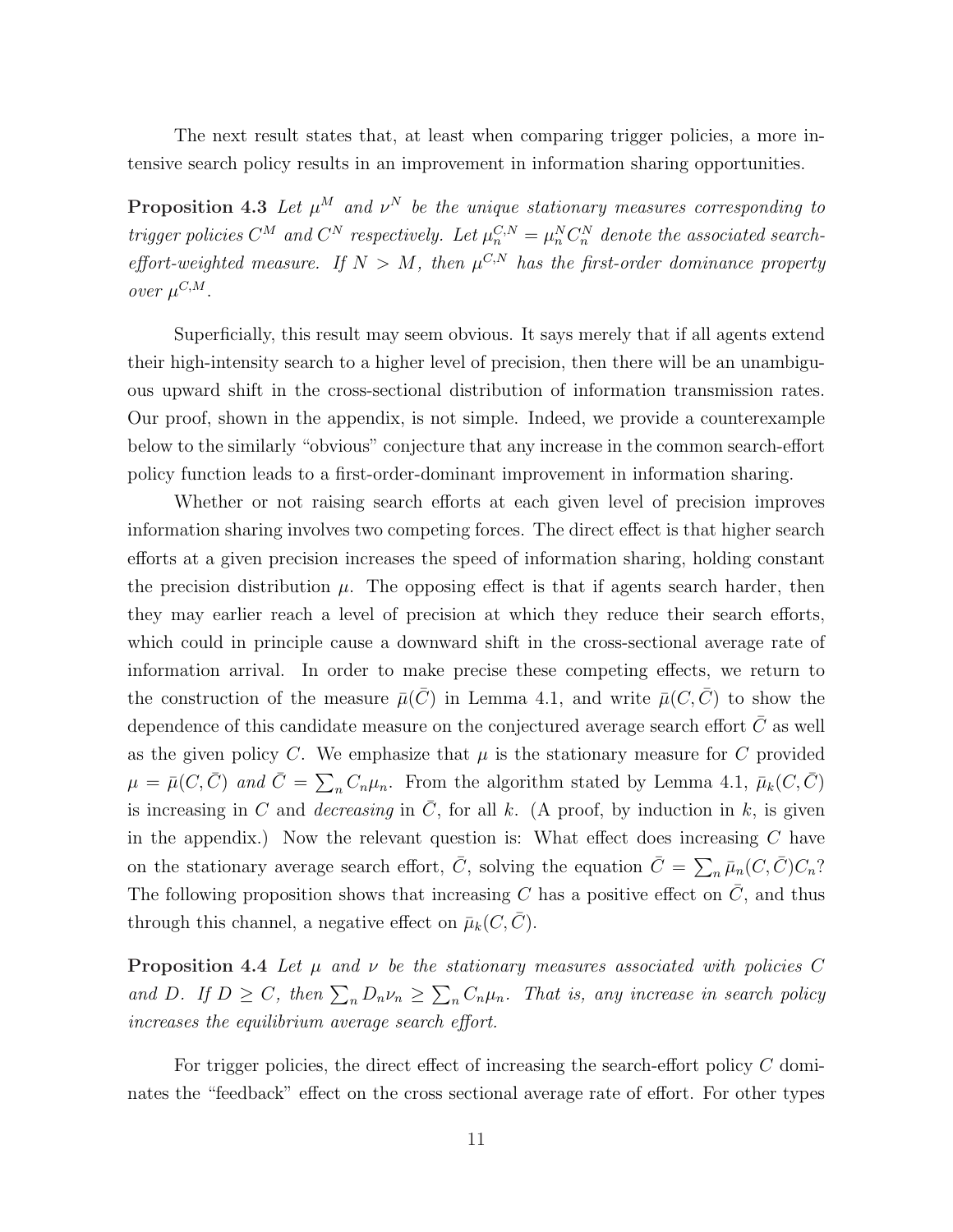of policies, this need not be the case, as shown by the following counterexample, whose proof is given in the appendix.

Example 4.5 Suppose that  $\pi_2 > 2\pi_1$ , that is, the probability of being endowed with two signals is more than double the probability of being endowed with only one signal. Consider a policy C with  $C_n = 0$  for  $n \geq 3$ . Fix  $C_2 > 0$ , and consider a variation of  $C_1$ . For  $C_1$  sufficiently close to  $C_2$ , we show in the appendix that

$$
\sum_{k=2}^{\infty} C_k \mu_k = C_2 \mu_2
$$

is monotone decreasing in  $C_1$ . Thus, if we consider the increasing sequence

$$
f_1 = 0,
$$
  

$$
f_n = 1, \quad n \ge 2,
$$

we have  $f \cdot \mu^C = C_2 \mu_2$  strictly decreasing in  $C_1$ , for  $C_1$  in a neighborhood of  $C_2$ , so that we do not have FOSD of  $\mu^C$  with increasing C. In fact, more search effort by those agents with precision 1 can actually lead to poorer information sharing. To see this, consider the policies  $D = (1, 1, 0, 0, ...)$  and  $C = (1 - \epsilon, 1, 0, 0, ...)$ . The measure  $\mu^C$  has FOSD over the measure  $\mu^D$  for any<sup>4</sup> sufficiently small  $\epsilon > 0$ .

# 5 Optimality

In this section, we study the optimal policy of a given agent who presumes that precision is distributed in the population according to some fixed measure  $\mu$ , and further presumes that other agents search according to a conjectured policy function C. We let  $\overline{C}$  =  $\sum_{n} C_n \mu_n$  denote the average search effort.

Given the conjectured market properties  $(\mu, C)$ , each agent i chooses some searcheffort process  $\phi : \Omega \times [0, \infty) \to [c_L, c_H]$  that is progressively measurable with respect to that agent's information filtration  $\{\mathcal{F}_{it} : t \geq 0\}$ , meaning that  $\phi_t$  is based only on current information. The posterior distribution of Y given  $\mathcal{F}_{it}$  has conditional variance  $v(N_t)$ , where N is the agent's precision process and  $v(n)$  is the variance of Y given any  $n$  signals.

<sup>&</sup>lt;sup>4</sup>For this, we can without loss of generality take  $f_1 = 1$  and calculate that  $h(\epsilon) = f \cdot \mu^C$  is decreasing in  $\epsilon$  for sufficiently small  $\epsilon > 0$ .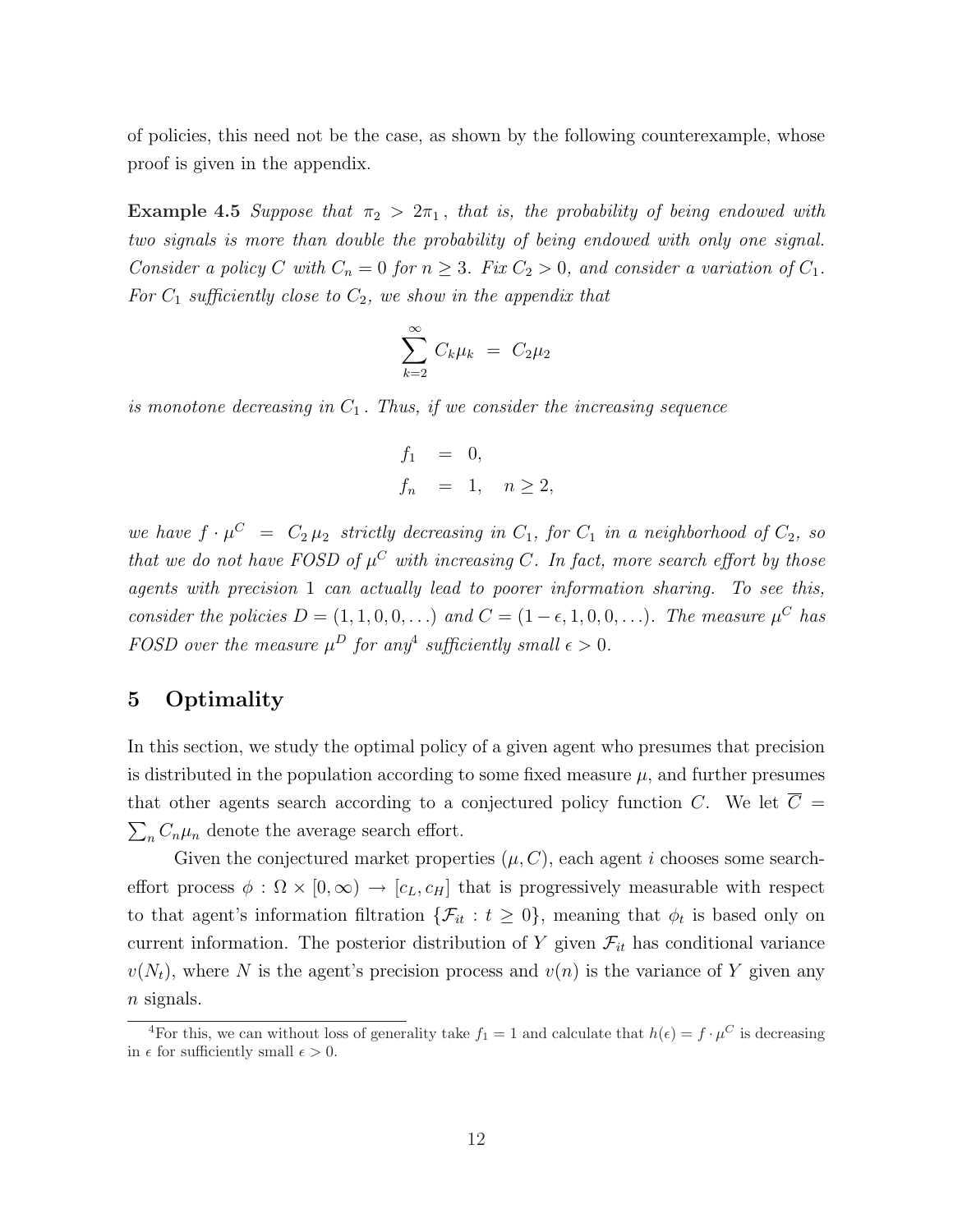For a discount rate r on future expected benefits, and given the conjectured market properties  $(\mu, C)$ , an agent solves the problem

$$
U(\phi) = \sup_{\phi} E\left(-e^{-r\tau}v(N_{\tau}^{\phi}) - \int_0^{\tau} e^{-st}K(\phi_t) dt \mid \mathcal{F}_{i0}\right),
$$
 (5)

where  $\tau$  is the time of exit, exponentially distributed with parameter  $\eta'$ , and where the agent's precision process  $N^{\phi}$  is the pure-jump process with a given initial condition  $N_0$ , with jump-arrival intensity  $\phi_t \overline{C}$ , and with jump-size probability distribution  $\mu^C/\overline{C}$ , that is, with probability  $C(j)\mu(j)/\overline{C}$  of jump size j. We have abused notation by measuring calendar time for the agent from the time of that agent's market entry.

For generality, we relax from this point the assumption that the exit disutility is the conditional variance  $v(N_{\tau}^{\phi})$ , and allow the exit utility to be of the more general form  $u(N_{\tau}^{\phi})$ , for any bounded increasing concave<sup>5</sup> function  $u(\cdot)$  on the positive integers. It can be checked that  $u(n) = -v(n)$  is indeed a special case.

We say that  $\phi^*$  is an optimal search effort process given  $(\mu, C)$  if  $\phi^*$  attains the supremum (5). We further say that a policy function  $\Gamma : \mathbb{N} \to [c_L, c_H]$  is optimal given  $(\mu, C)$  if the search effort process  $\{\Gamma(N_t): t \geq 0\}$  is optimal, where the precision process N uniquely satisfies the stochastic differential equation with jump arrival intensity  $\Gamma(N_t)\overline{C}$  and with jump-size distribution  $\mu^C/\overline{C}$ . (Because  $\Gamma(n)$  is bounded by  $c_H$ , there is a unique solution  $N$  to this stochastic differential equation. See Protter  $(2005)$ .)

We characterize agent optimality given  $(\mu, C)$  using the principle of dynamic programming, showing that the indirect utility, or "value,"  $V_n$  for precision n satisfies the Hamilton-Jacobi-Bellman equation for optimal search effort given by

$$
0 = -(r + \eta')V_n + \eta'u_n + \sup_{c \in [c_L, c_H]} \{-K(c) + c \sum_{m=1}^{\infty} (V_{n+m} - V_n)\mu_m^C\}.
$$
 (6)

A standard martingale-based verification proof of the following result is found in the appendix.

**Lemma 5.1** If V is a bounded solution of the Hamilton-Jacobi-Bellman equation  $(6)$ and  $\Gamma$  is a policy with the property that, for each n, the supremum in (6) is attained at  $\Gamma_n$ , then  $\Gamma$  is an optimal policy function given  $(\mu, C)$ , and  $V_{N_0}$  is the value of this policy.

We begin to lay out some of the properties of optimal policies, based on conditions on the search-cost function  $K(\cdot)$ .

<sup>&</sup>lt;sup>5</sup>We say that a real-valued function F on the integers is concave if  $F(j + 2) + F(j) \le 2F(j + 1)$ .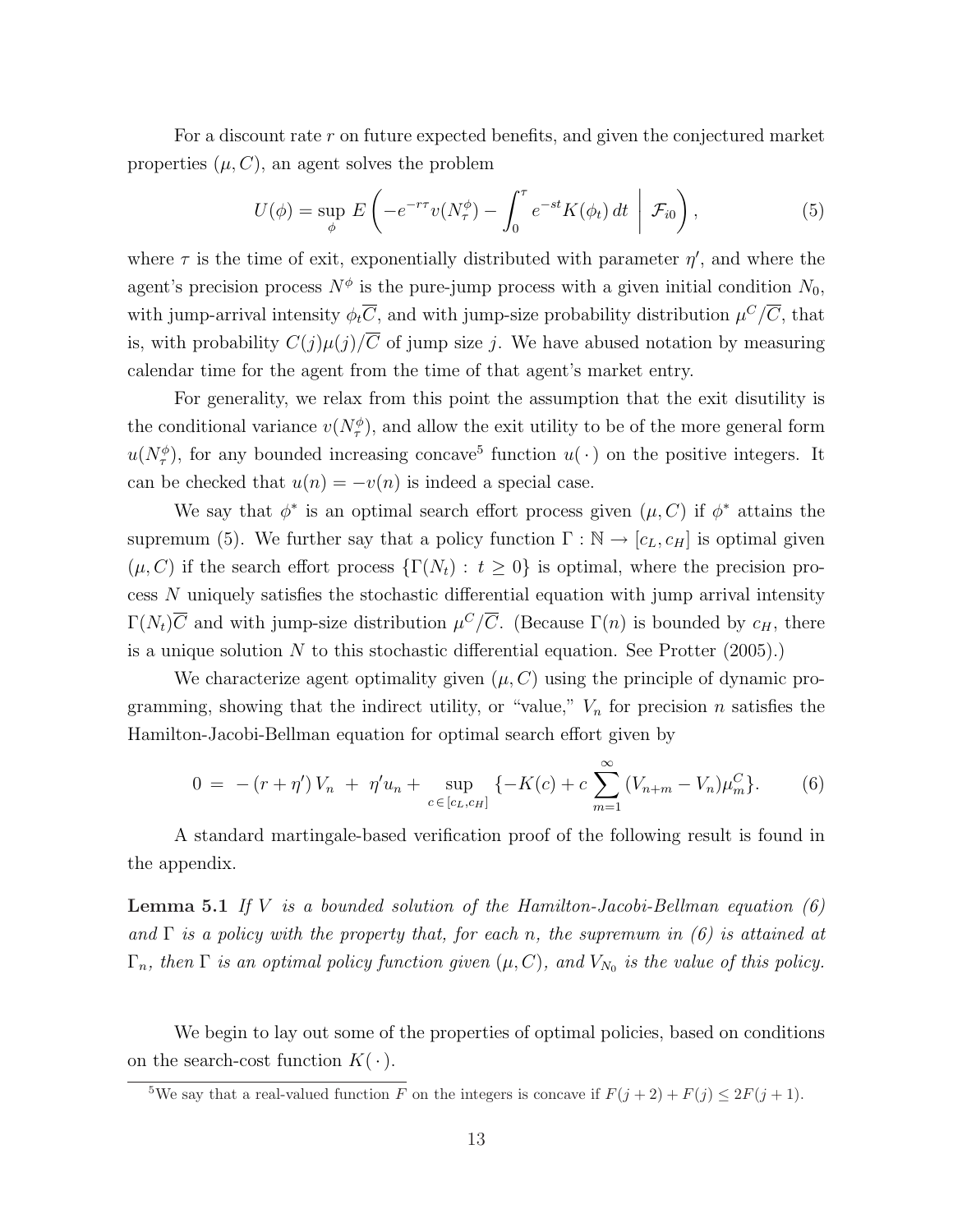**Proposition 5.2** Suppose that  $K$  is increasing, convex, and differentiable. Then, given  $(\mu, C)$ , there is a policy Γ that is optimal for all agents, and the optimal search effort  $\Gamma_n$ is monotone decreasing in the current precision n.

In order to calculate a precision threshold  $\overline{N}$ , independent of the conjectured population properties  $(\mu, C)$ , above which it is optimal to search minimally, we let  $\overline{u} = \lim_{n} u(n)$ , which exists because  $u_n$  is increasing in n and bounded, and we let

$$
\overline{N} = \sup\{n : c_H \eta'(r + \eta')(\overline{u} - u(n)) \geq K'(c_L)\},\
$$

which is finite if  $K'(c_L) > 0$ . A proof of the following result is found in the appendix.

**Proposition 5.3** Suppose that  $K(\cdot)$  is increasing, differentiable, and convex, with  $K'(c_L)$ 0. Then, for any optimal search-effort policy  $\Gamma$ ,

$$
\Gamma_n = c_L, \quad n \ge \overline{N}.
$$

In the special case of proportional and non-trivial search costs, it is in fact optimal for all agents to adopt a trigger policy, one that searches at maximal effort until a trigger level of precision is reached, and at minimal effort thereafter. This result, stated next, is a consequence of our prior results that an optimal policy is decreasing and eventually reaches  $c<sub>L</sub>$ , and of the fact that with linear search costs, an optimal policy is "bangbang," therefore taking the maximal effort level  $c_H$  at first, then eventually switching to the minimal effort  $c<sub>L</sub>$  at a sufficiently high precision.

**Proposition 5.4** Suppose that  $K(c) = \kappa c$  for some scalar  $\kappa > 0$ . Then, given  $(\mu, C)$ , there is a trigger policy that is optimal for all agents.

# 6 Equilibrium

An equilibrium is a search-effort policy function  $C$  satisfying: (i) there is a unique stationary cross-sectional precision measure  $\mu$  satisfying the associated equation (4), and (ii) taking as given the market properties  $(\mu, C)$ , the search-effort policy function  $C$  is indeed optimal for each agent. Our main result is that, with proportional search costs, there exists an equilibrium in the form of a trigger policy.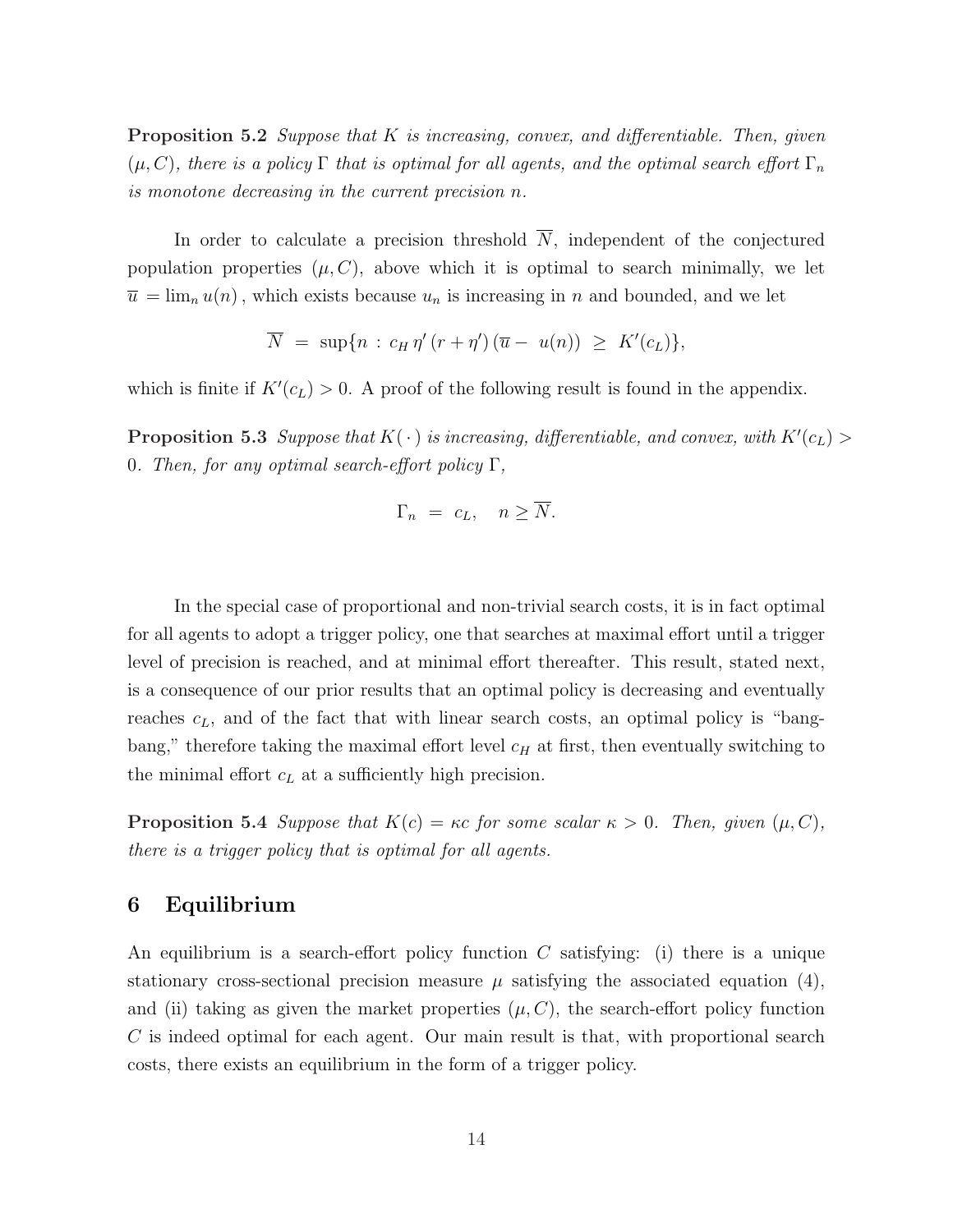**Theorem 6.1** Suppose that  $K(c) = \kappa c$  for some scalar  $\kappa > 0$ . Then there exists a trigger policy that is an equilibrium.

The theorem is proved using the following proposition and corollary. We let  $C^N$  be the trigger policy with trigger at precision level N, and we let  $\mu^N$  denote the associated stationary measure. We let  $\mathcal{N}(N) \subset \mathbb{N}$  be the set of trigger levels that are optimal given the conjectured market properties  $(\mu^N, C^N)$  associated with a trigger level N. We can look for an equilibrium in the form of a fixed point of the optimal trigger-level correspondence  $\mathcal{N}(\cdot)$ , that is, some N such that  $N \in \mathcal{N}(N)$ . The Theorem does not rely on the stability result that from any initial condition,  $\mu_t$  converges to  $\mu$ . This stability applies, by Proposition 4.2, provided that  $\eta \geq c_H c_L$ .

**Proposition 6.2** Suppose that  $K(c) = \kappa c$  for some scalar  $\kappa > 0$ . Then  $\mathcal{N}(N)$  is increasing in N, in the sense that if  $N' \geq N$  and if  $k \in \mathcal{N}(N)$ , then there exists some  $k' \geq k$  in  $\mathcal{N}(N')$ . Further, there exists a uniform upper bound on  $\mathcal{N}(N)$ , independent of N, given by

$$
\overline{N} = \max\{j : c_H \eta'(r + \eta')(\overline{u} - u(j)) \ge \kappa\}.
$$

Theorem 6.1 then follows from:

Corollary 6.3 The correspondence  $N$  has a fixed point N. An equilibrium is given by the associated trigger policy  $C^N$ .

Our proof, found in the appendix, leads to the following algorithm for computing symmetric pure strategy equilibria of the game. The algorithm finds all such equilibria in trigger strategies.

**Algorithm:** Start by letting  $N = \overline{N}$ .

- 1. Compute  $\mathcal{N}(N)$ . If  $N \in \mathcal{N}(N)$ , then output  $C^N$  (an equilibrium of the game). Go to the next step.
- 2. If  $N > 0$ , go back to Step 1 with  $N = N 1$ . Otherwise, quit.

There may exist multiple equilibria of the game. The following proposition shows that the equilibria are Pareto-ranked according to their associated trigger levels, and that there is never "too much" search in equilibrium.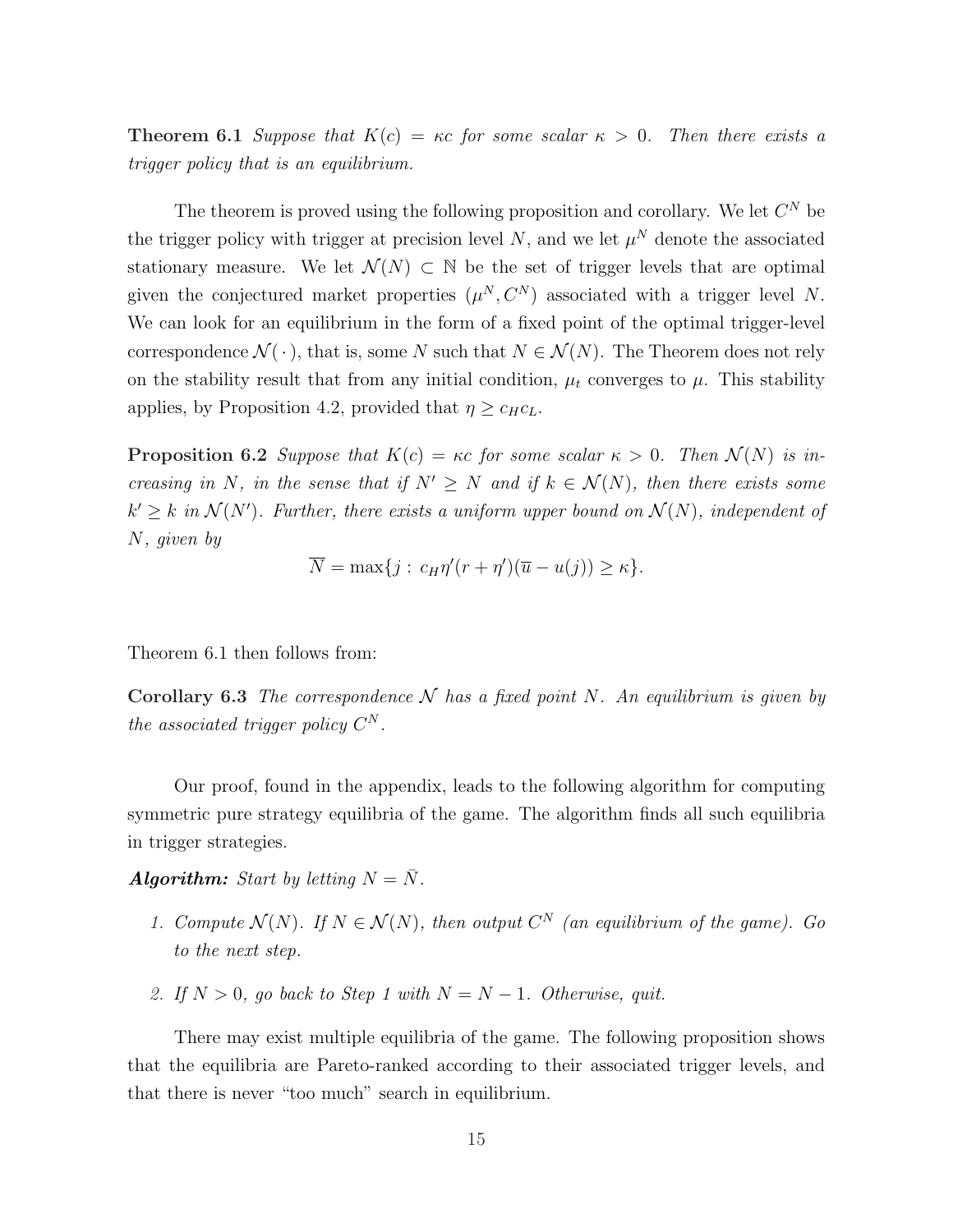**Proposition 6.4** Suppose that  $K(c) = \kappa c$  for some scalar  $\kappa > 0$ . If  $C^N$  is an equilibrium of the game then it Pareto dominates a setting in which all agents employ a policy  $C^{N'}$ for a trigger level  $N' < N$ . In particular, an equilibrium associated with a trigger level N Pareto dominates an equilibrium with a trigger level lower than N.

#### 6.1 Equilibria with Minimal Search

We now consider conditions under which there are equilibria with minimal search, corresponding to the trigger precision  $N = 0$ . The idea is that such equilibria can arise because a presumption that other agents make minimal search efforts can lead to a conjecture of such poor information sharing opportunities that any given agent may not find it worthwhile to exert more than minimal search effort. We give an explicit sufficient condition for such equilibria, a special case of which is  $c_L = 0$ . Clearly, with  $c_L = 0$ , it is pointless for any agent to expend any search effort if he or she assumes that all other agents make no effort to be found.

Let  $\mu^0$  denote the stationary precision distribution associated with minimal search, so that  $\overline{C} = c_L$  is the average search effort. The value function V of any agent solves

$$
(r + \eta' + c_L^2) V_n = \eta' u_n - K(c_L) + c_L^2 \sum_{m=1}^{\infty} V_{n+m} \mu_m^0.
$$
 (7)

Consider the bounded increasing sequence f given by

$$
f_n = (r + \eta' + c_L^2)^{-1} (\eta' u_n - K(c_L)).
$$

Define the operator  $A$  on the space of bounded sequences by

$$
(A(g))_n = \frac{c_L^2}{r + \eta' + c_L^2} \sum_{m=1}^{\infty} g_{n+m} \mu_m^0.
$$

**Lemma 6.5** The unique, bounded solution  $V$  to  $(7)$  is given by

$$
V = (I - A)^{-1}(f) = \sum_{j=0}^{\infty} A^j(f),
$$

which is concave and monotone increasing.

In order to provide simple conditions for minimal-search equilibria, let

$$
B = c_L \sum_{m=1}^{\infty} (V_{1+m} - V_1) \mu_m^0 \ge 0.
$$
 (8)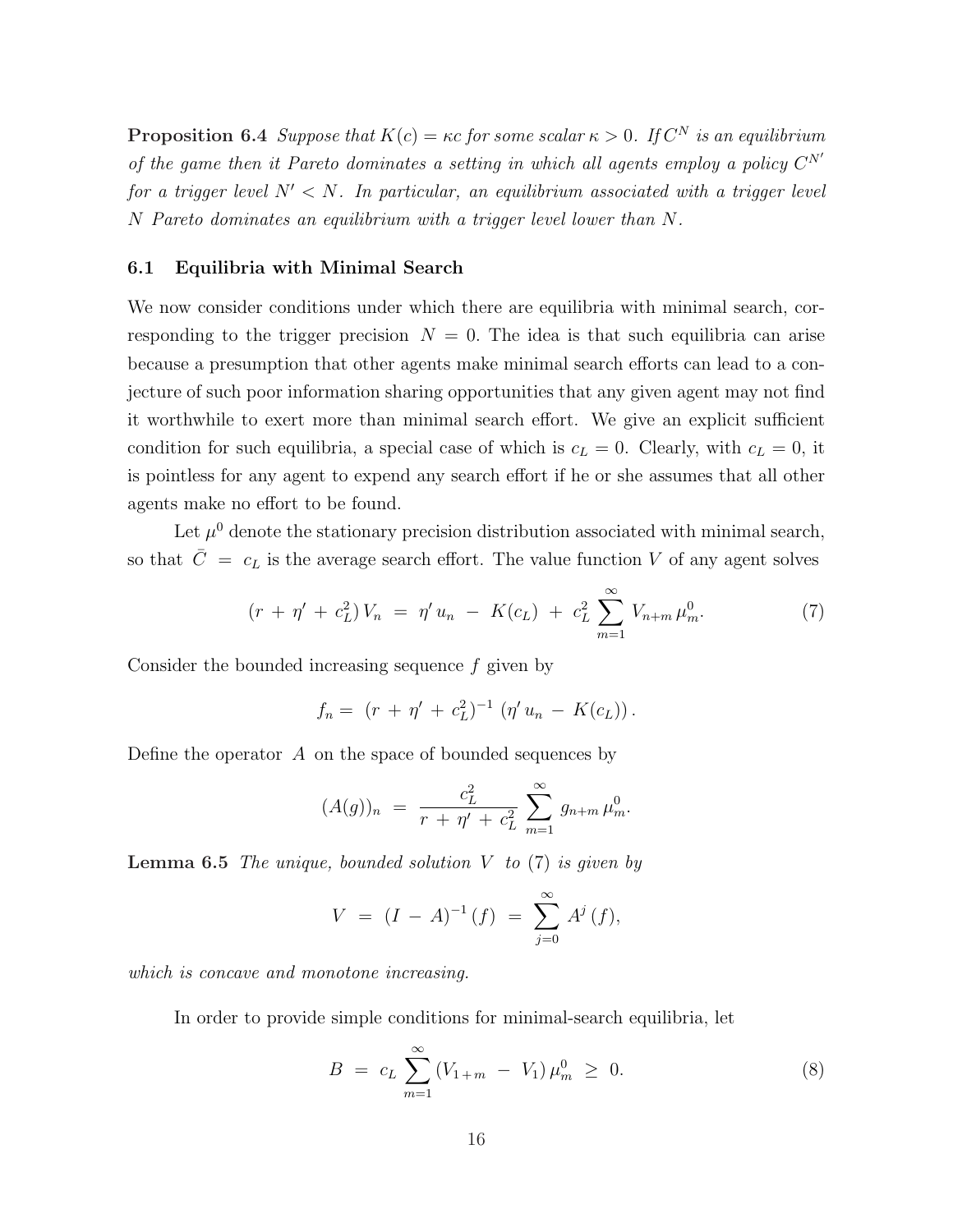**Theorem 6.6** Suppose that  $K(\cdot)$  is convex, increasing, and differentiable. Then the minimal-search policy C, that with  $C(n) = c_L$  for all n, is an equilibrium if and only if  $K'(c_L) \geq B$ . In particular, if  $c_L = 0$ , then  $B = 0$  and minimal search is always an equilibrium.

Intuitively, when the cost of search is small, there should exist equilibria with active search.

**Proposition 6.7** Suppose that  $K(c) = \kappa c$  and  $c_L = 0$ . If  $\pi_1 > 0$  and

$$
\kappa - \frac{\eta'(u(2) - u(1)) c_H \mu_1^1}{r + \eta'} < 0,
$$
\n(9)

then there exists an equilibrium trigger policy  $C^N$  with  $N \geq 1$ . This equilibrium strictly Pareto dominates the no-search equilibrium.

## 7 Policy Interventions

In this section, we discuss the potential welfare implications of policy interventions. First, we analyze the potential to improve welfare by a tax whose proceeds are used to subsidize the costs of search efforts. This has the potential benefit of positive search externalities that may not otherwise arise in equilibrium because each agent does not search unless others are searching, even though there are feasible search efforts that would make all agents better off.

Then, we study the potentially adverse implications of providing all entrants with some additional common information. Although there is some direct benefit of the additional information, we show that with proportional search costs, additional public information leads to an unambiguous reduction in the sharing of private information, to the extent that there is in some cases a net negative welfare effect.

In both cases, welfare implications are judged in terms of the utilities of agents as they enter the market. In this sense, the welfare effect of an intervention is said to be positive it improves the utility of every agent at the point in time that the agent enters, and negative if it causes a reduction in the utilities of all entering agents.

#### 7.1 Subsidizing Search

The adverse welfare implications of low information sharing may be attenuated by a tax whose proceeds are used to subsidize search costs. An example could be research subsidies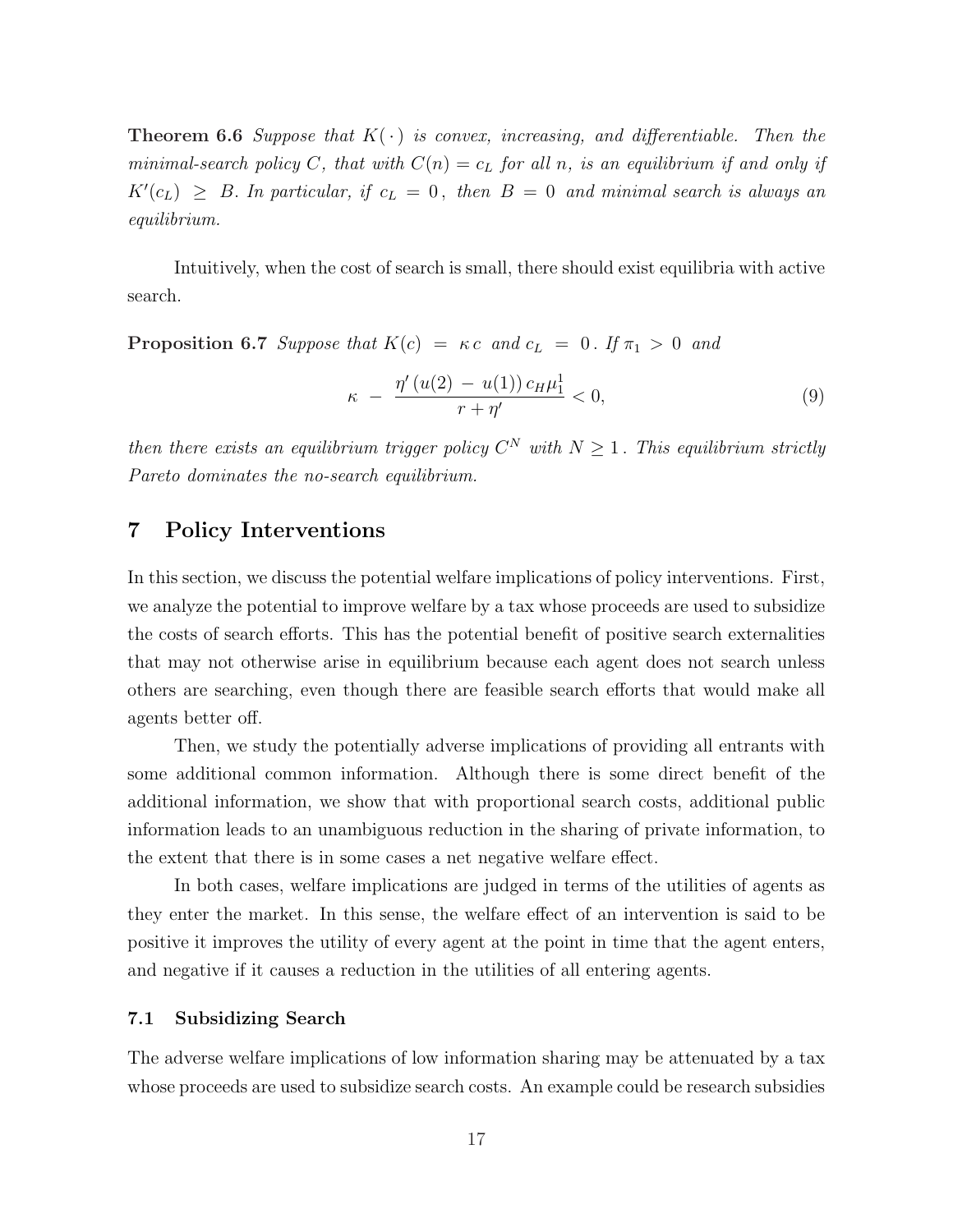aimed at the development of technologies that reduce communication costs. Another example is a subsidy that defrays some of the cost of using existing communication technologies.

We assume in this subsection that each agent pays a lump-sum tax  $\tau$  at entry. Search costs are assumed to be proportional, at rate  $\kappa c$  for some  $\kappa > 0$ . Each agent is also offered a proportional reduction  $\delta$  in search costs, so that the after-subsidy search cost function of each agent is  $K_{\delta}(c) = (\kappa - \delta)c$ . The lump-sum tax has no effect on equilibrium search behavior, so we can solve for an equilibrium policy  $C$ , as before, based on an after-subsidy proportional search cost of  $\kappa - \delta$ . Because of the law of large numbers, the total per-capita rate  $\tau\eta$  of tax proceeds can then be equated to the total per-capita rate of subsidy by setting

$$
\tau = \frac{1}{\eta} \delta \sum_{n} \mu_n C_n.
$$

The search subsidy can potentially improve welfare by addressing the failure, in a low-search equilibrium, to exploit positive search externalities. As Proposition 6.4 shows, there is never too much search in equilibrium. The following lemma and proposition show that, indeed, equilibrium search effort is increasing in the search subsidy rate  $\delta$ .

**Lemma 7.1** Suppose that  $K(c) = \kappa c$  for some  $\kappa > 0$ . For given market conditions  $(\mu, C)$ , the trigger precision level N of an optimal search effort policy is increasing in the search subsidy rate  $\delta$ . That is, if N is an optimal trigger level given a subsidy  $\delta$ , then for any search subsidy  $\delta' \geq \delta$ , there exists a higher optimal trigger  $N' \geq N$ .

Coupled with Proposition 4.3, this lemma implies that an increase in the subsidy allows an increase (in the sense of first order dominance) in information sharing. A direct consequence of this lemma is:

**Proposition 7.2** Suppose that  $K(c) = \kappa c$  for some  $\kappa > 0$ . If  $C^N$  is an equilibrium with proportional search subsidy  $\delta$ , then for any  $\delta' \geq \delta$ , there exists some  $N' \geq N$  such that  $C^{N'}$  is an equilibrium with proportional search subsidy  $\delta'$ .

**Example.** Suppose, for some integer  $N > 1$ , that  $\pi_0 = 1/2$ ,  $\pi_N = 1/2$ , and  $c_L = 0$ . This setting is equivalent to that of Proposition 6.7, after noting that every information transfer is in blocks of N signals each, resulting in a model isomorphic to one in which each agent is endowed with one private signal of a particular higher correlation. Recalling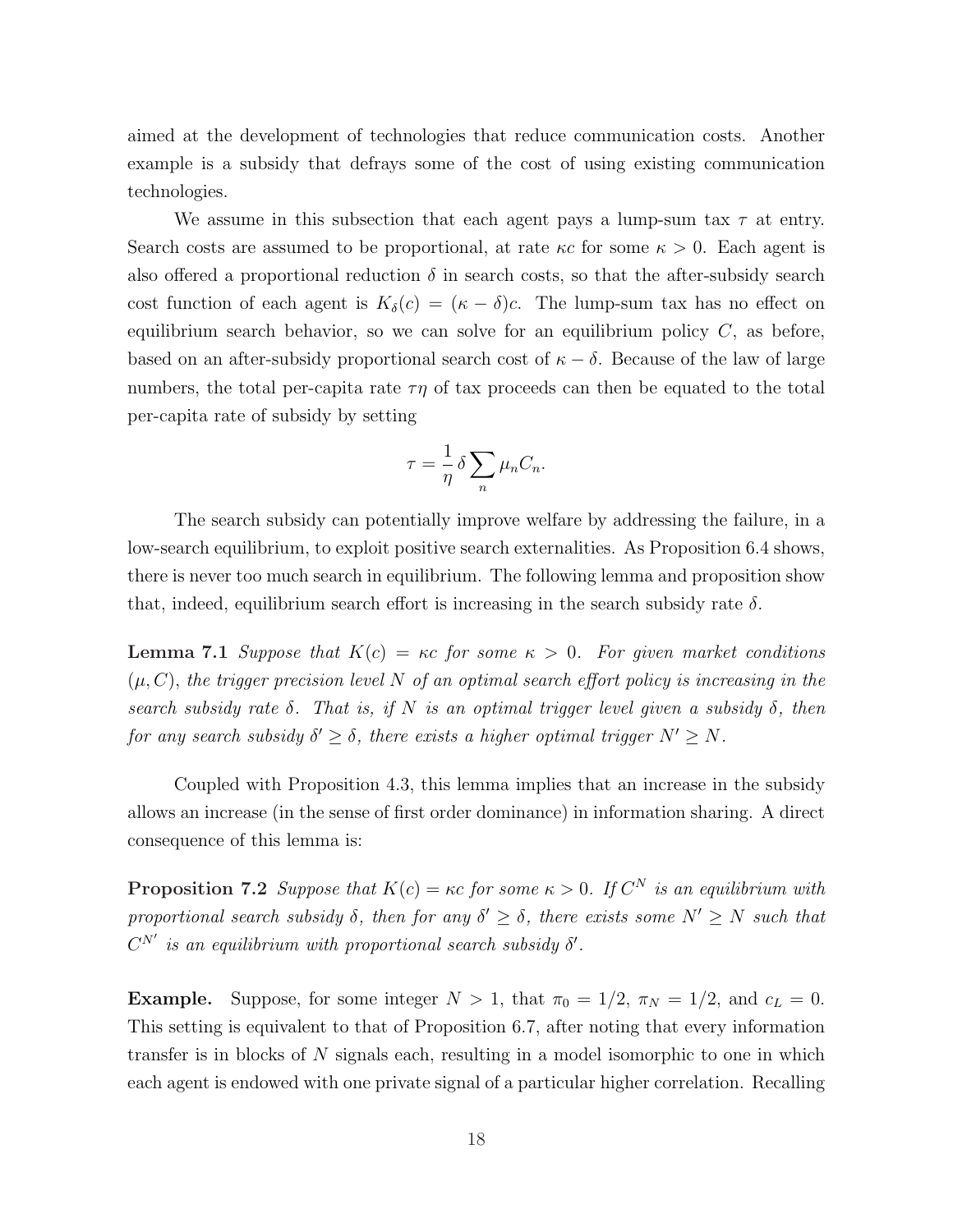that inequality (9) determines whether zero search is optimal, we can exploit continuity of the lefthand side of this inequality to choose parameters so that, given market conditions  $(\mu^N, C^N)$ , agents have a strictly positive but arbitrarily small increase in utility when choosing search policy  $C^0$  over policy  $C^N$ . With this,  $C^0$  is the unique equilibrium. This is before considering a search subsidy. We now consider a model that is identical with the exception that each agent is taxed at entry and given search subsidies at the proportional rate δ. We can choose δ so that all agents strictly prefer  $C^N$  to  $C^0$  (the non-zero search condition (9) is satisfied), and  $C<sup>N</sup>$  is an equilibrium. For sufficiently large N, all agents have strictly higher indirect utility in the equilibrium with the search subsidy than they do in the equilibrium with the same private-signal endowments and no subsidy.

#### 7.2 Educating Agents at Birth

A policy that might superficially appear to mitigate the adverse welfare implications of low information sharing is to "educate" all agents, by giving all agents additional public signals at entry. We assume for simplicity that the  $M \geq 1$  additional public signals are drawn from the same signal set  $\mathcal S$ . When two agents meet and share information, they take into account that the information reported by the other agent contains the effect of the additional public signals. (The implications of the reported conditional mean and variance for the conditional mean and variance associated with a counterparty's nonpublic information can be inferred from the public signals, using Lemma A.1.) Because of this, our prior analysis of information sharing dynamics can be applied without alteration, merely by treating the precision level of a given agent as the total precision less the public precision, and by treating the exit utility of each agent for  $n$  non-public signals as  $\hat{u}(n) = u(n+M)$ .

The public signals influence optimal search efforts. Given the market conditions  $(\mu, C)$ , the indirect utility  $V_n$  for non-public precision n satisfies the Hamilton-Jacobi-Bellman equation for optimal search effort given by

$$
0 = -(r + \eta')V_n + \eta' u_{M+n} + \sup_{c \in [c_L, c_H]} \{ -K(c) + c \sum_{m=1}^{\infty} (V_{n+m} - V_n) \mu_m^C \}.
$$
 (10)

Educating agents at entry with public signals has two effects. On one hand, when agents enter the market they are better informed than if they had not received the extra signals. On the other hand, this extra information may reduce agents' incentives to search for more information, slowing down information percolation. Below, we show an example in which the net effect is a strict welfare loss. First, however, we establish that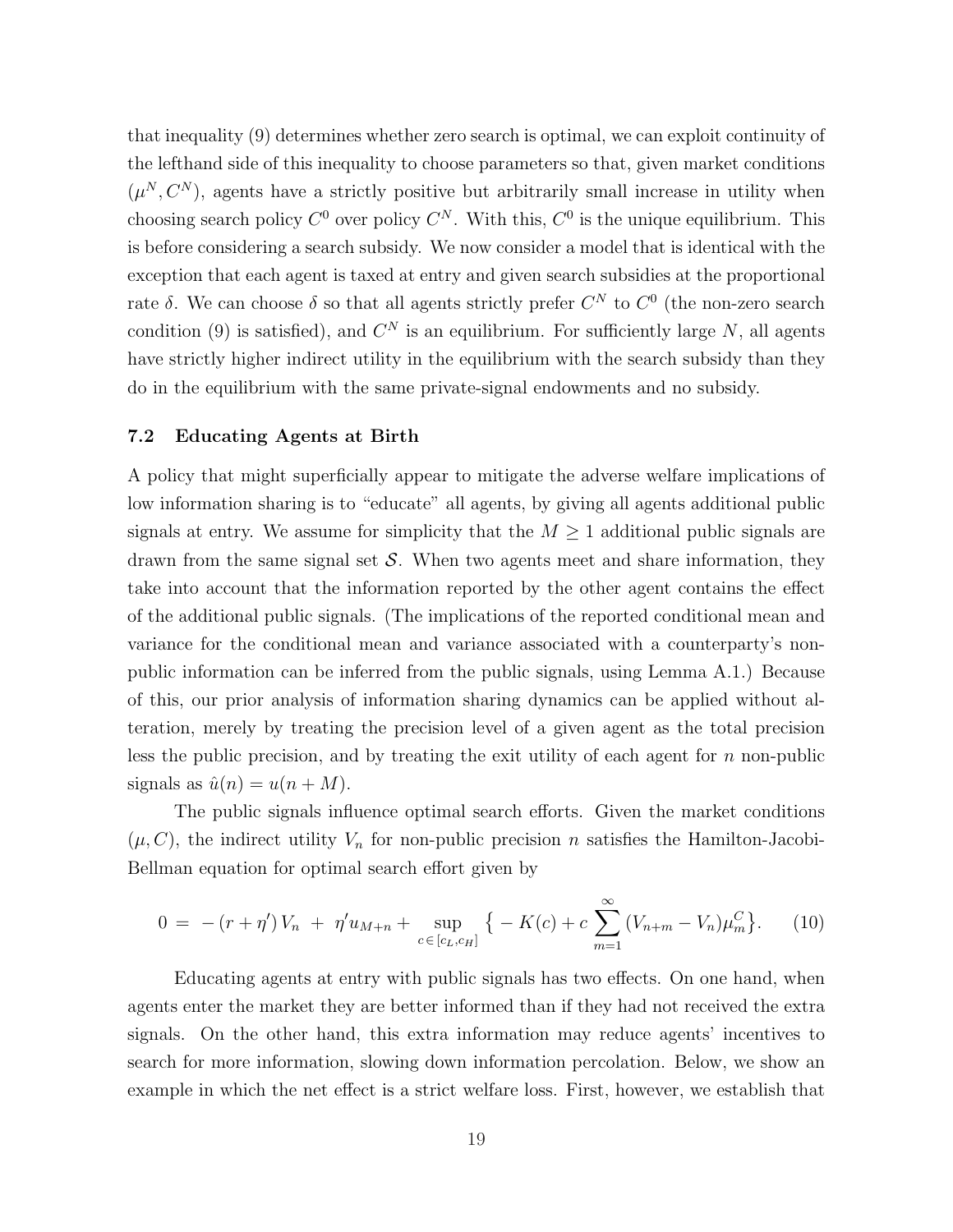adding public information causes an unambiguous reduction in the sharing of private information.

**Lemma 7.3** Suppose that  $K(c) = \kappa c$  for some  $\kappa > 0$ . For given market conditions  $(\mu, C)$ , the trigger level N in non-public precision of an optimal policy  $C^N$  is decreasing in the precision  $M$  of the public signals. (That is, if  $N$  is an optimal trigger level of precision given public-signal precision M, then for any higher public precision  $M' \geq M$ , there exists a lower optimal trigger  $N' \leq N$ .)

Coupled with Proposition 4.3, this lemma implies that adding public information leads to a reduction (in the sense of first order dominance) in information sharing. A direct consequence of this lemma is the following result.

**Proposition 7.4** Suppose that  $K(c) = \kappa c$  for some  $\kappa > 0$ . If  $C^N$  is an equilibrium with M public signals, then for any  $M' \leq M$ , there exists some  $N' \geq N$  such that  $C^{N'}$  is an equilibrium with  $M'$  public signals.

In particular, by removing all public signals, as in the following example, we can get strictly superior information sharing, and in some cases a strict welfare improvement.

**Example.** As in the previous example, suppose, for some integer  $N > 1$ , that  $\pi_0 = 1/2$ ,  $\pi_N = 1/2$ , and  $c_L = 0$ . This setting is equivalent to that of Proposition 6.7, after noting that every information transfer is in blocks of  $N$  signals each, resulting in a model isomorphic to one in which each agent is endowed with one private signal of a particular higher correlation. Analogously with the previous example, we can exploit continuity in the model parameters of the lefthand side of inequality (9), determining whether zero search is optimal, to choose the parameters so that, given market conditions  $(\mu^N, C^N)$ , agents have a strict but arbitrarily small preference of policy  $C^N$  over  $C^0$ . We now consider a model that is identical with the exception that each agent is given  $M = 1$ public signal at entry. With this public signal, again using continuity we can choose parameters so that all agents strictly prefer  $C^0$  to  $C^N$  (the non-zero search condition (9) fails), and  $C^0$  is the only equilibrium. For sufficiently large N, or equivalently for any  $N \geq 2$  and sufficiently small signal correlation  $\rho$ , all agents have strictly lower indirect utility in the equilibrium with the public signal at entry than they do in the equilibrium with the same private-signal endowments and no public signal.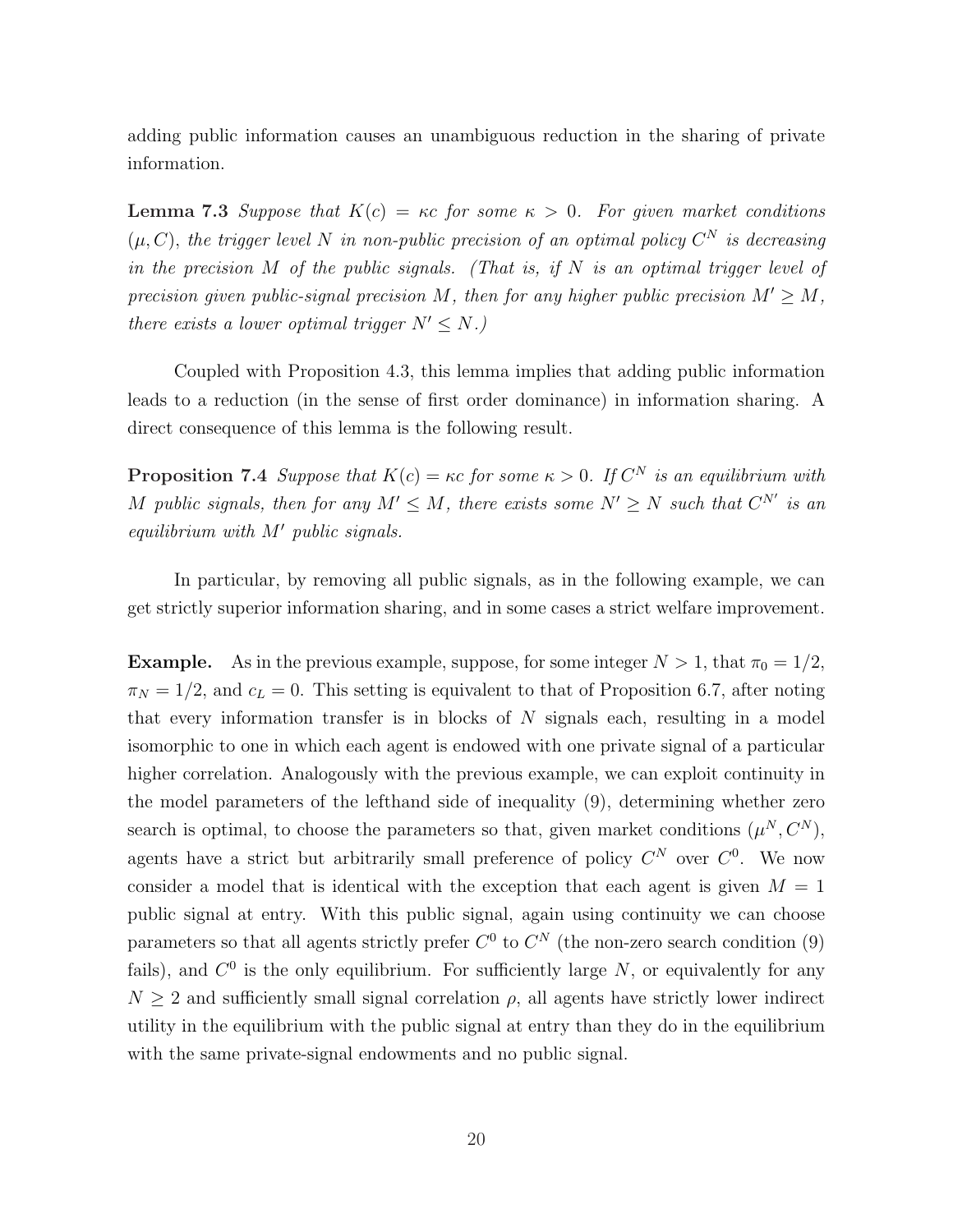## 8 Comparative statics

We conclude with a brief selection of comparative statics. We say that the set of equilibrium trigger levels is increasing in a parameter  $\alpha$  if for any  $\alpha_1 \geq \alpha$  and any equilibrium trigger level N for  $\alpha$ , there exists an equilibrium trigger level  $N_1 \geq N$  corresponding to  $\alpha_1$ . For simplicity, we take the specific exit disutility given by conditional variance, rather than allowing an arbitrary bounded concave increasing exit utility.

**Proposition 8.1** Suppose that the exit disutility is conditional variance; that is,  $-u_n =$  $v_n$ . Then the set of equilibrium trigger levels is

- $\bullet$  increasing in the exit intensity  $\eta'$ .
- decreasing in the discount rate r.
- decreasing in the signal "quality"  $\rho^2$  provided that  $\rho^2 \geq$ √  $2 - 1 \approx 0.414$ .

A proof is given in the final appendix. The first two results, regarding  $\eta'$  and r, would apply for an arbitrary bounded concave increasing exit utility.

Roughly speaking, scaling up the number of primitively endowed signals by a given integer multiple has the same effect as increasing the signal quality  $\rho^2$  by a particular amount, so one can provide a corresponding comparative static concerning the distribution  $\pi$  of the number of endowed signals. For sufficiently small  $\rho^2$  < √  $\overline{2} - 1$ , we suspect that nothing general can be said about the monotonicity of equilibrium search efforts with respect to signal quality.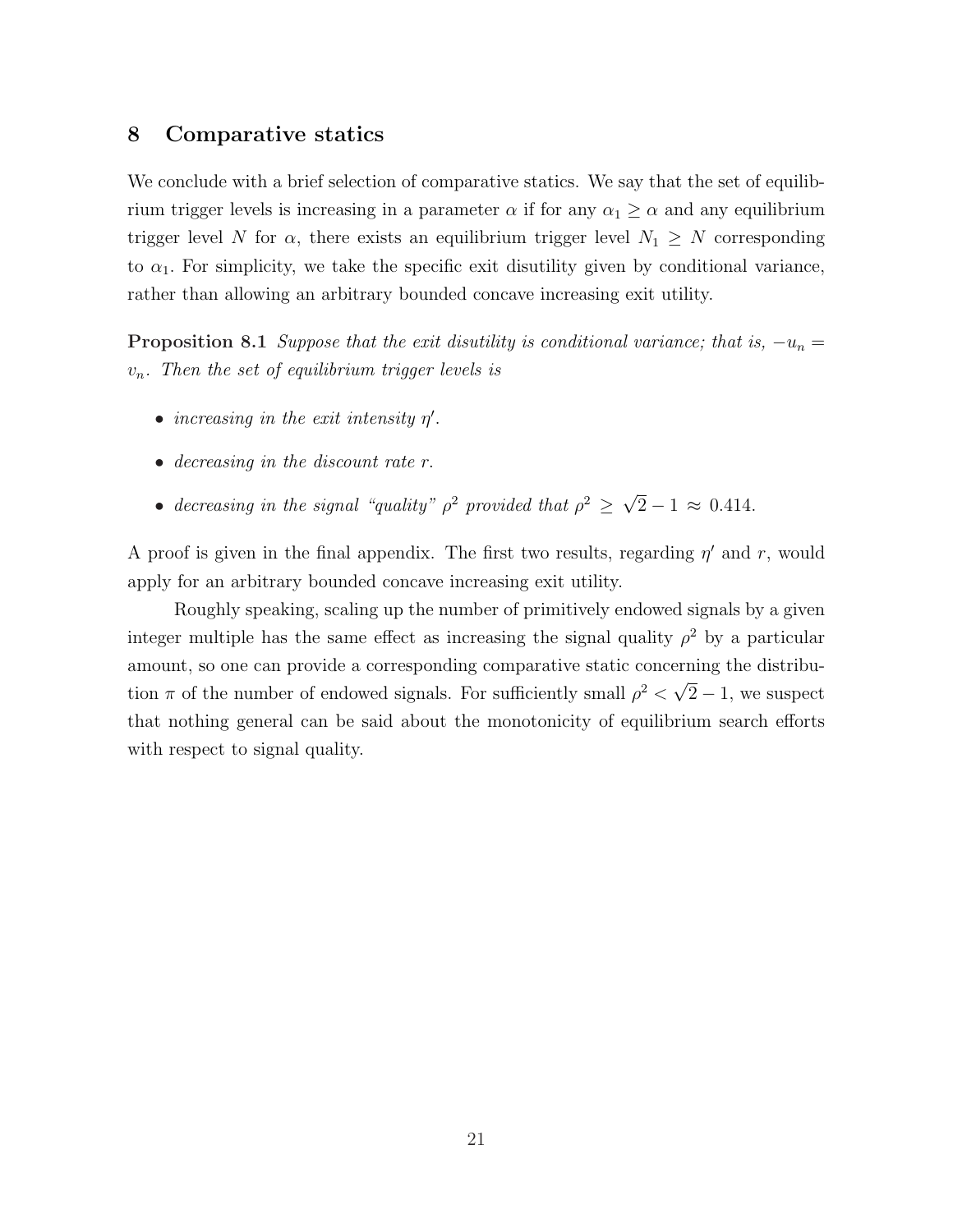# Appendices

# A Proofs for Section 3: Information Sharing Model

**Lemma A.1** Suppose that  $Y, X_1, \ldots, X_n, Z_1, \ldots, Z_m$  are joint Gaussian, and that  $X_1, \ldots, X_n$ and  $Z_1, \ldots, Z_m$  all have correlation  $\rho$  with Y and are Y-conditionally iid. Then

$$
E(Y | X_1, \ldots, X_n, Z_1, \ldots, Z_m) = \frac{\gamma_n}{\gamma_{n+m}} E(Y | X_1, \ldots, X_n) + \frac{\gamma_m}{\gamma_{m+n}} E(Y | Z_1, \ldots, Z_m),
$$

where  $\gamma_k = 1 + \rho^2(k - 1)$ .

**Proof.** The proof is by calculation. If  $(Y, W)$  are joint mean-zero Gaussian and W has an invertible covariance matrix, then by a well known result,

$$
E(Y \mid W) = W^{\top} \text{cov}(W)^{-1} \text{cov}(Y, W).
$$

It follows by calculation that

$$
E(Y | X_1, ..., X_n) = \beta_n(X_1 + \dots + X_n),
$$
\n(11)

where

$$
\beta_n = \frac{\rho}{1 + \rho^2(n-1)}.
$$

Likewise,

$$
E(Y | X_1, ..., X_n, Z_1, ..., Z_m) = \beta_{n+m}(X_1 + ... + X_n + Z_1 + ... + Z_m)
$$
  
=  $\beta_{n+m}\left(\frac{E(Y | X_1, ..., X_n)}{\beta_n} + \frac{E(Y | Z_1, ..., Z_m)}{\beta_m}\right).$ 

The result follows from the fact that  $\beta_{n+m}/\beta_n = \gamma_n/\gamma_{n+m}$ .

Corollary A.2 The conditional probability density  $p_n(\cdot | Y)$  of  $E(Y | X_1, \ldots, X_n)$  given Y is almost surely Gaussian with conditional mean

$$
\frac{n\rho^2 Y}{1 + \rho^2 (n-1)}
$$

and with conditional variance

$$
\sigma_n^2 = \frac{n\rho^2(1-\rho^2)}{(1+\rho^2(n-1))^2}.\tag{12}
$$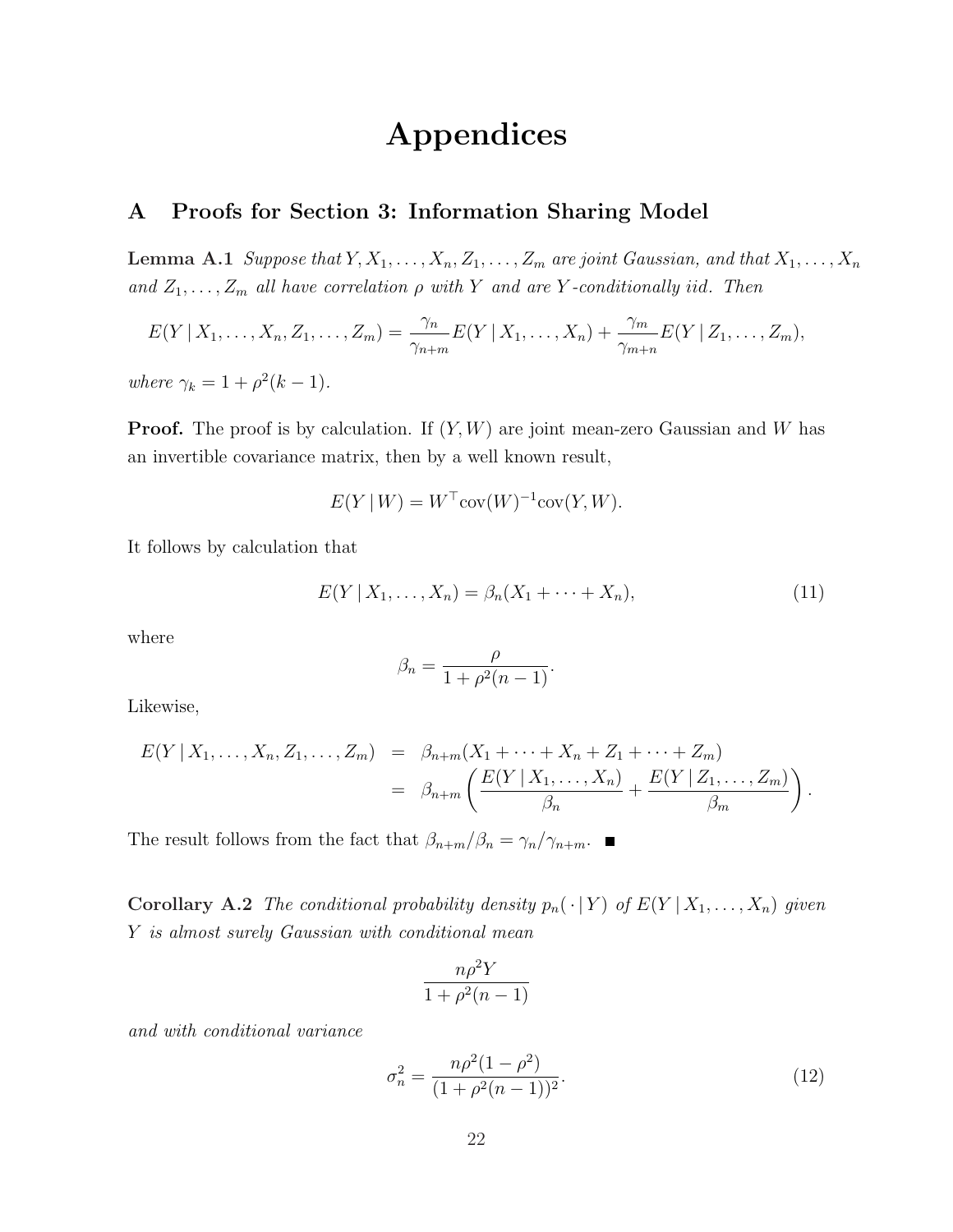#### Proof of Proposition 3.1.

We use the conditional law of large numbers (LLN) to calculate the cross-sectional population density  $f_t$ . Later, we independently calculate  $f_t$ , given the appropriate boundary condition  $f_0$ , by a direct solution of the particular dynamic equation that arises from updating beliefs at matching times.

Taking the first, more abstract, approach, we fix a time t and state of the world  $\omega$ , and let  $W_n(\omega)$  denote the set of all agents whose current precision is n. We note that  $W_n(\omega)$  depends non-trivially on  $\omega$ . This set  $W_n(\omega)$  has an infinite number of agents whenever  $\mu_t(n)$  is non-zero, because the space of agents is non-atomic. In particular, the restriction of the measure on agents to  $W_n(\omega)$  is non-atomic. Agent i from this set  $W_n(\omega)$  has a current conditional mean of Y that is denoted  $U_i(\omega)$ . Now consider the cross-sectional distribution,  $q_n(\omega)$ , a measure on the real line, of  $\{U_i(\omega) : i \in W_n(\omega)\}.$ Note that the random variables  $U_i$  and  $U_j$  are Y-conditionally independent for almost every distinct pair  $(i, j)$ , by the random matching model, which implies by induction in the number of their finitely many prior meetings that they have conditioned on distinct subsets of signals, and that the only source of correlation in  $U_i$  and  $U_j$  is the fact that each of these posteriors is a linear combination of  $Y$  and of other pairwise-independent variables that are also jointly independent of Y.

Conditional on the event  $\{N_{it} = n\}$  that agent i is in the set  $W_n(\omega)$ , and conditional on Y,  $U_i$  has the Gaussian conditional density  $p_n(\cdot | Y)$  recorded in Corollary A.2. This conditional density function does not depend on i. Thus, by a formal application of the law of large numbers, in almost every state of the world  $\omega$ ,  $q_n(\omega)$  has the same distribution as the  $(W_n, Y)$ -conditional distribution of  $U_i$ , for any i. Thus, for almost every  $\omega$ , the cross-sectional distribution  $q_n(\omega)$  of posteriors over the subset  $W_n(\omega)$  of agents has the density  $p_n(\cdot | Y(\omega))$ . In summary, for almost every state of the world, the fraction  $\mu_t(n)$  of the population that has received n signals has a cross-sectional density  $p_n(\cdot | Y(\omega))$  over their posteriors for Y.

We found it instructive to consider a more concrete proof based on a computation of the solution of the appropriate differential equation for  $f_t$ , using the LLN to set the initial condition  $f_0$ . Lemma A.1 implies that when an agent with joint type  $(n, x)$  exchanges all information with an agent whose type is  $(m, y)$ , both agents achieve posterior type

$$
\left(m+n,\frac{\gamma_n}{\gamma_{m+n}}x+\frac{\gamma_m}{\gamma_{m+n}}y\right).
$$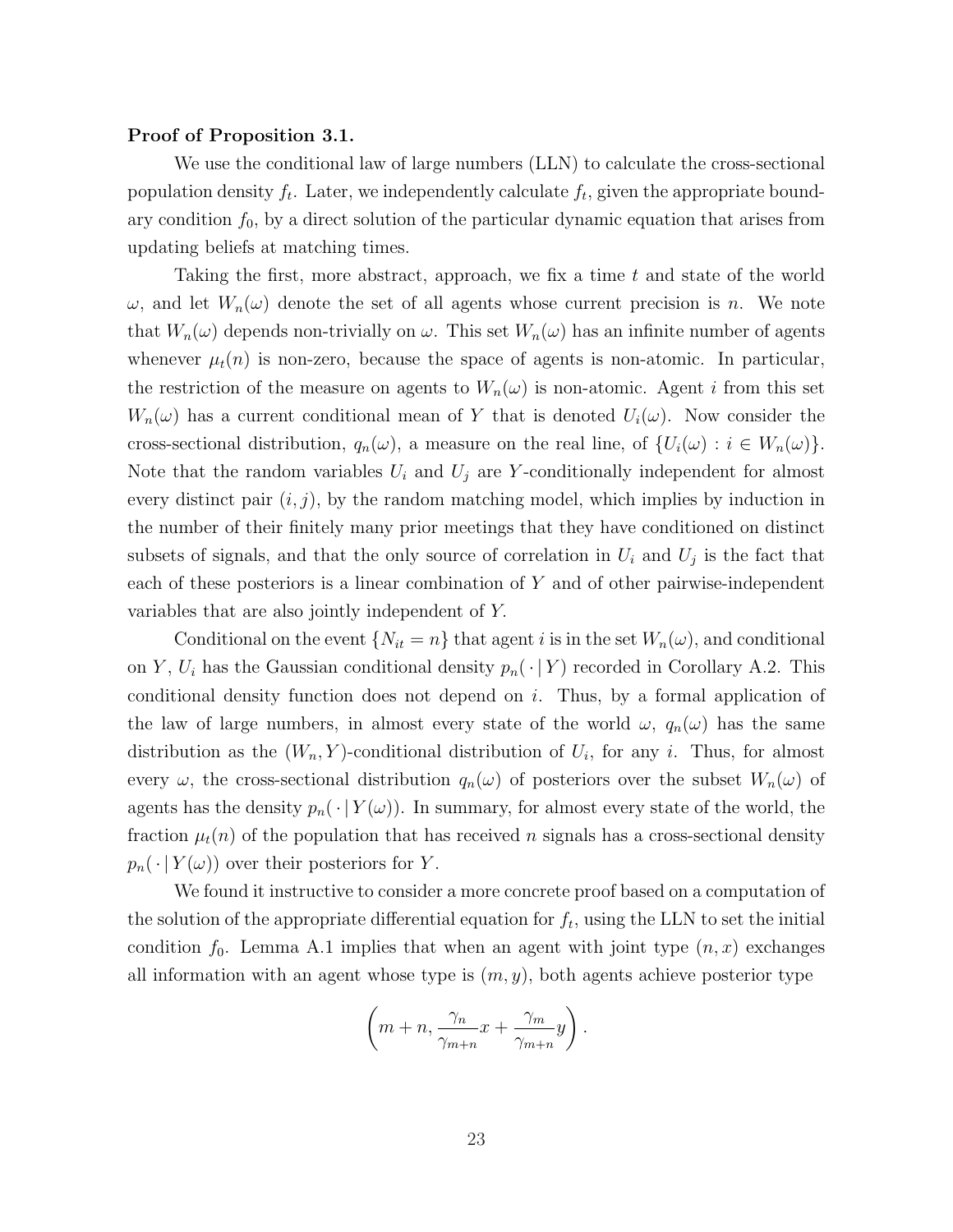We therefore have the dynamic equation

$$
\frac{d}{dt}f_t(n,x) = \eta(\Pi(n,x) - f_t(n,x)) + (f_t \circ f_t)(n,x) - C_n f_t(n,x) \sum_{m=1}^{\infty} C_m \int_{\mathbb{R}} f_t(m,x) dx,
$$
\n(13)

where  $\Pi(n, x) = \pi(n) p_n(x | Y(\omega))$  and

$$
(f_t \circ f_t)(n, x) = \sum_{m=1}^{n-1} \frac{\gamma_n}{\gamma_{n-m}} C_{n-m} C_m \int_{-\infty}^{+\infty} f_t\left(n-m, \frac{\gamma_n x - \gamma_m y}{\gamma_{n-m}}\right) f_t(m, y) dy.
$$

It remains to solve this ODE for  $f_t$ . We will use the following calculation.

**Lemma A.3** Let  $q_1(x)$  and  $q_2(x)$  be the Gaussian densities with respective means  $M_1$ ,  $M_2$  and variances  $\sigma_1^2$ ,  $\sigma_2^2$ . Then,

$$
\frac{\gamma_n}{\gamma_{n-m}}\int_{-\infty}^{+\infty}q_1\left(\frac{\gamma_n x-\gamma_m y}{\gamma_{n-m}}\right)q_2(y)\,dy\ =\ q(x),
$$

where  $q(x)$  is the density of a Gaussian with mean

$$
M = \frac{\gamma_{n-m}}{\gamma_n} \mu_1 + \frac{\gamma_m}{\gamma_n} \mu_2
$$

and variance

$$
\sigma^2 = \frac{\gamma_{n-m}^2}{\gamma_n^2} \, \sigma_1^2 \, + \, \frac{\gamma_m^2}{\gamma_n^2} \, \sigma_2^2.
$$

**Proof.** Let X be a random variable with density  $q_1(x)$  and Y an independent variable with density  $q_2(x)$ . Then

$$
Z = \gamma_n^{-1} \left( \gamma_{n-m} X + \gamma_m Y \right)
$$

is also normal with mean M and variance  $\sigma^2$ . On the other hand,  $\gamma_n^{-1} \gamma_{n-m} X$  and  $\gamma_n^{-1} \gamma_m Y$  are independent with densities

$$
\frac{\gamma_n}{\gamma_{n-m}} q_1 \left( \frac{\gamma_n}{\gamma_{n-m}} x \right)
$$

and

$$
\frac{\gamma_n}{\gamma_m} q_2 \left( \frac{\gamma_n}{\gamma_m} x \right),
$$

respectively. Consequently, the density of  $Z$  is the convolution

$$
\frac{\gamma_n^2}{\gamma_{n-m} \gamma_m} \int_{\mathbb{R}} q_1 \left( \frac{\gamma_n}{\gamma_{n-m}} (x - y) \right) q_2 \left( \frac{\gamma_n}{\gamma_m} y \right) dy
$$
  
= 
$$
\frac{\gamma_n}{\gamma_{n-m}} \int_{-\infty}^{+\infty} q_1 \left( \frac{\gamma_n x - \gamma_m y}{\gamma_{n-m}}, \sigma_{n-m} \right) q_2(z) dz, (14)
$$

where we have made the transformation  $z = \gamma_n \gamma_m^{-1} y$ .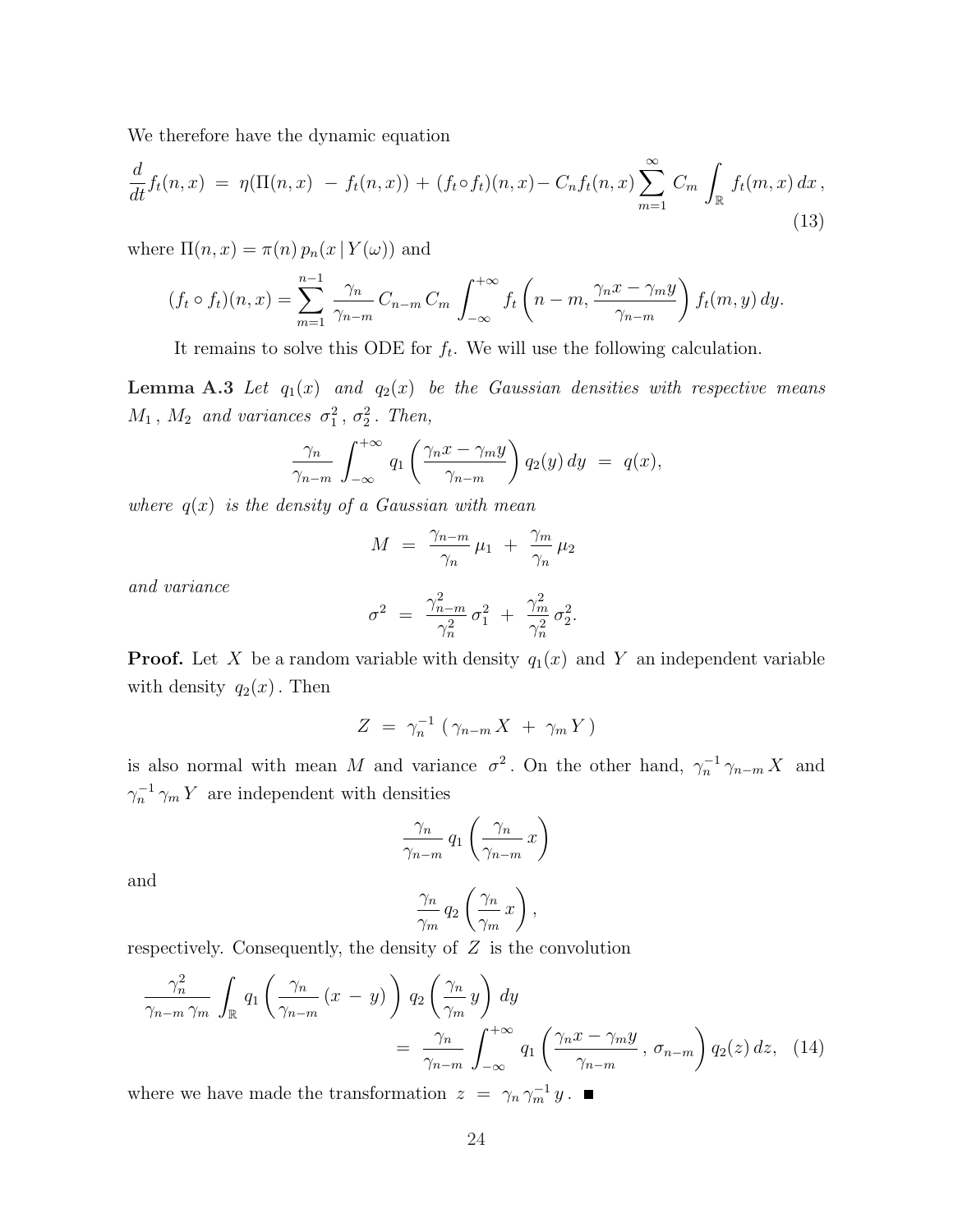Lemma A.4 The density

$$
f_t(n, x, \omega) = \mu_t(n) p_n(x|Y(\omega))
$$

solves the evolution equation (13) if and only if the distribution  $\mu_t$  of precisions solves the evolution equation (1).

Proof. By Lemma A.3 and Corollary A.2,

$$
\frac{\gamma_n}{\gamma_{n-m}} \int_{-\infty}^{+\infty} p_{n-m} \left( \frac{\gamma_n x - \gamma_m y}{\gamma_{n-m}} \left| Y(\omega) \right. \right) p_m(y \left| Y(\omega) \right) dy
$$

is conditionally Gaussian with mean

$$
\frac{\gamma_{n-m}}{\gamma_n} \frac{(n-m)\rho^2 Y}{1+\rho^2(n-m-1)} + \frac{\gamma_m}{\gamma_n} \frac{m\rho^2 Y}{1+\rho^2(m-1)} = \frac{n\rho^2 Y}{1+\rho^2(n-1)}
$$

and conditional variance

$$
\sigma^2 = \frac{\gamma_{n-m}^2}{\gamma_n^2} \frac{(n-m)\rho^2(1-\rho^2)}{(1+\rho^2(n-m-1))^2} + \frac{\gamma_m^2}{\gamma_n^2} \sigma_2^2 \frac{m\rho^2(1-\rho^2)}{(1+\rho^2(m-1))^2} = \frac{n\rho^2(1-\rho^2)}{(1+\rho^2(n-1))^2}.
$$

Therefore,

$$
(f_t \circ f_t)(n, x)
$$
  
= 
$$
\sum_{m=1}^{n-1} \frac{\gamma_n}{\gamma_{n-m}} C_{n-m} C_m \int_{-\infty}^{+\infty} f_t \left(n-m, \frac{\gamma_n x - \gamma_m y}{\gamma_{n-m}}\right) f_t(m, y) dy
$$
  
= 
$$
\sum_{m=1}^{n-1} C_{n-m} C_m \mu_t(n-m) \mu_t(m) \frac{\gamma_n}{\gamma_{n-m}} \int_{-\infty}^{+\infty} p_{n-m} \left(\frac{\gamma_n x - \gamma_m y}{\gamma_{n-m}} |Y(\omega)\right) p_m(y | Y(\omega)) dy
$$
  
= 
$$
\sum_{m=1}^{n-1} C_{n-m} C_m \mu_t(n-m) \mu_t(m) p_n(x | Y(\omega)).
$$

Substituting the last identity into (13), we get the required result.  $\blacksquare$ 

# B Proofs for Section 4: Stationary Distributions

This appendix provides proofs of the results on the existence, stability, and monotonicity properties of the stationary cross-sectional precision measure  $\mu$ .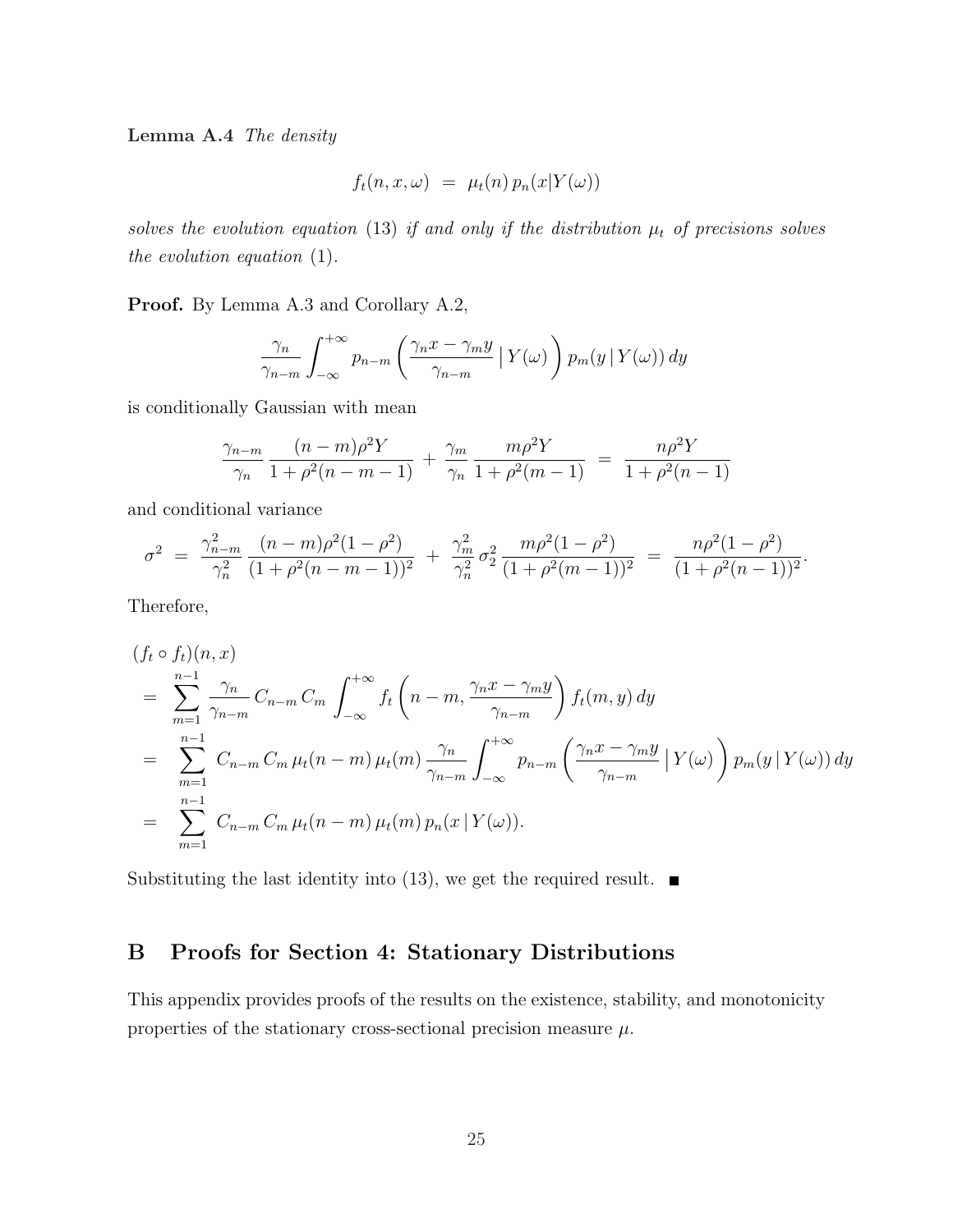#### B.1 Existence of the stationary measure

**Proof of Lemma 4.1.** If a positive, summable sequence  $\{\mu_n\}$  indeed solves (4), then, adding up the equations over n, we get that  $\mu(\mathbb{N}) = 1$ , that is,  $\mu$  is indeed a probability measure. Thus, it remains to show that the equation

$$
\bar{C} = \sum_{n=1}^{\infty} \bar{\mu}_n(\bar{C}) C_n
$$

has a unique solution. By construction, the function  $\bar{\mu}_k(\bar{C})$  is monotone decreasing in  $\bar{C}$ , and

$$
\eta \bar{\mu}_k(\bar{C}) = \eta \pi_k + \sum_{l=1}^{k-1} C_l C_{k-l} \bar{\mu}_l(\bar{C}) \bar{\mu}_{k-l}(\bar{C}) - C_k \bar{\mu}_k(\bar{C}) \bar{C}.
$$

Clearly,  $\bar{\mu}_1(\bar{C}) < \pi_1 \leq 1$ . Suppose that  $\bar{C} \geq c_H$ . Then, adding up the above identities, we get

$$
\eta \sum_{k=1}^n \mu_k(\bar{C}) \leq \eta + c_H \sum_{l=1}^{k-1} C_l \bar{\mu}_l - \bar{C} \sum_{l=1}^{k-1} C_l \bar{\mu}_l \leq \eta.
$$

Hence, for  $\overline{C} \geq c_H$  we have that

$$
\sum_{k=1}^{\infty} \mu_k(\bar{C}) \leq 1.
$$

Consequently, the function

$$
f(\bar{C}) = \sum_{k=1}^{\infty} C_k \bar{\mu}_k(\bar{C})
$$

is strictly monotone decreasing in  $\overline{C}$  and satisfies

$$
f(\bar C)\ \leq\ \bar C,\quad \bar C\geq c_H\,.
$$

It may happen that  $f(x) = +\infty$  for some  $C_{\min} \in (0, \overline{C})$ . Otherwise, we set  $C_{\min} = 0$ . The function

$$
g(\bar C) \ = \ \bar C \ - \ f(\bar C)
$$

is continuous (by the monotone convergence theorem for infinite series (see, e.g., Yeh (2006), p.168)) and strictly monotone increasing and satisfies  $g(C_{\text{min}}) \leq 0$  and  $g(c_H) \geq$ 0. Hence, it has a unique zero.  $\blacksquare$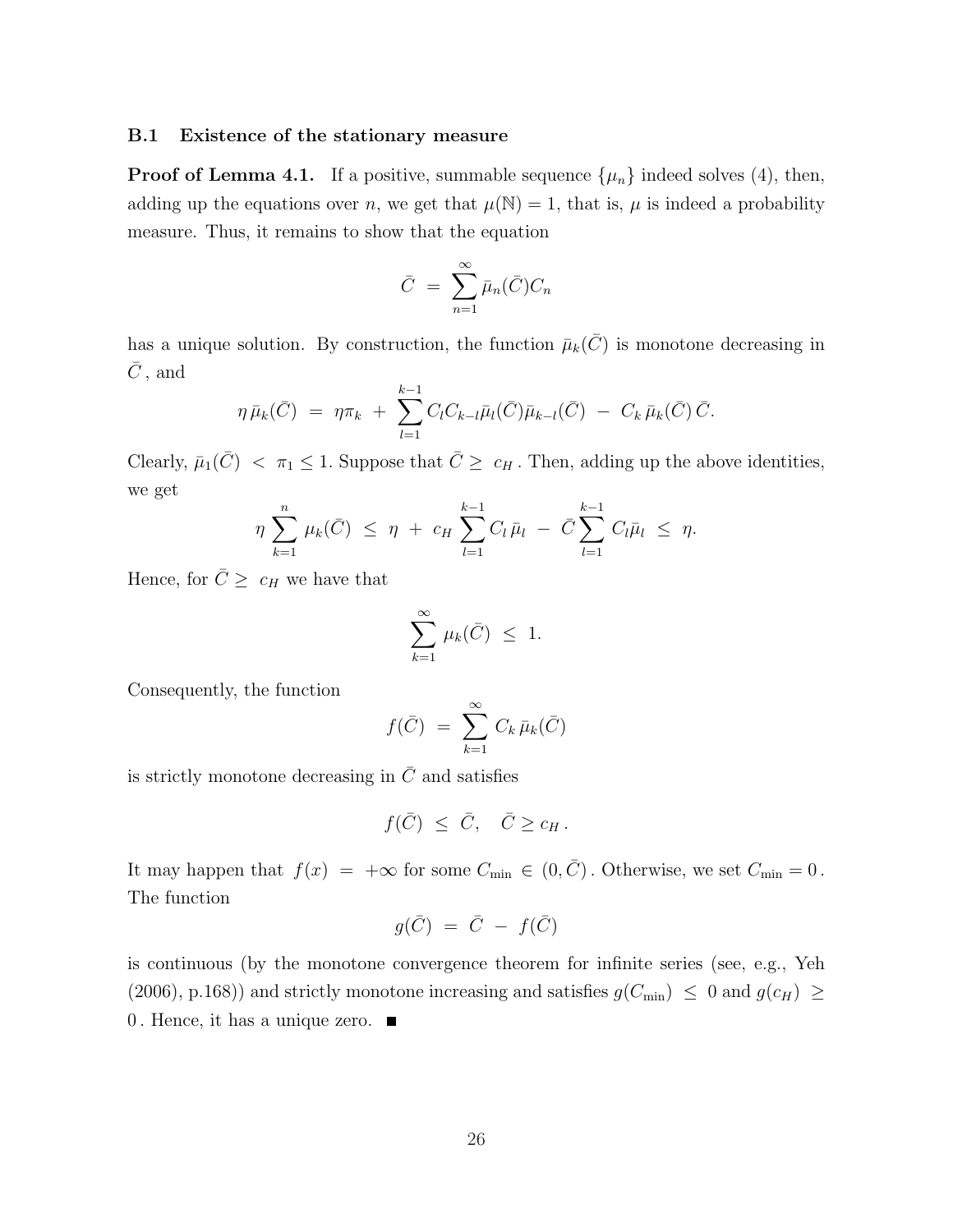#### B.2 Stability of the stationary measure

**Proof of Proposition 4.2.** The ordinary differential equation for  $\mu_k(t)$  can be written as

$$
\mu'_{k} = \eta \pi_{k} - \eta \mu_{k} - C_{k} \mu_{k} \sum_{i=1}^{\infty} C_{i} \mu_{i} + \sum_{l=1}^{k-1} C_{l} \mu_{l} C_{k-l} \mu_{k-l}.
$$
 (15)

We will need a right to interchange infinite summation and differentiation. We will use the following known

**Lemma B.1** Let  $g_k(t)$  be  $C^1$  functions such that

$$
\sum_{k} g'_{k}(t) \qquad and \qquad \sum_{k} g_{k}(0)
$$

converge for all t and

$$
\sum_k |g_k'(t)|
$$

is locally bounded (in t). Then,  $\sum_{k} g_k(t)$  is differentiable and

$$
\left(\sum_{k} g_k(t)\right)' = \sum_{k} g'_k(t).
$$

We will also need

Lemma B.2 Suppose that f solves

$$
f' \,\,=\,\, -a(t)\,f \,\,+\,\, b(t),
$$

where  $a(t) \geq \varepsilon > 0$  and

$$
\lim_{t \to \infty} \frac{b(t)}{a(t)} = c.
$$

Then,

$$
f(t) = e^{-\int_0^t a(s)ds} \int_0^t e^{\int_0^s a(u)du} b(s)ds + f_0 e^{-\int_0^t a(s)ds}
$$

and  $\lim_{t\to\infty} f(t) = c$ .

**Proof.** The formula for the solution is well known. By l'Hôpital's rule,

$$
\lim_{t \to \infty} \frac{\int_0^t e^{\int_0^s a(u) du} b(s) ds}{e^{\int_0^t a(s) ds}} = \lim_{t \to \infty} \frac{e^{\int_0^t a(s) ds} b(t) ds}{a(t) e^{\int_0^t a(s) ds}} = c.
$$

 $\blacksquare$ 

The following proposition shows existence and uniqueness of the solution.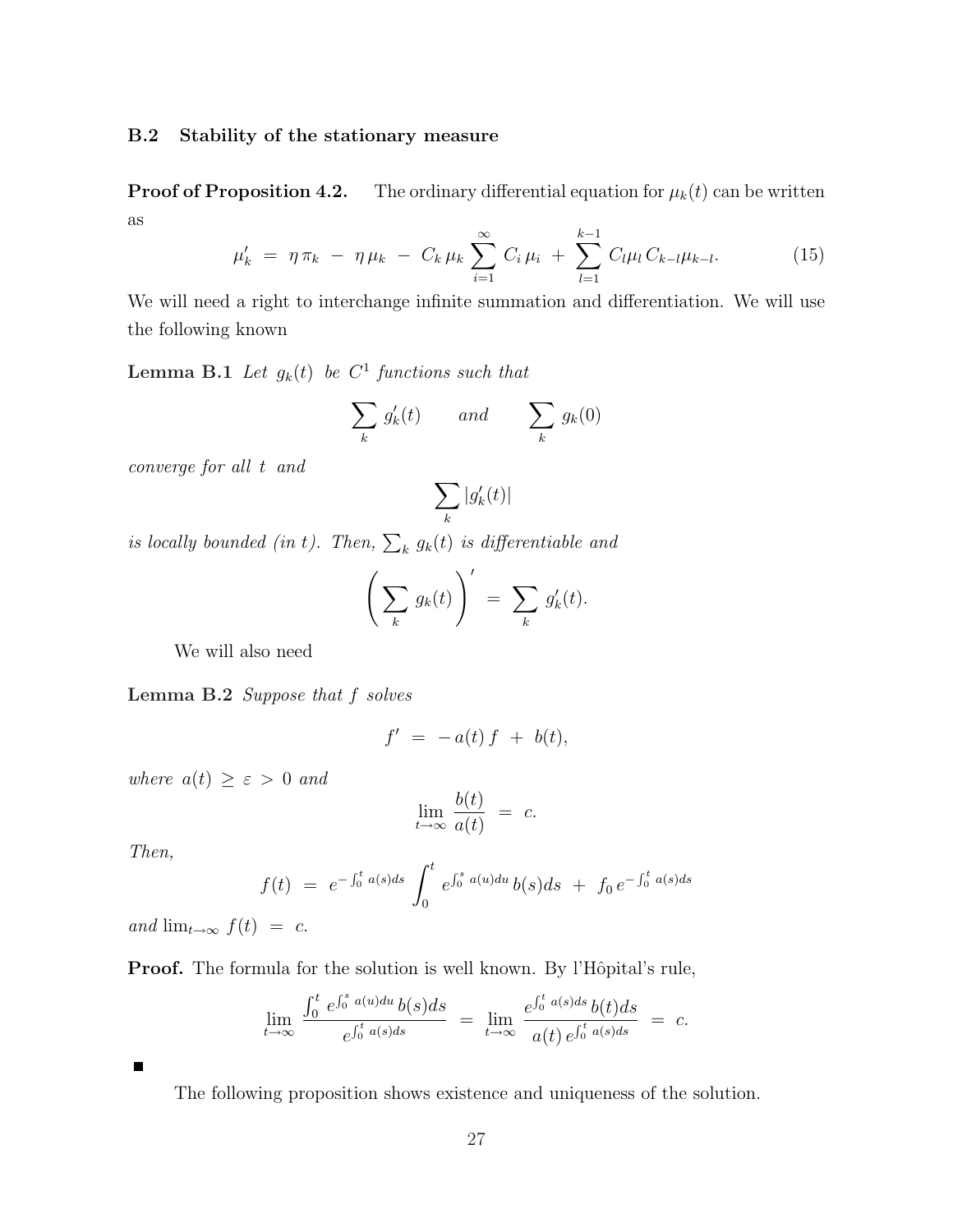**Proposition B.3** There exists a unique solution  $\{\mu_k(t)\}\$  to (15) and this solution satisfies

$$
\sum_{k=1}^{\infty} \mu_k(t) = 1 \tag{16}
$$

for all  $t \geq 0$ .

**Proof.** Let  $l_1(\mathbb{N})$  be the space of absolutely summable sequences  $\{\mu_k\}$  with

$$
\|\{\mu_k\}\|_{l_1(\mathbb{N})} = \sum_{k=1}^{\infty} |\mu_k|.
$$

Consider the mapping  $F: l_1(\mathbb{N}) \to l_1(\mathbb{N})$  defined by

$$
(F(\{\mu_i\}))_k = \eta \pi_k - \eta \mu_k - C_k \mu_k \sum_{i=1}^{\infty} C_i \mu_i + \sum_{l=1}^{k-1} C_l \mu_l C_{k-l} \mu_{k-l}.
$$

Then, (15) takes the form  $({\mu_k})' = F({\mu_k})$ . A direct calculation shows that

$$
\sum_{k=1}^{\infty} \left| \sum_{l=1}^{k-1} (C_l a_l C_{k-l} a_{k-l} - C_l b_l C_{k-l} b_{k-l}) \right|
$$
  
\n
$$
\leq c_H^2 \sum_{k=1}^{\infty} \sum_{l=1}^{k-1} (|a_l - b_l| |a_{k-l}| + |a_{k-l} - b_{k-l}| |b_l|
$$
  
\n
$$
= c_H^2 (\|\{a_k\}\|_{l_1(\mathbb{N})} + \|\{b_k\}\|_{l_1(\mathbb{N})}) \|\{a_k - b_k\}\|_{l_1(\mathbb{N})}.
$$
 (17)

Thus,

$$
||F({a_k}) - F({b_k})||_{l_1(N)} \leq (\eta + 2 c_H^2(||{a_k}||_{l_1(N)} + ||{b_k}||_{l_1(N)}) ||{a_k - b_k}||_{l_1(N)},
$$

so F is locally Lipschitz continuous. By a standard existence result (Dieudonné (1960), Theorem 10.4.5), there exists a unique solution to (15) for  $t \in [0, T_0)$  for some  $T_0 > 0$  and this solution is locally bounded. Furthermore,  $[0, T_0)$  can be chosen to be the maximal existence interval, such that the solution  $\{\mu_k\}$  cannot be continued further. It remains to show that  $T_0 = +\infty$ . Because, for any  $t \in [0, T_0)$ ,

$$
\|(\{\mu_k\})'\|_{l_1(\mathbb{N})} = \|F(\{\mu_k\})\|_{l_1(\mathbb{N})} \leq \eta + \eta \|\{\mu_k\}\|_{l_1(\mathbb{N})} + 2c_H^2 \|\{\mu_k\}\|_{l_1(\mathbb{N})}^2
$$

is locally bounded, Lemma B.1 implies that

$$
\left(\sum_{i=1}^{\infty} \mu_k\right)' = \sum_{k=1}^{\infty} \left(\eta \pi_k - \eta \mu_k - C_k \mu_k \sum_{i=1}^{\infty} C_i \mu_i + \sum_{l=1}^{k-1} C_l \mu_l C_{k-l} \mu_{k-l}\right) = 0,
$$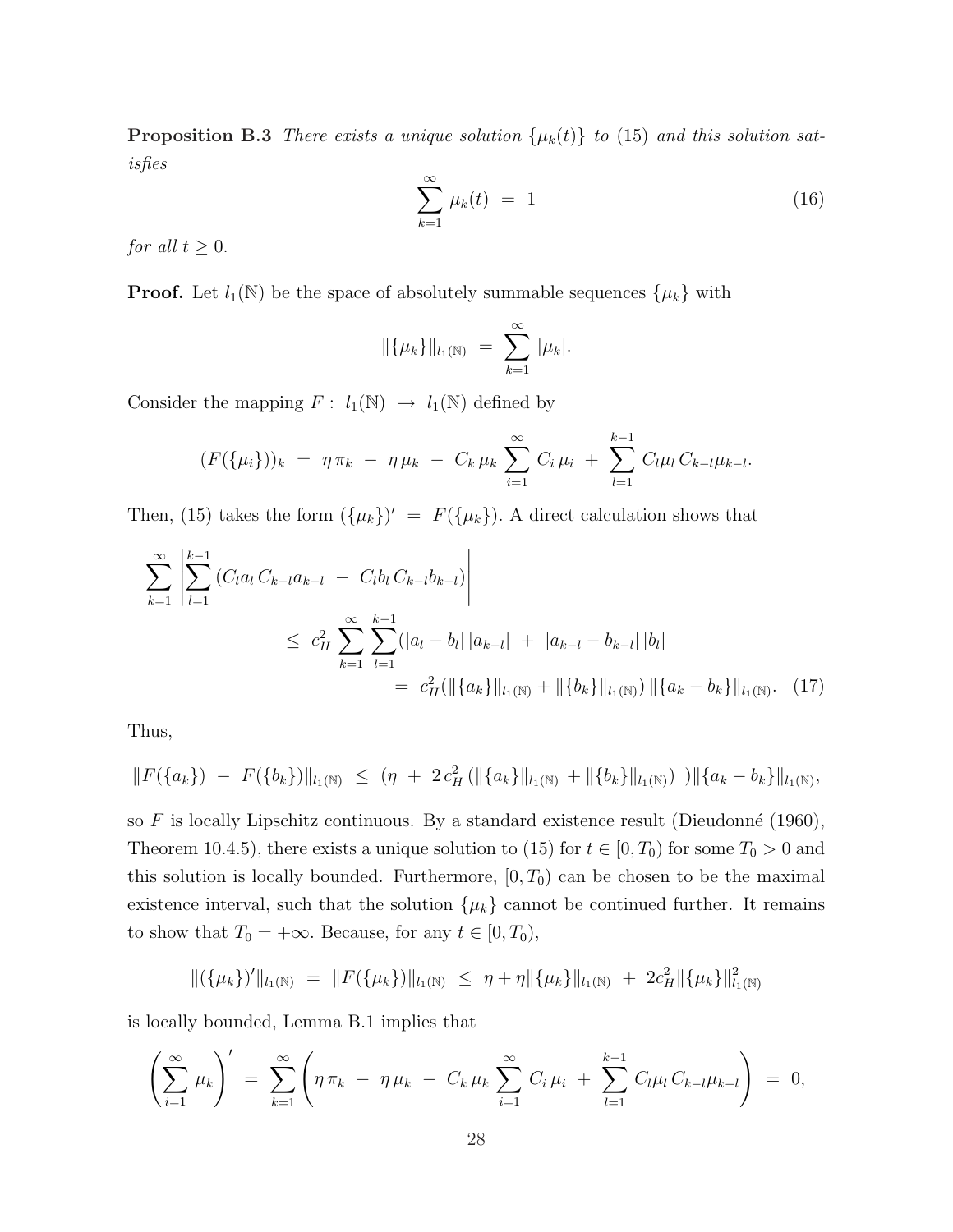and hence (16) holds. We will now show that  $\mu_k(t) \geq 0$  for all  $t \in [0, T_0]$ . For  $k = 1$ , we have

$$
\mu'_1 = \eta \pi_1 - \eta \mu_1 - C_1 \mu_1 \sum_{i=1}^{\infty} C_i \mu_i.
$$

Denote  $a_1(t) = -\eta - C_1 \sum_{i=1}^{\infty}$  $\sum_{i=1}^{\infty} C_i \mu_i$ . Then, we have

$$
\mu_1' \,\,=\,\, \eta \pi_1 \,\,+\,\, a_1(t) \mu_1.
$$

Lemma B.2 implies that  $\mu_1 \geq 0$  for all  $t \in [0, T_0)$ . Suppose we know that  $\mu_l \geq 0$  for  $l \leq k-1$ . Then,

$$
\mu'_{k} = z_{k}(t) + a_{k}(t)\,\mu_{k}(t) , \, a_{k}(t) = -\eta - C_{k}\sum_{i=1}^{\infty} C_{i}\mu_{i} , \, z_{k}(t) = \eta\pi_{k} + \sum_{l=1}^{k-1} C_{l}\mu_{l} C_{k-l}\mu_{k-l}.
$$

By the induction hypothesis,  $z_k(t) \geq 0$  and Lemma B.2 implies that  $\mu_k \geq 0$ . Thus,

$$
\|\{\mu_k\}\|_{l_1(\mathbb{N})} = \sum_{k=1}^{\infty} \mu_k = 1,
$$

so the solution to  $(15)$  is uniformly bounded on  $[0, T_0)$ , and can therefore can be continued beyond  $T_0$  (Dieudonné (1960), Theorem 10.5.6). Since  $[0, T_0)$  is, by assumption, the maximal existence interval, we have  $T_0 = +\infty$ . ■

We now expand the solution  $\mu$  in a special manner. Namely, denote

$$
c_H - C_i = f_i \geq 0.
$$

We can then rewrite the equation as

$$
\mu'_{k} = \eta \pi_{k} - (\eta + c_{H}^{2}) \mu_{k} + c_{H} f_{k} \mu_{k} + C_{k} \mu_{k} \sum_{i=1}^{\infty} f_{i} \mu_{i} + \sum_{l=1}^{k-1} C_{l} \mu_{l} C_{k-l} \mu_{k-l}.
$$
 (18)

Now, we will (formally) expand

$$
\mu_k = \sum_{j=0}^{\infty} \mu_{kj}(t),
$$

where  $\mu_{k0}$  does not depend on (the whole sequence)  $(f_i)$ ,  $\mu_{k1}$  is linear in (the whole sequence)  $(f_i)$ ,  $\mu_{k2}$  is quadratic in  $(f_i)$ , and so on. The main idea is to expand so that all terms of the expansion are nonnegative.

Later, we will prove that the expansion indeed converges and coincides with the unique solution to the evolution equation.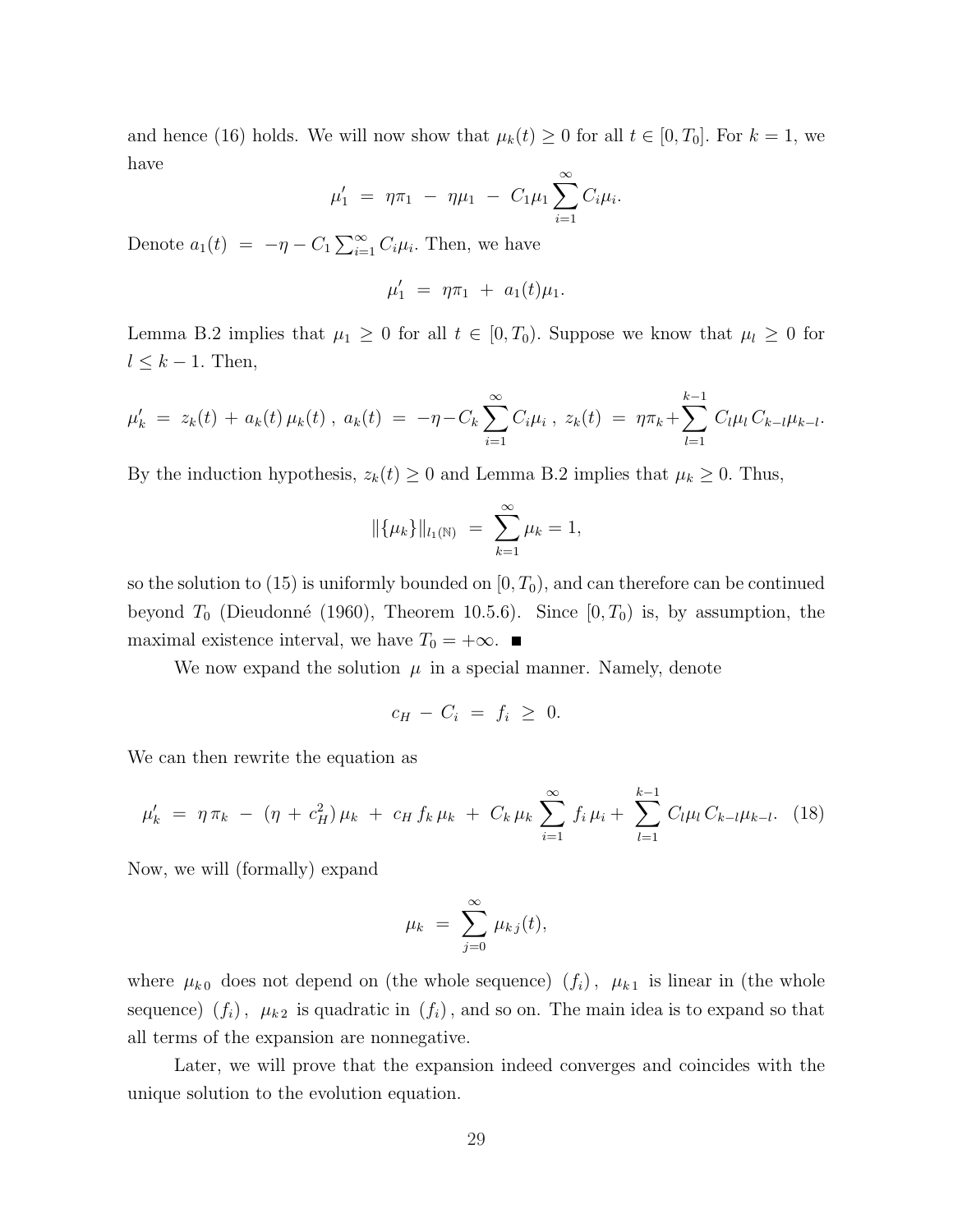Substituting the expansion into the equation, we get

$$
\mu'_{k\,0} = \eta \pi_k - (\eta + c_H^2) \mu_{k\,0} + \sum_{l=1}^{k-1} C_l \mu_{l\,0} C_{k-l} \mu_{k-l\,0}, \tag{19}
$$

with the given initial conditions:  $\mu_{k0}(0) = \mu_k(0)$  for all k. Furthermore,

$$
\mu'_{k1} = -(\eta + c_H^2)\mu_{k1} + c_H f_k \mu_{k0} + C_k \mu_{k0} \sum_{i=1}^{\infty} f_i \mu_{i0} + 2 \sum_{l=1}^{k-1} C_l \mu_{l0} C_{k-l} \mu_{k-l,1}, (20)
$$

and then

$$
\mu'_{kj} = -(\eta + c_H^2) \mu_{kj} + c_H f_k \mu_{kj-1} + 2 C_k \sum_{m=0}^{j-1} \mu_{km} \sum_{i=1}^{\infty} f_i \mu_{i,j-1-m} + 2 \sum_{l=1}^{k-1} \sum_{m=0}^{j-1} C_l \mu_{lm} C_{k-l} \mu_{k-l,j-m}.
$$
 (21)

with initial conditions  $\mu_{kj}(0) = 0$ . Equations (20)-(21) are only well defined if  $\mu_{i0}$  exists for all  $t$  and the infinite series

$$
\sum_{i=1}^{\infty} \mu_{ij}(t)
$$

converges for all  $t$  and all  $j$ .

Thus, we can solve these linear ODEs with the help of Lemma B.2. This is done through a recursive procedure. Namely, the equation for  $\mu_{10}$  is linear and we have

$$
\mu'_{10} = \eta \pi_1 - (\eta + c_H^2) \mu_{1,0} \leq \eta \pi_k - (\eta + c_H^2) \mu_{10} + c_H f_1 \mu_1 + C_1 \mu_1 \sum_{i=1}^{\infty} f_i \mu_i.
$$

A comparison theorem for ODEs (Hartman (1982), Theorem 4.1, p. 26) immediately implies that  $\mu_{10} \leq \mu_1$  for all t. By definition,  $\mu_{k0}$  solves

$$
\mu'_{k\,0} = \eta \pi_k - (\eta + c_H^2) \mu_{k\,0} + z_{k\,0},
$$

with

$$
z_{k\,0} \ = \ \sum_{l=1}^{k-1} \ C_l \mu_{l\,0} \, C_{k-l} \mu_{k-l\,0}
$$

depending on only those  $\mu_{l0}$  with  $l \leq k$ . Since  $\mu_{10}$  is nonnegative, it follows by induction that all equations for  $\mu_{k0}$  have nonnegative inhomogeneities and hence  $\mu_{k0}$  is nonnegative for each k. Suppose now that  $\mu_{l0} \leq \mu_l$  for all  $l \leq k-1$ . Then,

$$
z_{k0} = \sum_{l=1}^{k-1} C_l \mu_{l0} C_{k-l} \mu_{k-l,0} \leq \sum_{l=1}^{k-1} C_l \mu_l C_{k-l} \mu_{k-l},
$$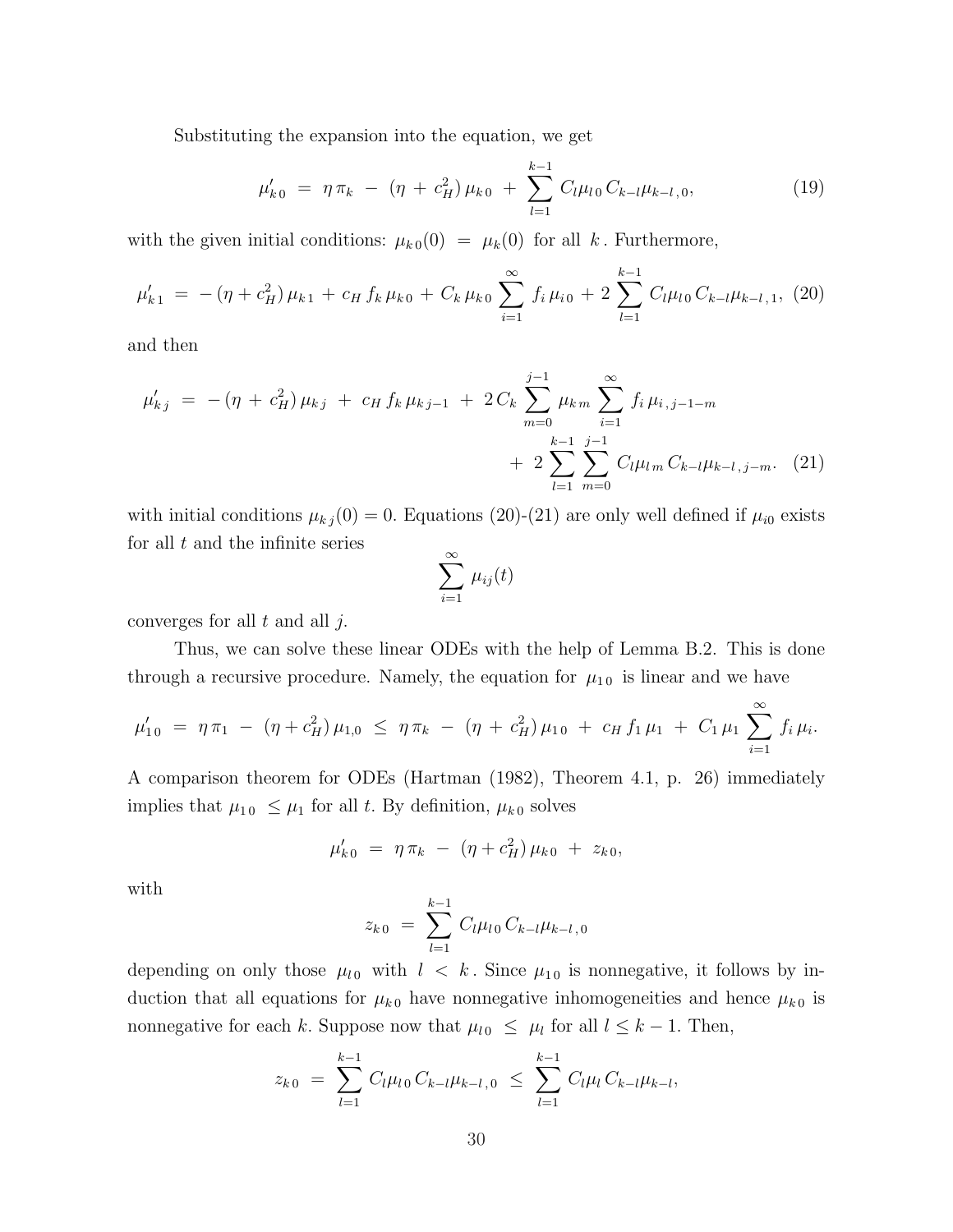and (18) and the same comparison theorem imply  $\mu_{k0} \leq \mu_k$ . Thus,  $\mu_{k0} \leq \mu_k$  for all k. It follows that the series  $\overline{\phantom{a}}$ 

$$
\sum_{k}\mu_{k\,0} \leq 1
$$

converges and therefore, equations (20) are well-defined. Let now

$$
\mu_k^{(N)} \,\,=\,\, \sum_{j=0}^N\,\mu_{k\,j}.
$$

Suppose that we have shown that  $\mu_{kj} \geq 0$  for all k and all  $j \leq N-1$  and that

$$
\mu_k^{(N-1)} \le \mu_k \tag{22}
$$

for all k. Equations  $(20)-(21)$  are again linear inhomogeneous and can be solved using Lemma B.2 and the nonnegativity of  $\mu_{k,N}$  follows. Adding (46)-(21) and using the induction hypothesis (22), we get

$$
(\mu_k^{(N)})' \le \eta \pi_k - (\eta + c_H^2) \mu_k^{(N)} + c_H f_k \mu_k^{(N)} + C_k \mu_k^{(N)} \sum_{i=1}^{\infty} f_i \mu_i \sum_{l=1}^{k-1} C_l \mu_l C_{k-l} \mu_{k-l}.
$$
 (23)

The comparison theorem applied to (23) and (18) implies that  $\mu_k^{(N)} \leq \mu_k$ . Thus, we have shown by induction that  $\mu_{kj} \geq 0$  and

$$
\sum_{j=0}^N \mu_{kj} \ \leq \ \mu_k
$$

for any  $N \geq 0$ . The infinite series  $\sum_{j=0}^{\infty} \mu_{kj}(t)$  consists of nonnegative terms and is uniformly bounded from above. Therefore, it converges to a function  $\tilde{\mu}_k(t)$ . Using Lemma B.1 and adding up (46)-(21), we get that the sequence  $\{\tilde{\mu}_k(t)\}\$ is continuously differentiable and satisfies (18) and  $\tilde{\mu}_k(0) = \mu_k(0)$ . Since, by Proposition B.3, the solution to (18) is unique, we get  $\tilde{\mu}_k = \mu_k$  for all k. Thus, we have proved

Theorem B.4 We have

$$
\mu_k = \sum_{j=0}^{\infty} \mu_{kj}.
$$

It remains to prove that  $\lim_{t\to\infty} \mu_k(t)$  exists. The strategy for this consists of two steps: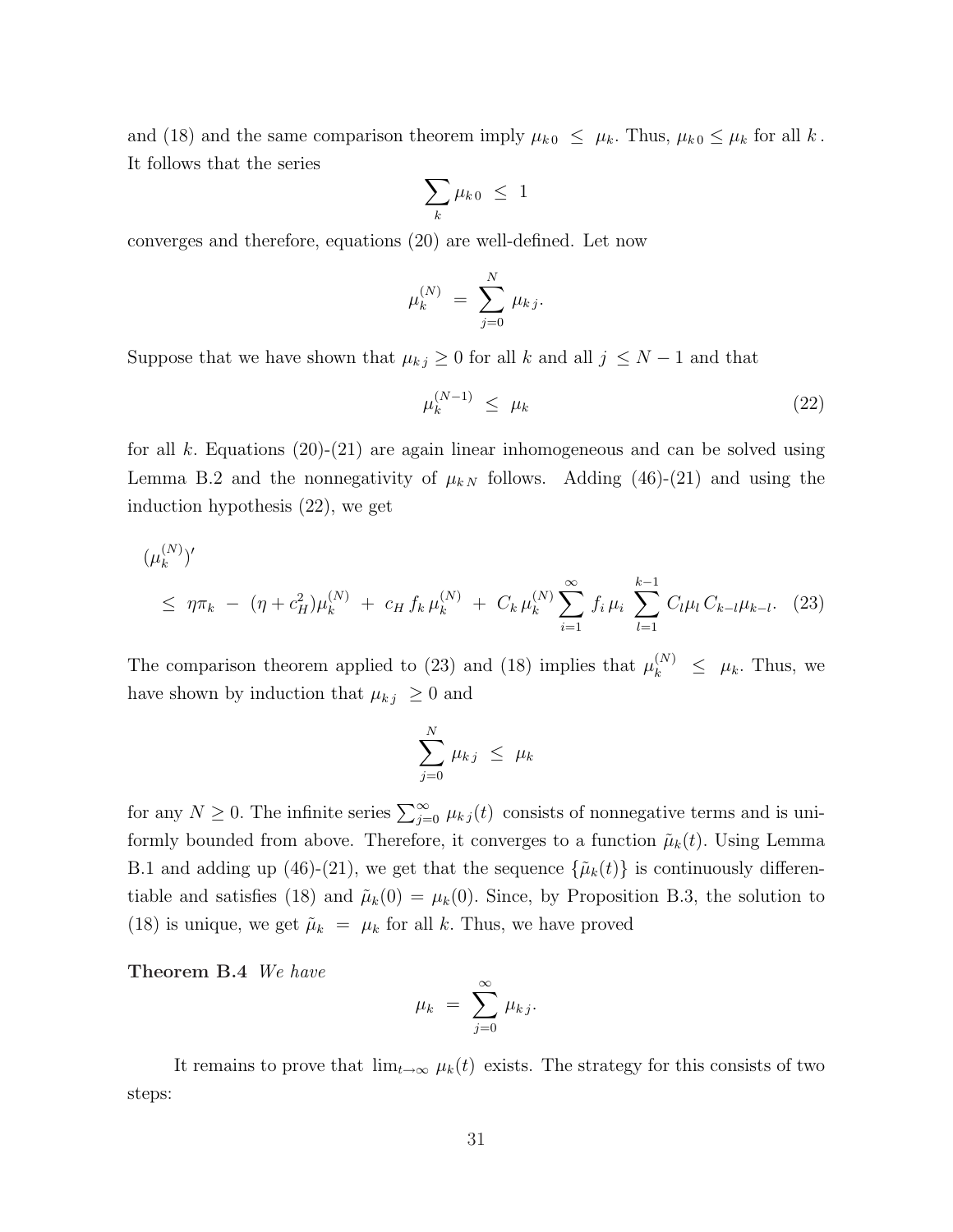1. Prove that  $\lim_{t\to\infty} \mu_{kj}(t) = \mu_{kj}(\infty)$  exists.

2. Prove that

$$
\lim_{t \to \infty} \sum_{j=0}^{\infty} \mu_{kj} = \sum_{j=0}^{\infty} \lim_{t \to \infty} \mu_{kj}.
$$

Equation (46) and Lemma B.2 directly imply the convergence of  $\mu_{k0}$ . But, the next step is tricky because of the appearance of the infinite sums

$$
\sum_{i=0}^{\infty} f_i \,\mu_{i\,j}(t)
$$

in equations  $(20)-(21)$ . If we prove convergence of this infinite sum, a subsequent application of Lemma B.2 to (20)-(21) will imply convergence of  $\mu_{i,j+1}$ . Unfortunately, convergence of  $\mu_{ij}(t)$  for each  $i, j$  is not enough for the convergence of the infinite sum.

Recall that, by assumption, there exists an N such that  $C_i = C_N$  for all  $i \geq N$ . Thus, we need only show that

$$
M_j(t) = \sum_{i=N}^{\infty} \mu_{ij}(t)
$$

converges for each  $j$ .

We will start with the case  $j = 0$ . Then, adding up (46) and using Lemma B.1, we get

$$
M_0'(t) + \sum_{i=1}^{N-1} \mu'_{i0} = \eta - (\eta + c_H^2) \left( M_0(t) + \sum_{i=1}^{N-1} \mu_{i0} \right) + \left( \sum_{i=1}^{N-1} C_i \mu_{i0} + C_N M_0(t) \right)^2.
$$

Opening the brackets, we can rewrite this equation as a Riccati equation for  $M_0$ :

$$
M_0'(t) = a_0(t) + b_0(t) M_0(t) + C_N^2 M_0(t)^2.
$$

A priori, we know that  $M_0$  stays bounded and, by the above, the coefficients  $a_0$ ,  $b_0$ converge to finite limits.

**Lemma B.5**  $M_0(t)$  converges to a finite limit at  $t \to \infty$ .

To prove it, we will need an auxiliary

**Lemma B.6** Let  $N(t)$  be the solution to

$$
N'(t) = a + bN(t) + cN^2(t) , N(0) = N_0.
$$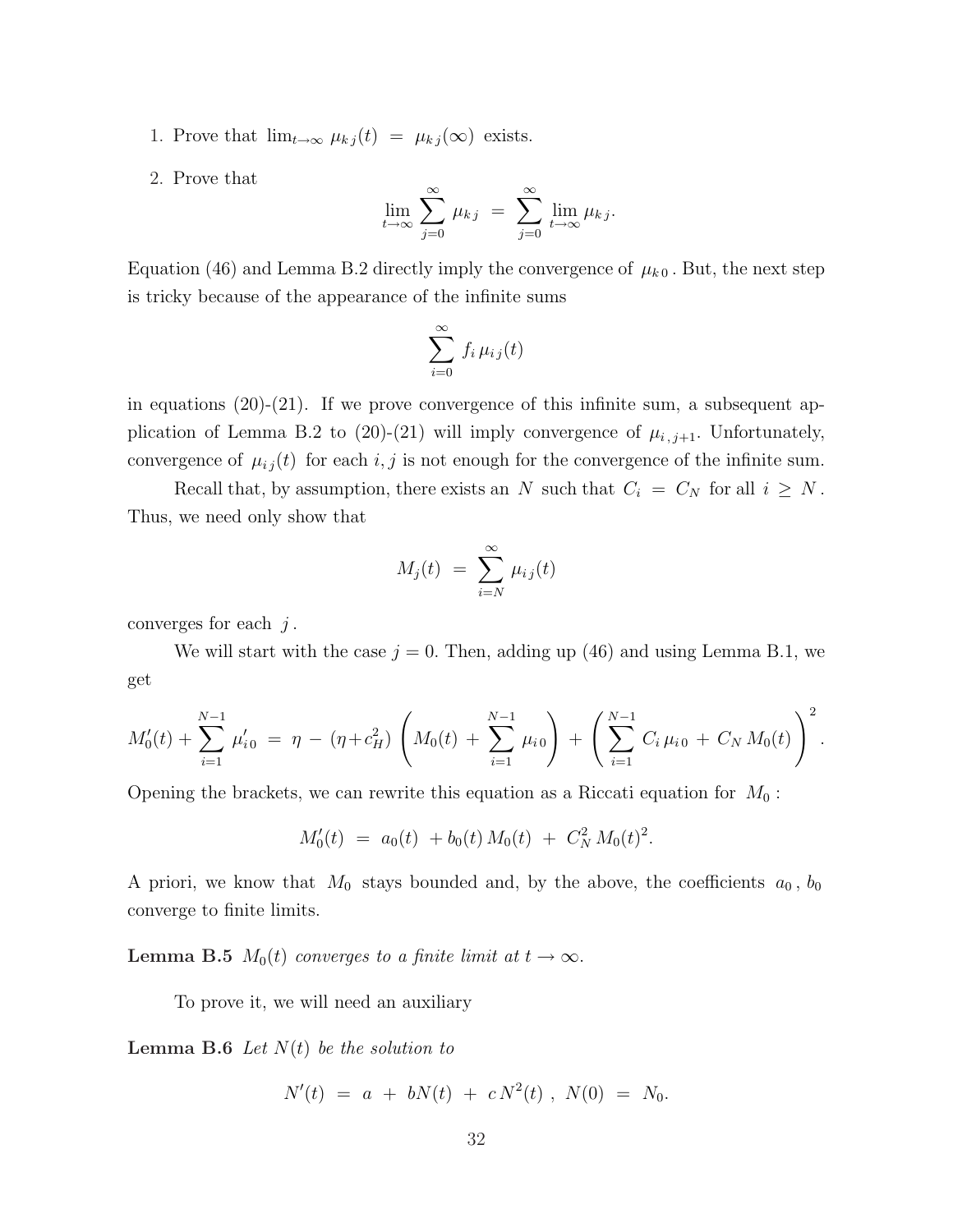If the characteristic polynomial  $q(\lambda) = a + b\lambda + c\lambda^2$  has real zeros  $\lambda_1 \geq \lambda_2$  then

- (1) If  $N_0 < \lambda_1$  then  $\lim_{t\to\infty} N(t) = \lambda_2$ .
- (2) If  $N_0 > \lambda_1$  then  $\lim_{t \to \infty} N(t) = +\infty$ .

If  $q(\lambda)$  does not have real zeros, then  $\lim_{t\to\infty} N(t) = +\infty$  for any  $N_0$ .

**Proof.** The stationary solutions are  $N = \lambda_{1,2}$ . If  $N_0 < \lambda_2$  then  $N(t) < \lambda_2$  for all t by uniqueness. Hence,  $N'(t) = a + bN(t) + cN^2(t) > 0$  and  $N(t)$  increases and converges to a limit  $N(\infty) \leq \lambda_2$ . This limit should be a stationary solution, that is  $N(\infty) = \lambda_2$ . If  $N_0 \in (\lambda_2, \lambda_1)$  then  $N(t) \in (\lambda_2, \lambda_1)$  for all t by uniqueness and therefore  $N'(t) < 0$  and  $N(t)$  decreases to  $N(\infty) \geq \lambda_2$ , and we again should have  $N(\infty) = \lambda_2$ . If  $N_0 > \lambda_1$ ,  $N' > 0$ and hence

$$
N'(t) = a + bN(t) + cN^2(t) > a + bN_0 + cN_0^2 > 0
$$

for all t and the claim follows. If  $q(\lambda)$  has no real zeros, its minimum  $\min_{\lambda \in \mathbb{R}} q(\lambda) = \delta$ is strictly positive. Hence,  $N'(t) > \delta > 0$  and the claim follows.

Proof of Lemma B.5. Consider the quadratic polynomial

$$
q_{\infty}(\lambda) = a_0(\infty) + b_0(\infty)\lambda + C_N^2\lambda^2 = 0.
$$

We will consider three cases:

1.  $q_{\infty}(\lambda)$  does not have real zeros, that is,  $\min_{\lambda \in \mathbb{R}} q_{\infty}(\lambda) = \delta > 0$ . Then, for all sufficiently large  $t$ ,

$$
M_0'(t) = a_0(t) + b_0(t) M_0(t) + C_N^2 M_0(t)^2 \ge \delta/2 > 0,
$$
 (24)

so  $M_0(t)$  will converge to  $+\infty$ , which is impossible.

2.  $q_{\infty}(\lambda)$  has a double zero  $\lambda_{\infty}$ . Then, we claim that  $\lim_{t\to\infty} M(t) = \lambda_{\infty}$ . Indeed, suppose it is not true. Then, there exists an  $\varepsilon > 0$  such that either  $\sup_{t>T} (M(t) \lambda_{\infty}) > \varepsilon$  for any  $T > 0$  or  $\sup_{t>T} (\lambda_{\infty} - M(t)) > \varepsilon$  for any  $T > 0$ . Suppose that the first case takes place. Pick a  $\delta > 0$  and choose  $T > 0$  so large that

$$
a_0(t) \ge a_0(\infty) - \delta, \qquad b_0(t) \ge b_0(\infty) - \delta
$$

for all  $t \geq T$ . The quadratic polynomial

$$
a_0(\infty) - \delta \ + (b_0(\infty) - \delta) \lambda \ + \ C_N^2 \lambda^2
$$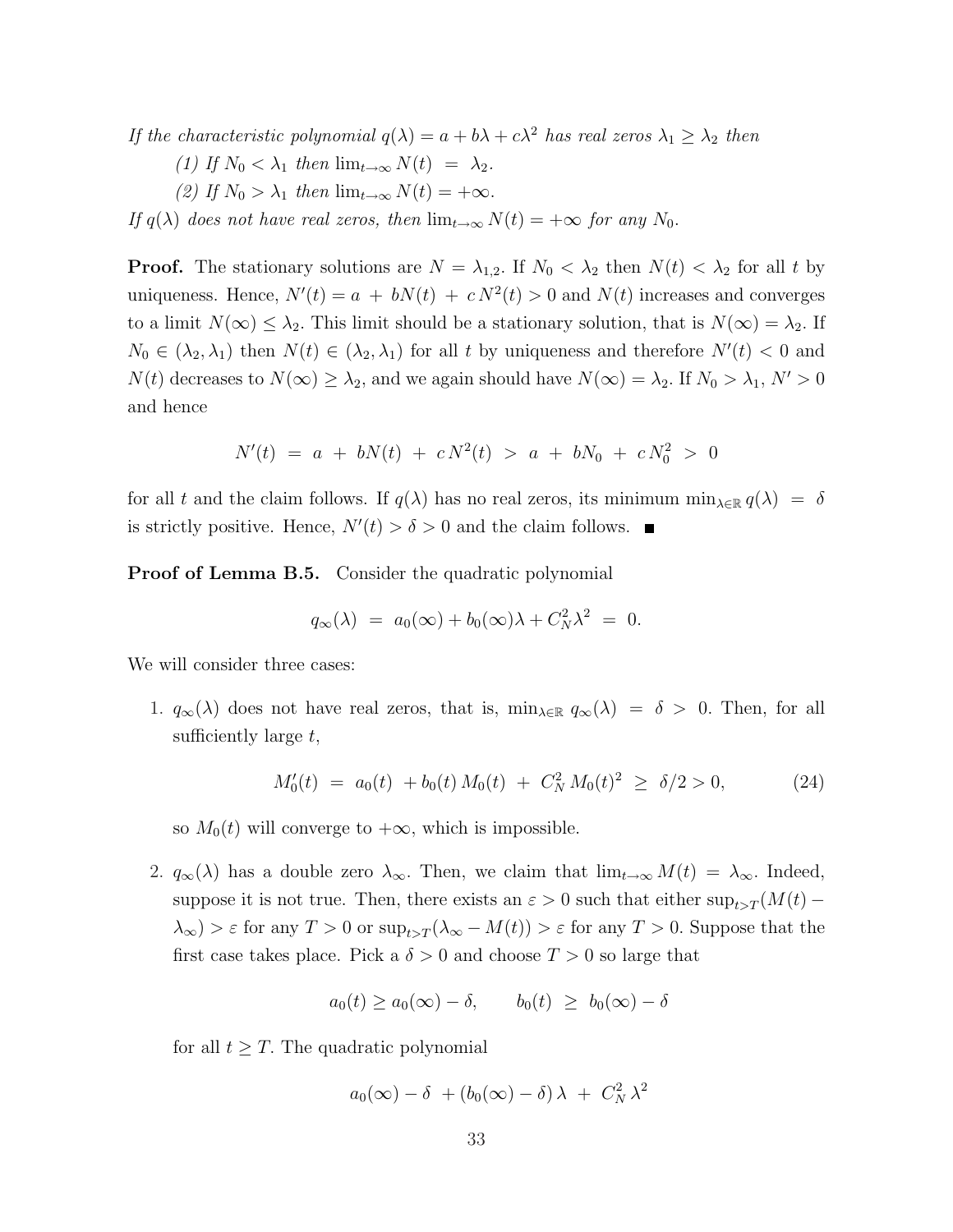has two real zeros  $\lambda_1(\delta) > \lambda_2(\delta)$  and, for sufficiently small  $\delta$ ,  $|\lambda_{1,2}(\delta) - \lambda_{\infty}| < \varepsilon/2$ . Let  $T_0 > T$  be such that  $M_0(T_0) > \lambda_{\infty} + \varepsilon$ . Consider the solution  $N(t)$  to

$$
N'(t) = a_0(\infty) - \delta + (b_0(\infty) - \delta) N(t) + C_N^2 N(t)^2, N(T_0) = M(T_0) > \lambda_1(\delta).
$$

By the comparison theorem for ODEs,  $M_0(t) \geq N(t)$  for all  $t \geq T_0$  and Lemma B.6 implies that  $N(t) \to \infty$ , which is impossible. Suppose now  $\sup_{t>T} (\lambda_\infty - M(t)) > \varepsilon$ for any  $T > 0$ . Consider the same  $N(t)$  as above and choose  $\delta$  so small that  $M(T_0)$  $\lambda_2(\delta)$ . Then,  $M(t) \geq N(t)$  and, by Lemma B.6,  $N(t) \to \lambda_2(\delta)$ . For sufficiently small  $\delta$ ,  $\lambda_2(\delta)$  can be made arbitrarily close to  $\delta_{\infty}$  and hence  $\sup_{t>T} (\lambda_{\infty} - M(t)) > \varepsilon$ cannot hold for sufficiently large T, which is a contradiction.

3.  $q(\lambda)$  has two distinct real zeros  $\lambda_1(\infty) > \lambda_2(\infty)$ . Then, we claim that either  $\lim_{t\to\infty} M(t) = \lambda_1(\infty)$  or  $\lim_{t\to\infty} M(t) = \lambda_2(\infty)$ . Suppose the contrary. Then, there exists an  $\varepsilon > 0$  such that  $\sup_{t>T} |M(t) - \lambda_1(\infty)| > \varepsilon$  and  $\sup_{t>T} |M(t) \lambda_2(\infty)$  >  $\varepsilon$ . Now, an argument completely analogous to that of case (2) applies.

 $\blacksquare$ 

With this result, we go directly to (20) and get the convergence of  $\mu_{j1}$  from Lemma B.2. Then, adding equations (20), we get a linear equation for  $M_1(t)$  and again get convergence from Lemma B.2. Note that we are in an even simpler situation of linear equations. Proceeding inductively, we arrive at

Proposition B.7 The limit

$$
\lim_{t \to \infty} \mu_{kj}(t) \leq 1
$$

exists for any  $k, j$ .

The next important observation is: If we subtract an  $\varepsilon$  from c in the first quadratic term, then the measure remains bounded. This is a non-trivial issue, since the derivative could become large.

**Lemma B.8** If  $\varepsilon$  is sufficiently small, then there exists a constant  $K > 0$  such that the system

$$
\mu'_{k} = \eta \pi_{k} - \eta \mu_{k} - (C_{k} - \varepsilon) \mu_{k} \sum_{i=1}^{\infty} (C_{i} - \varepsilon) \mu_{i} + \sum_{l=1}^{k-1} C_{l} \mu_{l} C_{k-l} \mu_{k-l}
$$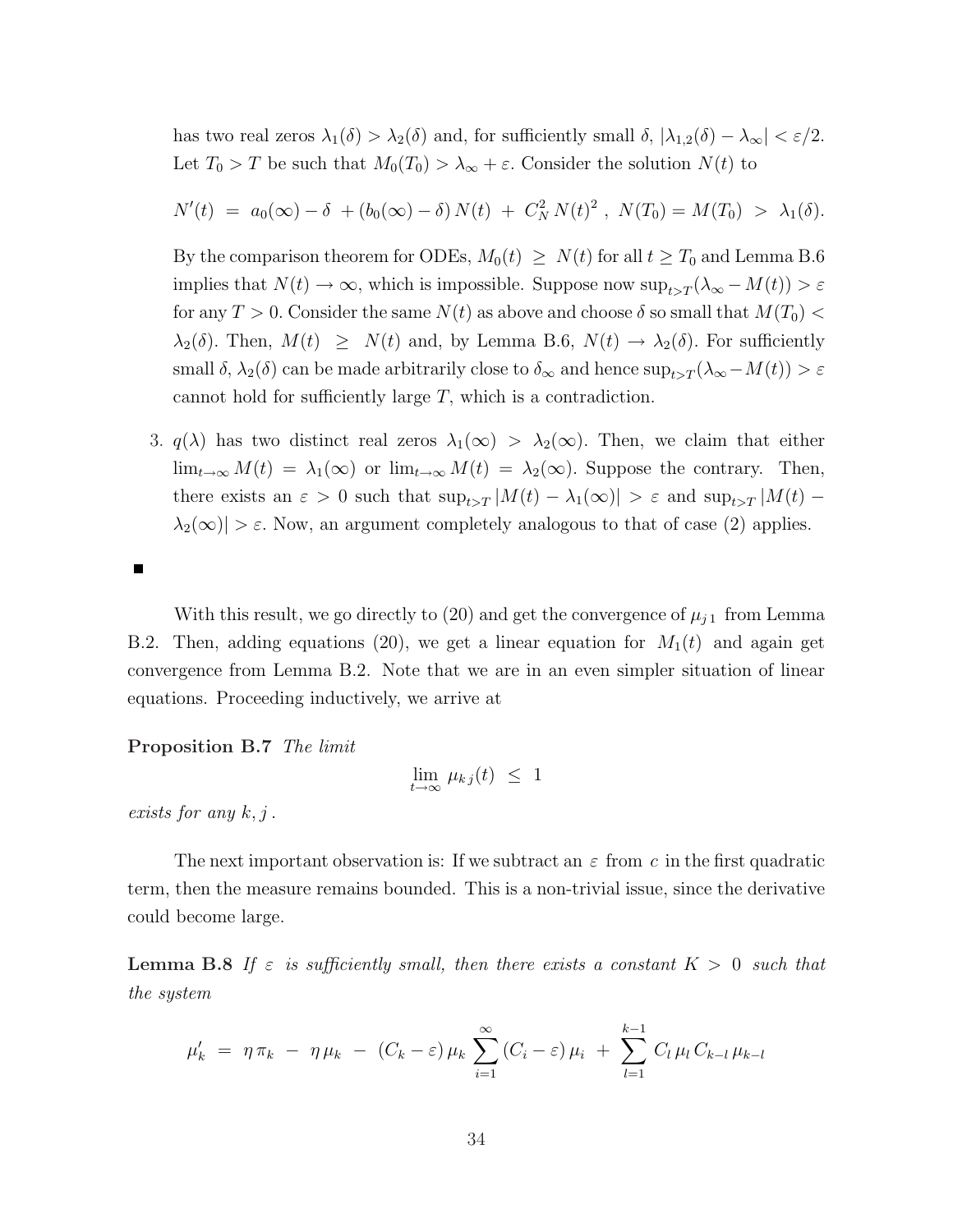has a unique solution  $\{\mu_k(t)\}\in l_1(\mathbb{N})$  and this solution satisfies

$$
\sum_{k=1}^{\infty} \mu_k(t) \leq K
$$

for all  $t > 0$ .

Proof. An argument completely analogous to that in the proof of Proposition B.3 implies that the solution exists on an interval  $[0, T_0)$ , is unique and nonnegative. Letting

$$
M = \sum_{k=1}^{\infty} \mu_k(t)
$$

and adding up the equations, we get

$$
M' \leq \eta - \eta M + 2 \varepsilon c_H M^2.
$$

Consider now the solution  $N$  to the equation

$$
N' = \eta - \eta N + 2\varepsilon c_H N^2. \tag{25}
$$

By a standard comparison theorem for ODEs (Hartman (1982), Theorem 4.1, p. 26), if  $N(0) = M(0)$ , then  $M(t) \leq N(t)$  for all t. Thus, we only need to show that  $N(t)$ stays bounded. The stationary points of (25) are

$$
d_{1,2} = \frac{\eta \pm \sqrt{\eta^2 - 8\epsilon c_H \eta}}{4\epsilon c_H},
$$

so, for sufficiently small  $\varepsilon$ , the larger stationary point  $d_1$  is arbitrarily large. Therefore, by uniqueness, if  $N(0) < d_1$ , then  $N(t) < d_1$  for all t, and we are done. Now, the same argument as in the proof of Proposition B.3 implies that  $T_0 = +\infty$  and the proof is complete.

Since  $(f_i)$  is bounded, for any  $\varepsilon > 0$  there exists a  $\delta > 0$  such that

$$
f_i + \varepsilon \ \geq \ (1 + \delta) \, f_i
$$

for all i. Consider now the solution  $(\mu_k^{(\varepsilon)})$  $\binom{\varepsilon}{k}$  to the equation of Lemma B.8. Then, using the same expansion

$$
\mu_k^{(\varepsilon)} \ = \ \sum_{j=0}^\infty \, \mu_{k\,j}^{(\varepsilon)},
$$

we immediately get (by direct calculation) that

$$
(1+\delta)^j \mu_{kj} \leq \mu_{kj}^{(\varepsilon)}.
$$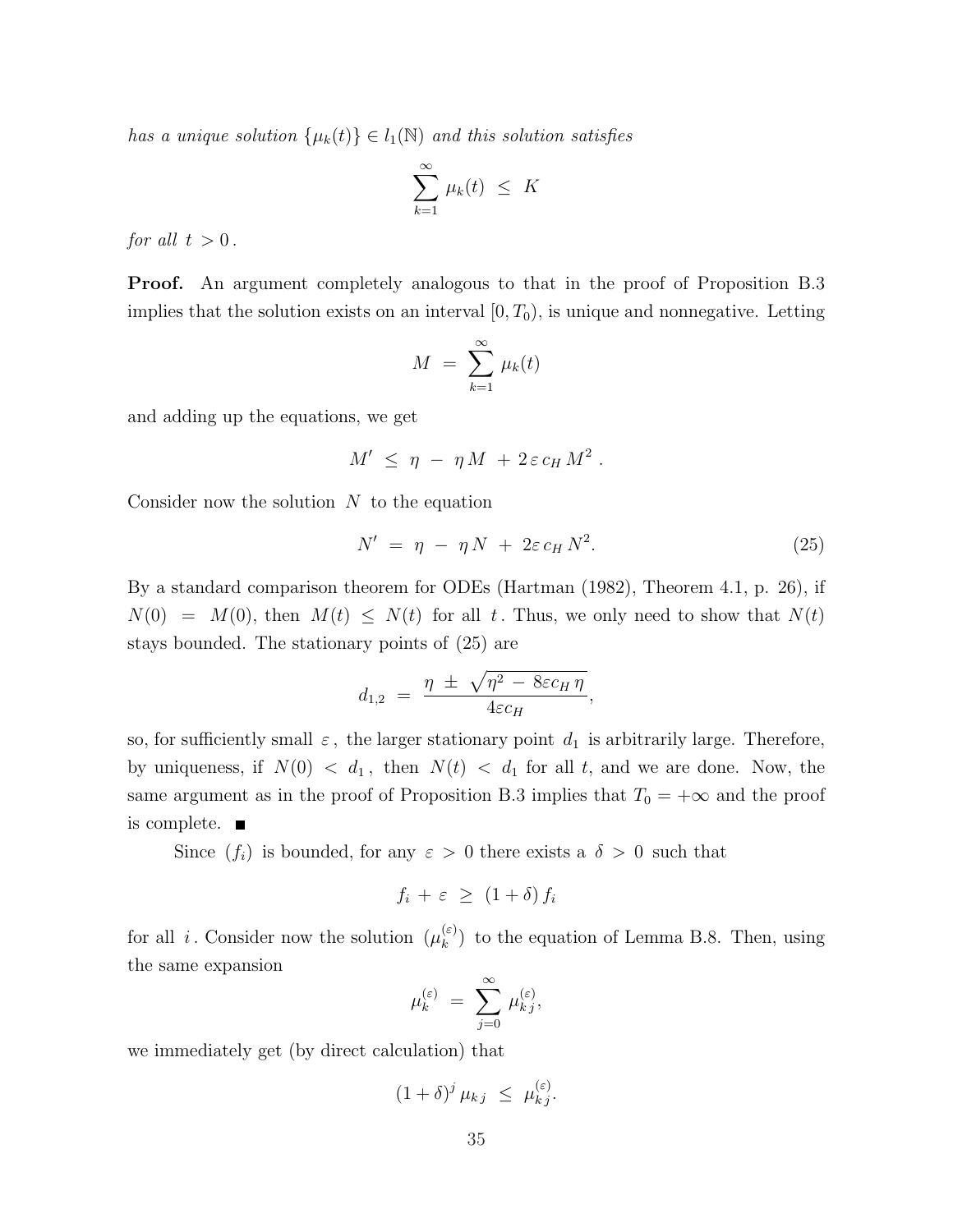By Lemma B.8,

$$
\mu_{kj}^{(\varepsilon)} \leq \sum_{k,j} \mu_{kj}^{(\varepsilon)} = \sum_{k} \mu_{k}^{(\varepsilon)} < K,
$$

and therefore

$$
\mu_{kj}(t) \ \leq \ \frac{K}{(1+\delta)^j},
$$

for some (possibly very large) constant  $K$ , independent of  $t$ . Now we are ready to prove

Theorem B.9 We have

$$
\lim_{t \to \infty} \mu_k(t) = \sum_{j=0}^{\infty} \mu_{kj}(\infty).
$$

**Proof.** Take  $N$  so large that

$$
\sum_{j=N}^{\infty} \mu_{kj}(t) \leq \sum_{j=N}^{\infty} \frac{K}{(1+\delta)^j} < \varepsilon/2
$$

for all  $t$ . Then, choose  $T$  so large that

$$
\sum_{j=0}^{N-1} |\mu_{kj}(t) - \mu_{kj}(\infty)| < \varepsilon/2
$$

for all  $t > T$ . Then,

$$
\left|\sum_{j=0}^{\infty} \left(\mu_{kj}(t) - \mu_{kj}(\infty)\right)\right| < \varepsilon.
$$

Since  $\varepsilon$  is arbitrary, we are done.  $\blacksquare$ 

Lemma B.10 Consider the limit

$$
\bar{C} = \lim_{t \to \infty} \sum_n C_n \mu_n(t).
$$

In general,

$$
\bar{C} \geq \sum_{n} C_n \lim_{t \to \infty} \mu_n(t) = \tilde{C},
$$

with equality if and only if

$$
\sum_{n} \lim_{t \to \infty} \mu_n(t) = 1.
$$

Furthermore,

$$
\bar{C} - \tilde{C} = C_N \left( 1 - \sum_n \lim_{t \to \infty} \mu_n(t) \right).
$$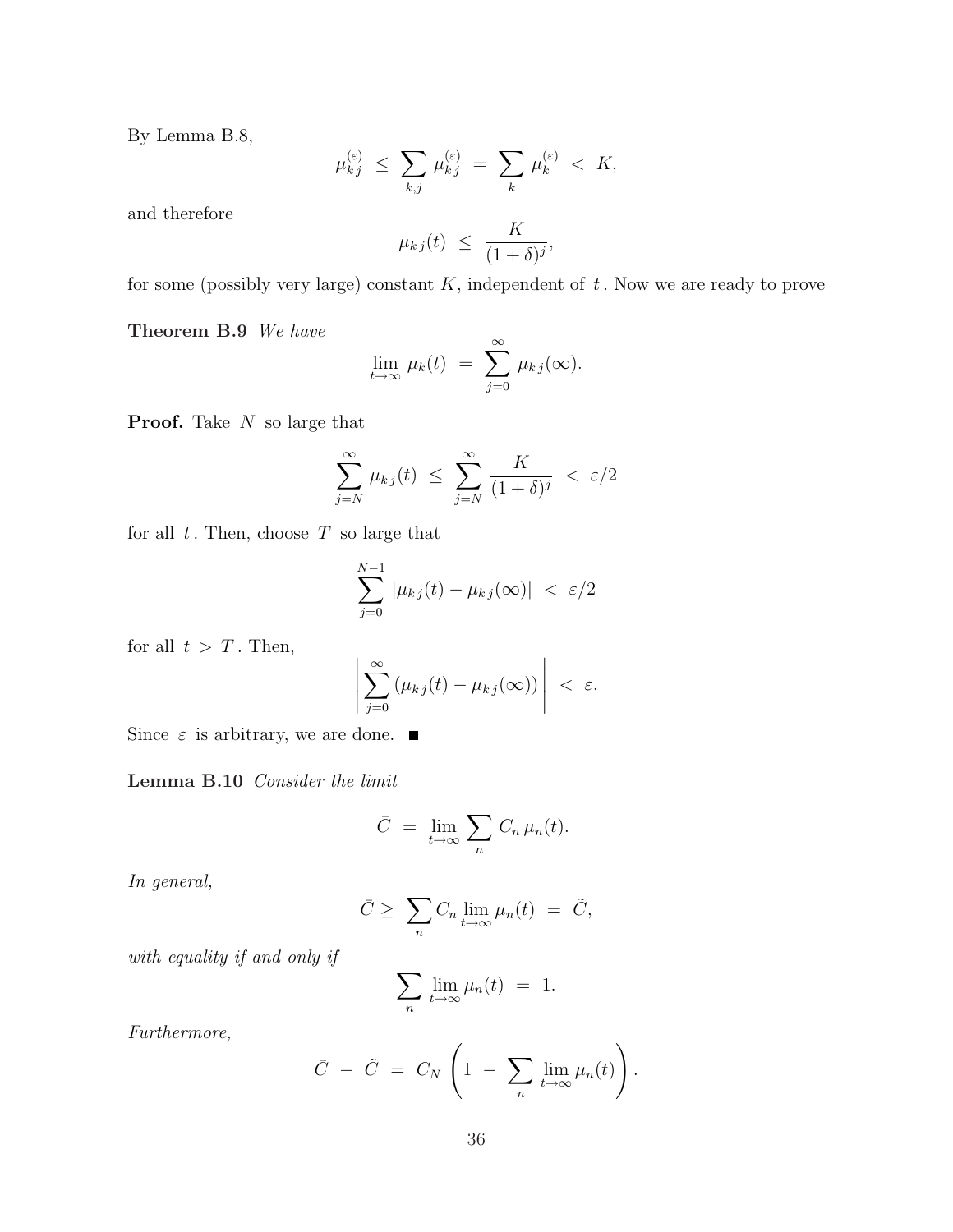Based on this lemma, we have

Lemma B.11 The limit  $\mu_{\infty}(n) = \lim_{t \to \infty} \mu_t(n)$  satisfies the equation

$$
0 = \eta(\pi - \mu_{\infty}) + \mu_{\infty}^{C} * \mu_{\infty}^{C} - \mu_{\infty}^{C} \bar{C},
$$

where, in general,

$$
\bar{C} \geq \mu_{\infty}^C(\mathbb{N})
$$

and

$$
\mu_{\infty}(\mathbb{N}) = 1 - \eta^{-1} \mu_{\infty}^C (\bar{C} - \mu_{\infty}^C) \leq 1.
$$

An immediate consequence is

**Lemma B.12** The limit distribution  $\mu_{\infty}$  is a probability measure and coincides with the unique solution to (4) if and only if  $\overline{C} = \overline{\tilde{C}}$ .

**Proposition B.13** Under the same tail condition  $C_n = C_N$  for  $n \geq N$  and the condition that

$$
\eta \geq C_N c_H, \tag{26}
$$

we have

$$
\bar{C} = \tilde{C},
$$

and, therefore,  $\mu_{\infty}$  is a probability measure that coincides with the unique solution to (4).

Proof. Recall that the equation for the limit measure is

$$
-\eta\mu_{\infty}(k) + \eta\pi_k - \bar{C}C_k\mu_{\infty}(k) + \sum_l C_l\mu_{\infty}(l) C_{k-l}\mu_{\infty}(k-l) = 0, \qquad (27)
$$

where

$$
\bar{C} = \lim_{t \to \infty} \sum_{n} C_n \mu_n(t) \geq \sum_{n} C_n \mu_{\infty}(n) = \tilde{C}.
$$

The difference,

$$
\bar{C} - \tilde{C} = (1 - M) C_N,
$$

with

$$
M = \sum_{k} \mu_{\infty}(k),
$$

is non-zero if and only if there is a loss of mass, that is  $M < 1$ .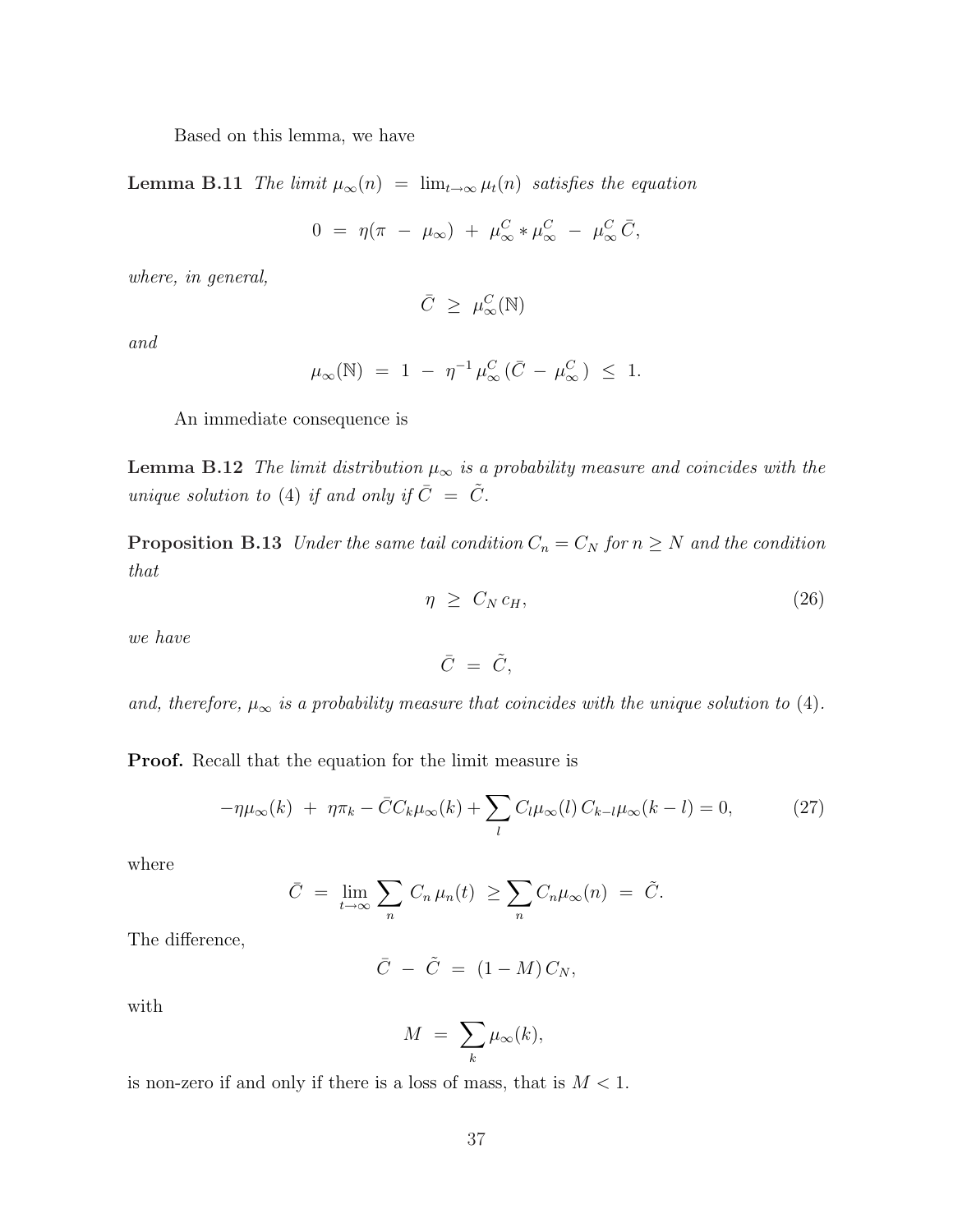Adding  $(27)$  up over k, we get

$$
-\eta M + \eta - \bar{C}\tilde{C} + (\tilde{C})^2 = 0
$$
  
= -\eta M + \eta - \bar{C}(\bar{C} - (1 - M)C\_N) + (\bar{C} - (1 - M)C\_N)^2. (28)

If  $M \neq 1$ , we get, dividing this equation by  $(1 - M)$ , that

$$
M = 1 + \frac{\eta - C_N \bar{C}}{C_N^2}.
$$

Since  $M \leq 1$ , we immediately get that if

$$
\eta \geq C_N c_H,
$$

then there is no loss of mass, proving the result.  $\blacksquare$ 

#### B.3 Monotonicity properties of the stationary measure.

We recall that the equation for the stationary measure  $\mu = (\mu_k, k \ge 1)$  is

$$
-\eta \mu_k + \eta \pi_k - C_k \mu_k \sum_{i=1}^{\infty} C_i \mu_i + \sum_{l=1}^{k-1} C_l C_{k-l} \mu_l \mu_{k-l} = 0.
$$

We write  $\{\bar{\mu}_k(\overline{C}, C_1, \ldots, C_k) : k \geq 1\}$  for the measure constructed recursively in the statement of Lemma 4.1 from a given  $\overline{C}$  and a given policy C.

**Lemma B.14** For each  $k$ , the function that maps  $C$  to

$$
C_k\bar{\mu}_k = C_k\bar{\mu}_k(\bar{C}, C_1, \ldots, C_k)
$$

is monotone increasing in  $C_i$ ,  $i = 1, \ldots, k$ , and monotone decreasing in  $\overline{C}$ .

**Proof.** The proof is by induction. For  $k = 1$ , there is nothing to prove. For  $k > 1$ ,

$$
C_k \bar{\mu}_k = \frac{C_k}{\eta + \bar{C} C_k} \left( \eta \pi_k + \sum_{l=1}^{k-1} (C_l \bar{\mu}_l) (C_{k-l} \bar{\mu}_{k-l}) \right)
$$

is monotone, by the induction hypothesis.  $\blacksquare$ 

#### Steps toward a proof of Proposition 4.3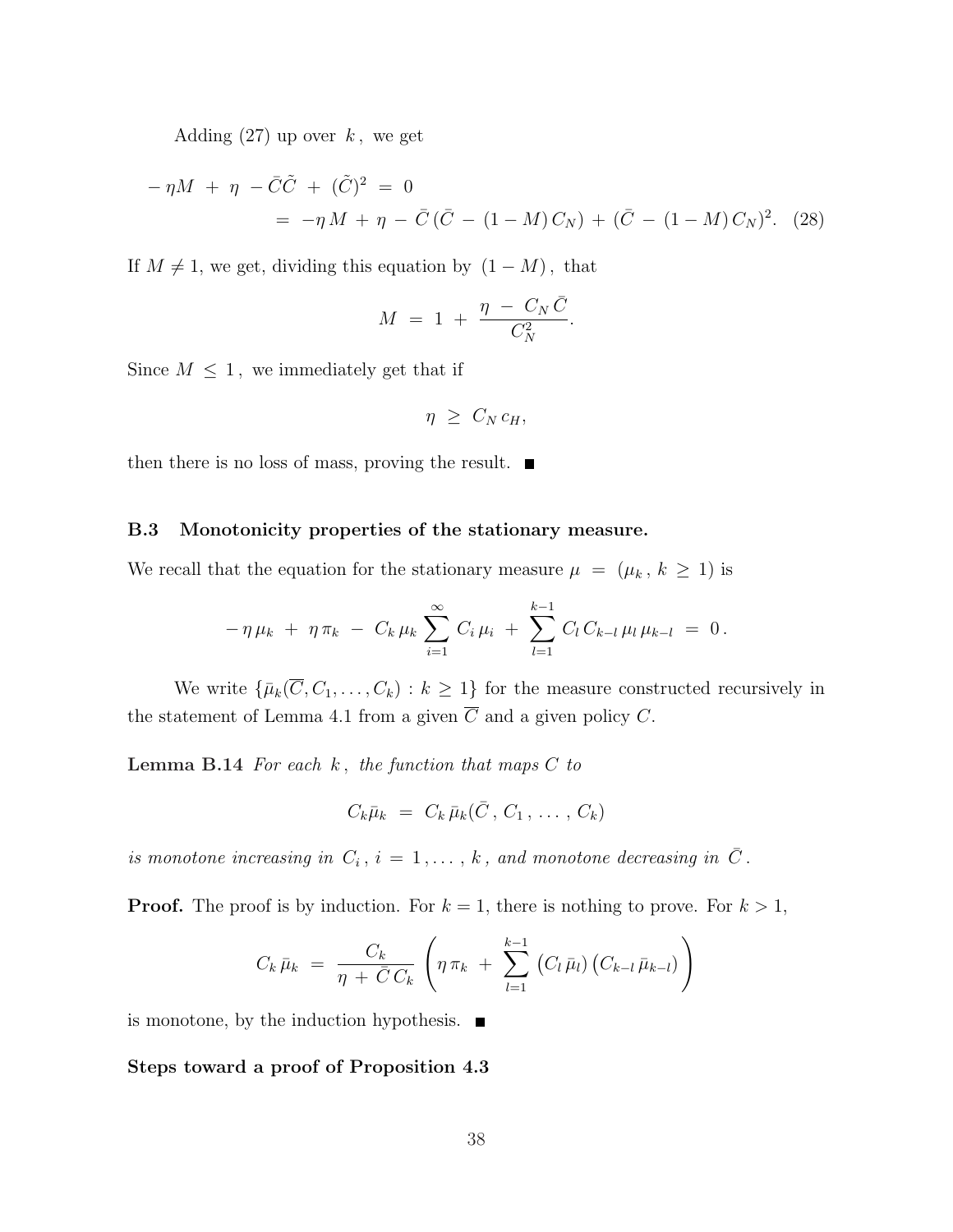Our proof of Proposition 4.3 is based on the next series of results, Lemmas B.15 through B.26, for which we use the notation

$$
\nu_k = \nu_k(C_1, \ldots, C_k, \bar{C}) = C_k \bar{\mu}_k(\bar{C}, C_1, \ldots, C_k)
$$

and

$$
Z_k = \frac{C_k}{\eta + C_k \bar{C}}.
$$

Note that, multiplying  $\sqrt{\eta}$  and  $C_k$  by the same number  $\lambda$  does not change the equation, and hence does not change the stationary measure. Thus, without loss of generality, we can normalize for simplicity to the case  $\eta = 1$ .

Lemma B.15 The sequence  $\nu_k$  satisfies

$$
\nu_1 = Z_1 \pi_1,
$$
  

$$
\nu_k = Z_k \left( \pi_k + \sum_{l=1}^{k-1} \nu_l \nu_{k-l} \right),
$$

and

$$
\sum_{k=1}^{\infty} \nu_k(C_1, \ldots, C_k, \bar{C}) = \bar{C}.
$$
 (29)

Differentiating (29) with respect to  $C_k$ , we get

Lemma B.16

$$
\frac{\partial \bar{C}}{\partial C_k} = \frac{\sum_{i=k}^{\infty} \frac{\partial \nu_i}{\partial C_k}}{1 - \sum_{i=1}^{\infty} \frac{\partial \nu_i}{\partial \bar{C}}}.
$$

We now let  $\overline{C}(C)$  denote the unique solution of the equation (29), and for any policy  $C$  we define

$$
\xi_k(C) = \nu_k(C_1,\ldots,C_k,\,\overline{C}(C)).
$$

Lemma B.17 Let  $N-1 < k$ . We have

$$
\frac{\partial}{\partial C_{N-1}} \sum_{i=k}^{\infty} \xi_i \geq 0
$$

if and only if

$$
\left(1 - \sum_{i=1}^{k-1} \frac{\partial \nu_i}{\partial \bar{C}}\right) \sum_{i=k}^{\infty} C_{N-1}^2 \frac{\partial \nu_i}{\partial C_{N-1}} \ge \left(\sum_{i=1}^{k-1} C_{N-1}^2 \frac{\partial \nu_i}{\partial C_{N-1}}\right) \sum_{i=k}^{\infty} \left(-\frac{\partial \nu_i}{\partial \bar{C}}\right).
$$
 (30)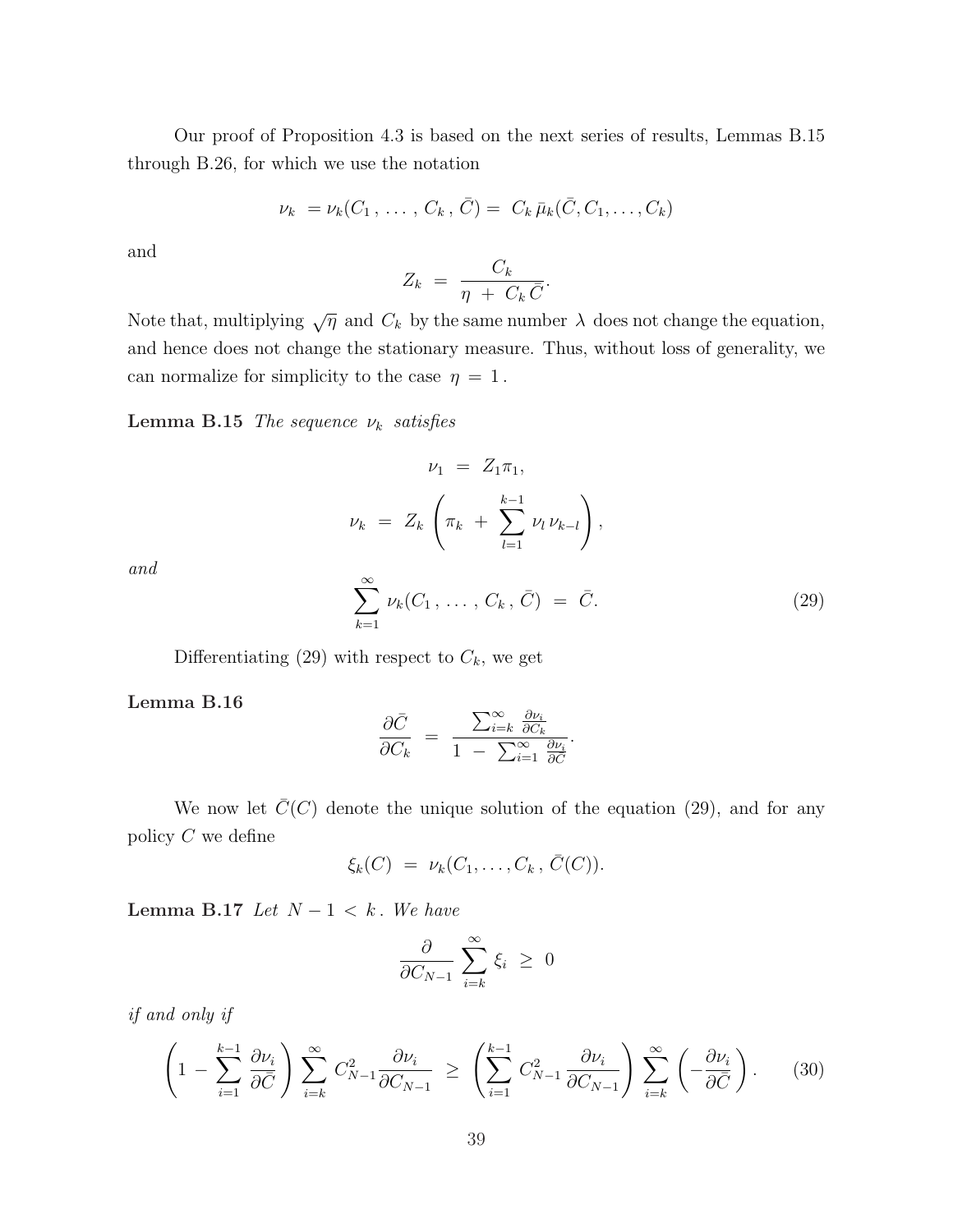Proof. We have

$$
\frac{\partial}{\partial C_{N-1}} \sum_{i=k}^{\infty} \xi_i = \sum_{i=k}^{\infty} \left( \frac{\partial \nu_i}{\partial C_{N-1}} + \frac{\partial \nu_i}{\partial \bar{C}} \frac{\partial \bar{C}}{\partial C_{N-1}} \right)
$$
\n
$$
= \frac{\left( 1 - \sum_{i=1}^{\infty} \frac{\partial \nu_i}{\partial \bar{C}} \right) \sum_{i=k}^{\infty} \frac{\partial \nu_i}{\partial C_{N-1}} + \sum_{i=k}^{\infty} \frac{\partial \nu_i}{\partial \bar{C}} \left( \sum_{i=N-1}^{k-1} + \sum_{i=k}^{\infty} \right) \frac{\partial \nu_i}{\partial C_{N-1}}
$$
\n
$$
= \frac{\left( 1 - \sum_{i=1}^{k-1} \frac{\partial \nu_i}{\partial \bar{C}} \right) \sum_{i=k}^{\infty} \frac{\partial \nu_i}{\partial C_{N-1}} + \sum_{i=k}^{\infty} \frac{\partial \nu_i}{\partial \bar{C}} \sum_{i=N-1}^{k-1} \frac{\partial \nu_i}{\partial C_{N-1}}}{\frac{\partial \nu_i}{\partial \bar{C}}},
$$

and the claim follows.  $\blacksquare$ 

Suppose now that we have the "flat-tail" condition that for some  $N, C_n = C_N$ for all  $n \geq N$ . We define the moment-generating function  $m(\cdot)$  of  $\nu$  by

$$
m(x) = \sum_{i=1}^{\infty} \nu_i x^i.
$$
 (31)

By definition, the first  $N-1$  coefficients  $\nu_i$  of the power series expansion of  $m(x)$  satisfy

$$
\nu_1 = \pi_1 Z_1
$$

and then

$$
\nu_i = \left( \pi_i + \sum_{l=1}^{i-1} \nu_l \nu_{i-l} \right) Z_i
$$

for  $i \leq N-1$ , and

$$
\nu_i = Z_N \left( \pi_i + \sum_{l=1}^{i-1} \nu_l \nu_{i-l} \right)
$$

for  $i \geq N$ . For  $N \geq 2$ , let

$$
m^{b}(x, N) = \sum_{i=N}^{\infty} \pi_{i} x^{i}.
$$

Using Lemma B.15 and comparing the coefficients in the powers-series expansions, we get

Lemma B.18 If  $C_n = C_N$  for all  $n \geq N$ , then

$$
m(x) - \sum_{i=1}^{N-1} \nu_i x^i = Z_N \left( m^b(x, N) + m^2(x) - \sum_{i=2}^{N-1} x^i \sum_{l=1}^{i-1} \nu_l \nu_{i-l} \right).
$$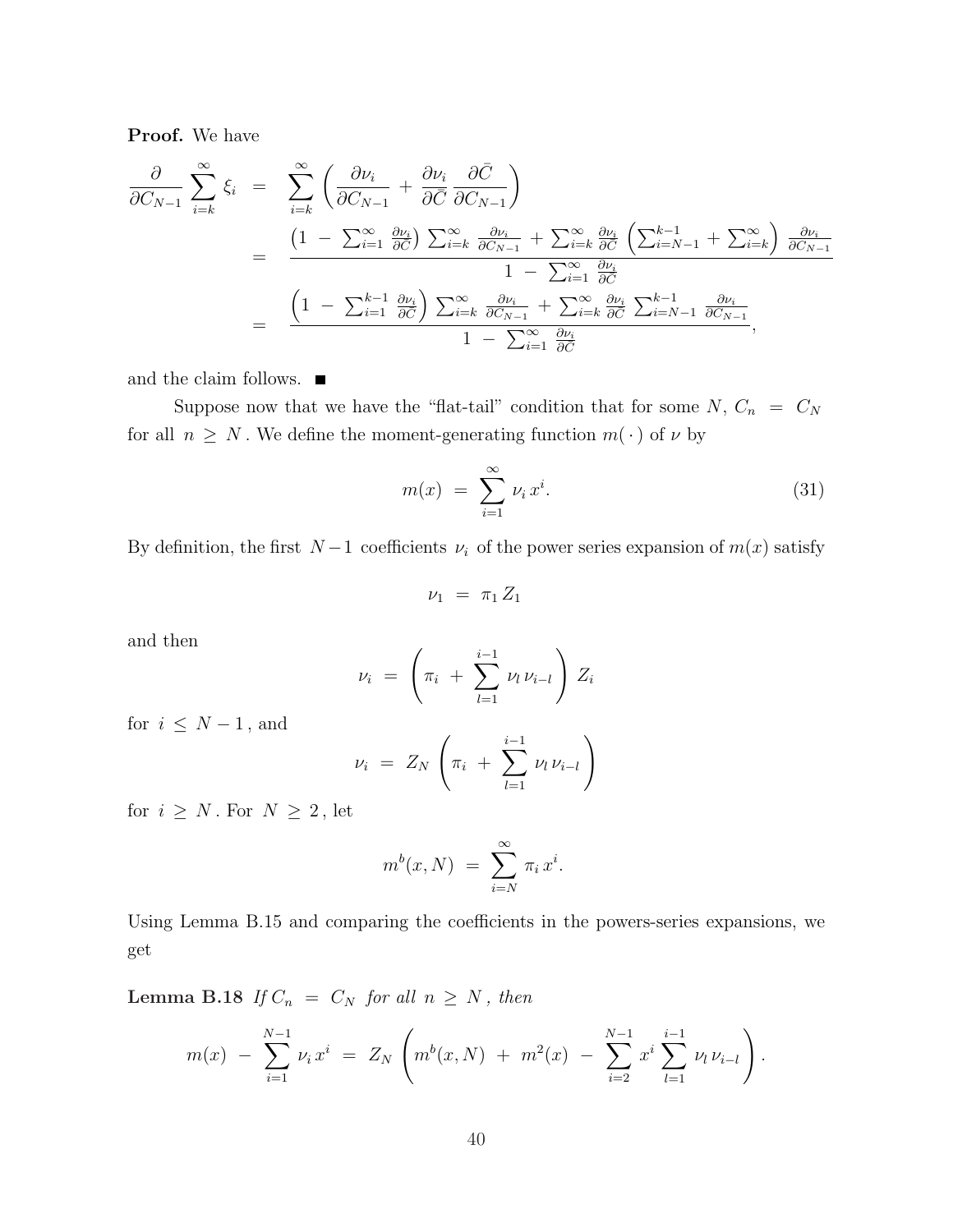Thus,

$$
0 = Z_N \left( m^b(x, N) + m^2(x) - \sum_{i=2}^{N-1} x^i \sum_{l=1}^{i-1} \nu_l \nu_{i-l} \right) - m(x) + \sum_{i=1}^{N-1} \nu_i x^i
$$
  
\n
$$
= Z_N \left( m^b(x, N) + m^2(x) - \sum_{i=2}^{N-1} x^i \sum_{l=1}^{i-1} \nu_l \nu_{i-l} \right)
$$
  
\n
$$
- m(x) + \pi_1 Z_1 x + \sum_{i=2}^{N-1} Z_i \left( \pi_i + \sum_{l=1}^{i-1} \nu_l \nu_{i-l} \right) x^i
$$
  
\n
$$
= Z_N m^2(x) - m(x)
$$
  
\n
$$
+ Z_N \left( m^b(x, N) + \sum_{i=2}^{N-1} \pi_i x^i - \sum_{i=2}^{N-1} \left( \pi_i + \sum_{l=1}^{i-1} \nu_l \nu_{i-l} \right) x^i \right)
$$
  
\n
$$
+ \pi_1 Z_1 x + \sum_{i=2}^{N-1} Z_i \left( \pi_i + \sum_{l=1}^{i-1} \nu_l \nu_{i-l} \right) x^i
$$
  
\n
$$
= Z_N m^2(x) - m(x) + Z_N m^b(x, 2) + \pi_1 Z_1 x
$$
  
\n
$$
+ \sum_{i=2}^{N-1} x^i (Z_i - Z_N) \left( \pi_i + \sum_{l=1}^{i-1} \nu_l \nu_{i-l} \right).
$$

Solving this quadratic equation for  $m(x)$  and picking the branch that satisfies  $m(0) = 0$ , we arrive at

**Lemma B.19** The moment generating function  $m(\cdot)$  of  $\nu$  is given by

$$
m(x) = \frac{1 - \sqrt{1 - 4Z_N M(x)}}{2Z_N},
$$
\n(32)

where

$$
M(x) = Z_N m^b(x,2) + \pi_1 Z_1 x + \sum_{i=2}^{N-1} x^i (Z_i - Z_N) \left( \pi_i + \sum_{l=1}^{i-1} \nu_l \nu_{i-l} \right).
$$
 (33)

The derivatives of the functions  $Z_k$  satisfy interesting algebraic identities, summarized in

**Lemma B.20** We have  $Z_k$  < 1 for all k. Moreover,

$$
C_k^2 \frac{\partial Z_k}{\partial C_k} = -\frac{\partial Z_k}{\partial \bar{C}} = Z_k^2.
$$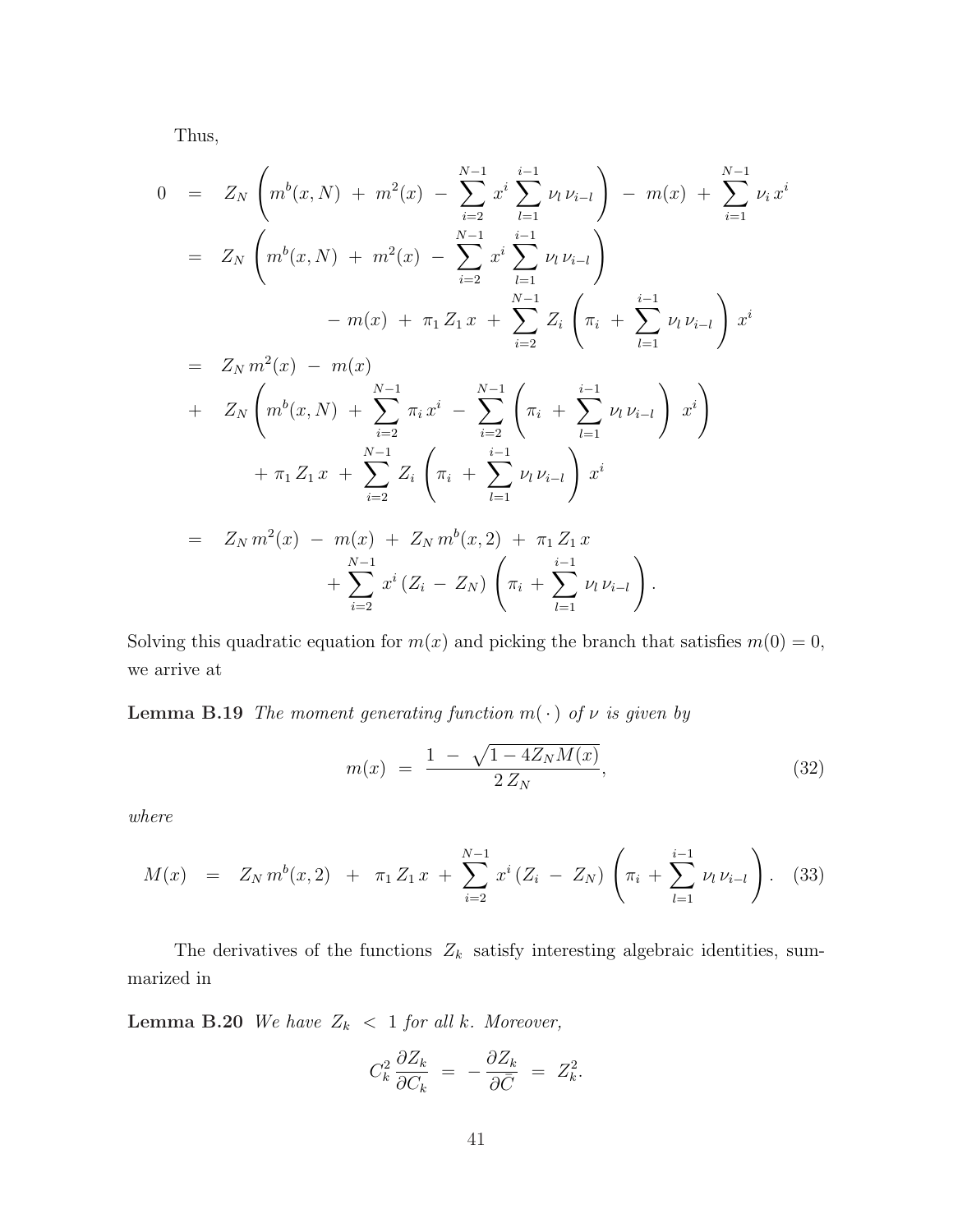These identities allow us to calculate derivatives is an elegant form. Let

$$
\gamma(x) = (1 - 4Z_N M(x))^{-1/2},
$$

Differentiating identity (32) with respect to  $\overline{C}$  and  $C_{N-1}$  and using Lemma B.20, we arrive at

## Lemma B.21 We have

$$
-\frac{\partial m(x)}{\partial \bar{C}} = -\frac{1}{2} + \gamma(x) \left( \frac{1}{2} + \sum_{i=1}^{N-1} x^i Z_i (Z_i - Z_N) \left( \pi_i + \sum_{l=1}^{i-1} \nu_l \nu_{i-l} \right) + \sum_{i=2}^{N-1} x^i (Z_i - Z_N) \frac{-\partial}{\partial \bar{C}} \sum_{l=1}^{i-1} \nu_l \nu_{i-l} \right) (34)
$$

and

$$
C_{N-1}^2 \frac{\partial m(x)}{\partial C_{N-1}} = \gamma(x) x^{N-1} Z_{N-1}^2 \left( \pi_{N-1} + \sum_{l=1}^{N-2} \nu_l \nu_{N-1-l} \right).
$$
 (35)

Let now

$$
\gamma(x) = \sum_{j=0}^{\infty} \gamma_j x^j, \qquad (36)
$$

and let  $\gamma_j = 0$  for  $j < 0$ .

Lemma B.22 We have  $\gamma_j \geq 0$  for all j.

**Proof.** By (33), the function  $M(\cdot)$  has nonnegative Taylor coefficients. Thus, it suffices to show that the function that maps x to  $(1-x)^{-1/2}$  has nonnegative Taylor coefficients. We have

$$
(1-x)^{-1/2} = 1 + \sum_{k=1}^{\infty} x^k \beta_k,
$$

with

$$
\beta_k = (-1)^k \frac{(-0.5)(-0.5 - 1)(-0.5 - 2) \cdots (-0.5 - k + 1)}{k!}
$$
  
= 
$$
\frac{(0.5)(0.5 + 1)(0.5 + 2) \cdots (0.5 + k - 1)}{k!} > 0.
$$

Therefore,

$$
\gamma(x) = 1 + \sum_{k=1}^{\infty} \beta_k (4Z_N M(x))^k
$$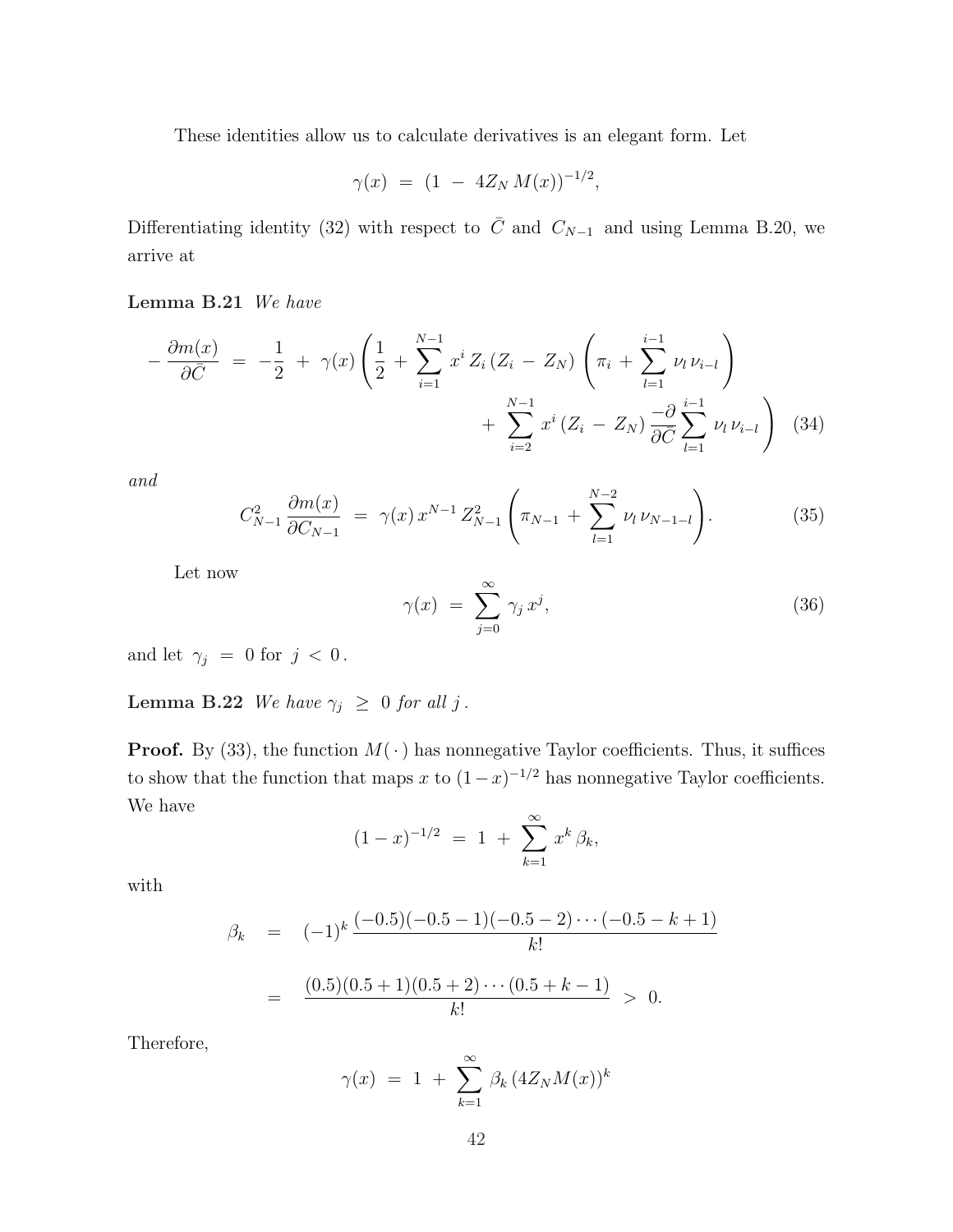also has nonnegative Taylor coefficients.  $\blacksquare$ 

Let

$$
Q_{N-1} = \sum_{l=1}^{N-2} \nu_l \nu_{N-1-l} + \pi_{N-1}.
$$

Define also

$$
R_0 = \frac{1}{2}, R_1 = Z_1 (Z_1 - Z_N) \pi_1,
$$

and

$$
R_i = (Z_i - Z_N) \left( \nu_i + \frac{-\partial}{\partial \overline{C}} \sum_{l=1}^{i-1} \nu_l \nu_{i-l} \right).
$$

Recall that  $Z_i > Z_N$  if and only if  $C_i > C_N$  and therefore,  $R_i \geq 0$  for all i as soon as  $C_i \geq C_N$  for all  $i \leq N-1$ .

Lemma B.23 We have

$$
C_{N-1}^2 \frac{\partial \nu_j}{\partial C_{N-1}} = Z_{N-1}^2 Q_{N-1} \gamma_{j-N+1}
$$

and

$$
-\frac{\partial \nu_j}{\partial \bar{C}} = \sum_{i=0}^{N-1} R_i \gamma_{j-i} = Z_{N-1}^{-2} Q_{N-1}^{-1} \sum_{i=0}^{N-1} R_i \frac{\partial \nu_{j-i+N-1}}{\partial C_{N-1}}.
$$

Proof. Identity (34) implies that

$$
\frac{-\partial m(x)}{\partial \bar{C}} = \sum_{j=1}^{\infty} x^j \sum_{i=0}^{N-1} R_i \gamma_{j-i}.
$$

On the other hand, by (31),

$$
\frac{-\partial m(x)}{\partial \bar{C}} = \sum_{j=1}^{\infty} x^j \frac{-\partial \nu_j}{\partial \bar{C}}.
$$

Comparing Taylor coefficients in the above identities, we get the required result. The case of the derivative  $\partial/\partial C_{N-1}$  is analogous. ■

Lemma B.24 We have

$$
(R_0 + \cdots + R_{N-1}) Z_{N-1}^{-2} Q_{N-1}^{-1} \sum_{j=k}^{\infty} \frac{\partial \nu_j}{\partial C_{N-1}} \geq \sum_{j=k}^{\infty} \frac{-\partial \nu_j}{\partial \bar{C}}
$$

and

$$
R_0 \gamma_0 + \sum_{j=1}^{k-1} \frac{-\partial \nu_j}{\partial \bar{C}} \ge (R_0 + \dots + R_{N-1}) Z_{N-1}^{-2} Q_{N-1}^{-1} \sum_{j=N-1}^{k-1} \frac{\partial \nu_j}{\partial C_{N-1}}.
$$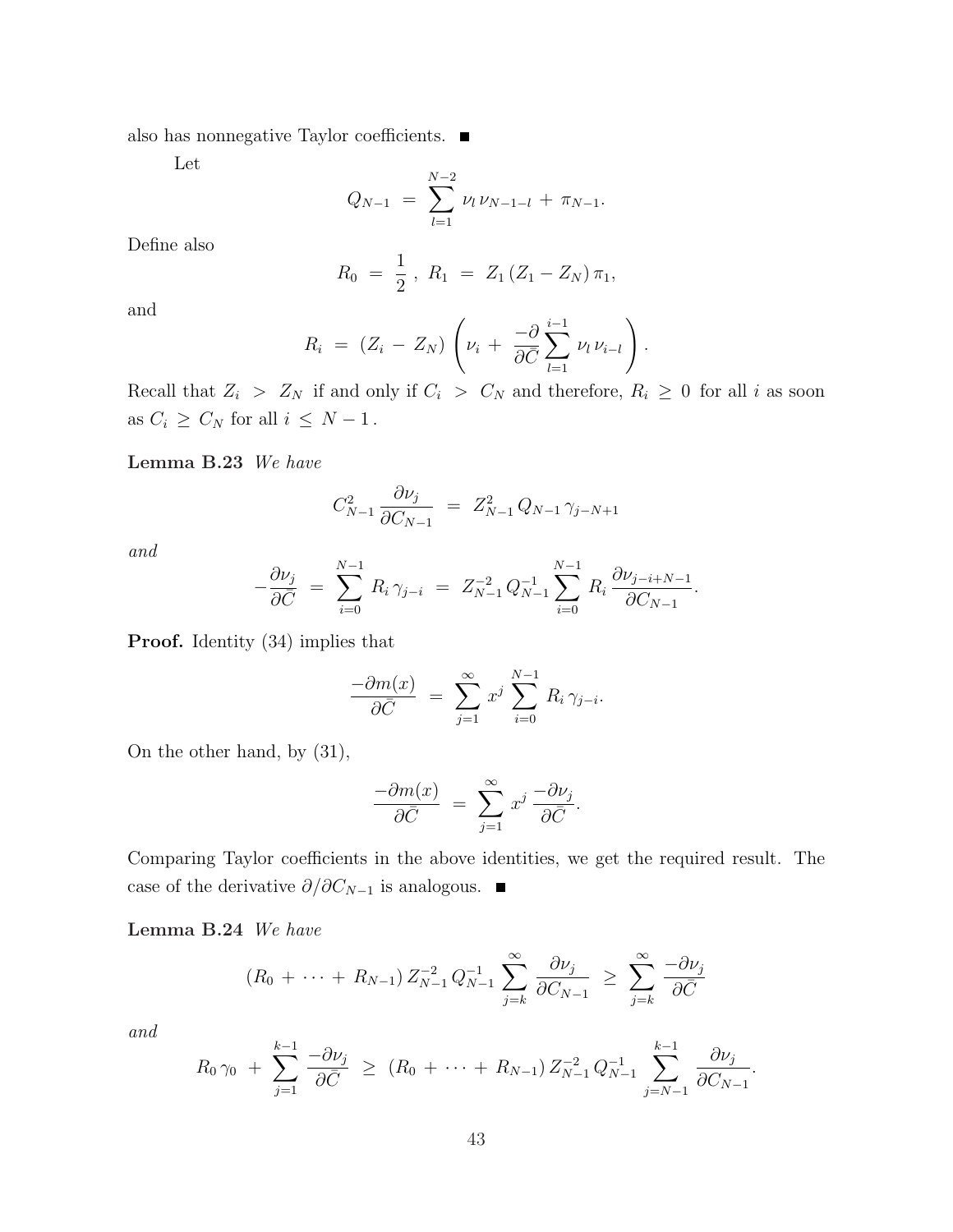Proof. By Lemma B.23,

$$
\sum_{j=k}^{\infty} \frac{-\partial \nu_j}{\partial \overline{C}} = \sum_{j=k}^{\infty} \sum_{i=0}^{N-1} R_i \gamma_{j-i}
$$
  
\n
$$
= \sum_{i=0}^{N-1} R_i \sum_{j=k-i}^{\infty} \gamma_j
$$
  
\n
$$
\leq \sum_{i=0}^{N-1} R_i \sum_{j=k-N+1}^{\infty} \gamma_j
$$
  
\n
$$
= (R_0 + \dots + R_{N-1}) Z_{N-1}^{-2} Q_{N-1}^{-1} \sum_{j=k}^{\infty} \frac{\partial \nu_j}{\partial C_{N-1}}
$$

and

$$
R_0 \gamma_0 + \sum_{j=1}^{k-1} \frac{-\partial \nu_j}{\partial \bar{C}} = R_0 \gamma_0 + \sum_{j=1}^{k-1} \sum_{i=0}^{N-1} R_i \gamma_{j-i}
$$
  

$$
= R_0 \sum_{i=0}^{k-1} \gamma_j + \sum_{i=1}^{N-1} R_i \sum_{j=0}^{k-1-i} \gamma_i
$$
  

$$
\geq (R_0 + \dots + R_{N-1}) \sum_{j=0}^{k-N+1} \gamma_j
$$
  

$$
= (R_0 + \dots + R_{N-1}) Z_{N-1}^{-2} Q_{N-1}^{-1} \sum_{j=N-1}^{k-1} \frac{\partial \nu_j}{\partial C_{N-1}}.
$$

 $\blacksquare$ 

By definition,  $\,R_0=1/2$  and  $\,\gamma_0\ =\ 1\,.$  Hence, we get

Lemma B.25 Suppose that  $C_i \geq C_N$  for all  $i \leq N$  and  $C_i = C_N$  for all  $i \geq N$ . Then, for all  $k \geq N$ ,

$$
\left(1 - \sum_{j=1}^{k-1} \frac{\partial \nu_j}{\partial \bar{C}}\right) \sum_{j=k}^{\infty} \frac{\partial \nu_j}{\partial C_{N-1}} \ge \sum_{j=N-1}^{k-1} \frac{\partial \nu_j}{\partial C_{N-1}} \sum_{j=k}^{\infty} \frac{-\partial \nu_j}{\partial \bar{C}}.
$$

**Lemma B.26** The function  $\lambda_k$  defined by

$$
\lambda_k((C_i)) = \sum_{j=k}^{\infty} \xi_i((C_i))
$$

is monotone increasing in  $C_{N-1}$  for all  $k \le N-1$ .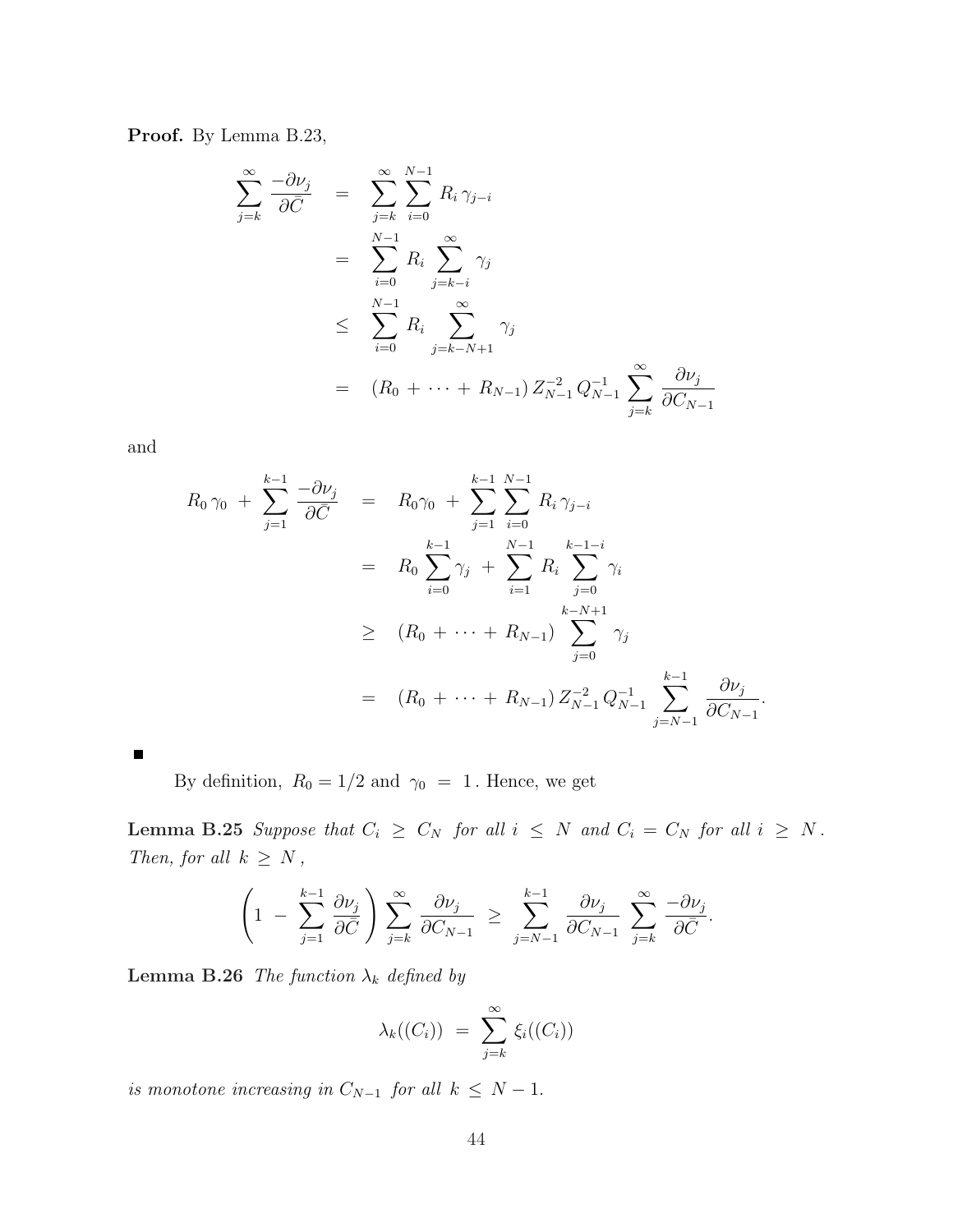Proof. By Proposition 4.4,

$$
\lambda_1 = \bar{C} = \sum_{j=1}^{\infty} \xi_j
$$

is monotone increasing in  $C_{N-1}$  for each  $N-1$ . By Lemma 4.1 and Proposition 4.4,  $\xi_j = \bar{\mu}_j(C_1, \ldots, C_{j-1}, \bar{C})$  is monotone decreasing in  $C_{N-1}$  for all  $N-1 \geq j$ . Thus,

$$
\lambda_k = \bar{C} - \sum_{j=1}^{k-1} \xi_j
$$

is monotone increasing in  $C_{N-1}$ .  $\blacksquare$ 

We are now ready to prove Proposition 4.3.

**Proof of Proposition 4.3.** It suffices to prove the claim for the case  $N = M + 1$ . It is known that  $\mu^{C,N}$  dominates  $\mu^{C,M}$  is the sense of first order stochastic dominance if and only if

$$
\sum_{j=k}^{\infty} \mu_j^{C,N} \ge \sum_{j=k}^{\infty} \mu_j^{C,M} \tag{37}
$$

for any  $k \geq 1$ . The only difference between policies  $C^M$  and  $C^{M+1}$  is that

$$
C_M^{M+1} \,\,=\,\,c_H \,\,>\,\,c_L \,\,=\,\,C_M^M.
$$

By Lemma B.26, (37) holds for any  $k \leq M$ . By Lemmas B.17 and B.25, this is also true for  $k > M$ . The proof of Proposition 4.3 is complete.

**Proof of Proposition 4.4.** By Lemma B.14, the function f that maps  $(\bar{C}, C)$  to

$$
f(\bar{C}, (C_i, i \geq 1)) = \sum_{k=1}^{\infty} C_k \bar{\mu}_k(\bar{C}, C_1, \ldots, C_k)
$$

is monotone increasing in  $C_i$  and decreasing in  $\overline{C}$ . Therefore, given  $C$ , the unique solution  $\overline{C}$  to the equation

$$
\bar{C} - f(\bar{C}, (C_i, i \ge 1)) = 0 \tag{38}
$$

is monotone increasing in  $C_i$  for all i.

#### Proof of Example 4.5 of non-monotonicity

Let  $C_n = 0$  for  $n \geq 3$ , as stipulated. We will check the condition

$$
\frac{\partial \nu_2}{\partial C_1} > 0.
$$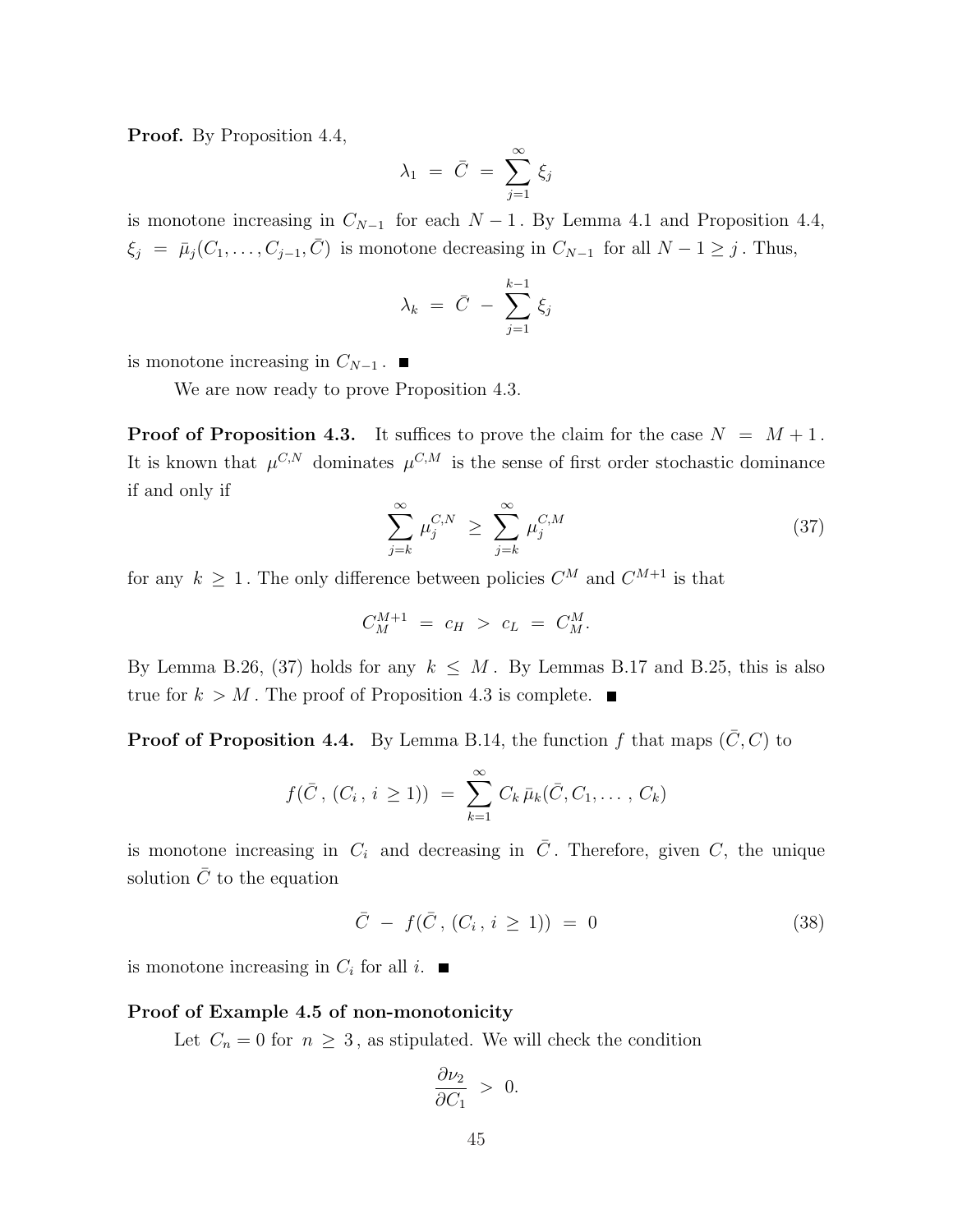By the above, we need to check that

$$
\left(1 - \frac{\partial \nu_1}{\partial \bar{C}}\right) \frac{\partial \nu_2}{\partial C_1} > \frac{\partial \nu_1}{\partial C_1} \frac{-\partial \nu_j}{\partial \bar{C}}.
$$

We have

 $\nu_1 = \pi_1 Z_1$ 

and

$$
\nu_2 = (\pi_2 + (\pi_1 Z_1)^2) Z_2.
$$

Since  $\nu_i = 0$  for  $i \geq 2$ , using the properties of the function  $Z_k$ , the inequality takes the form

$$
(1 + \pi_1 Z_1^2) C_1^{-2} \pi_1 \pi_1 2 Z_1^3 Z_2 > C_1^{-2} \pi_1 Z_1^2 (\pi_2 Z_2^2 + \pi_1 \pi_1 2 Z_1^3 Z_2 + (\pi_1 Z_1)^2 Z_2^2).
$$

Opening the brackets,

$$
\pi_1 \pi_1 2 Z_1^3 Z_2 > \pi_1 Z_1^2 \left( \pi_2 Z_2^2 + (\pi_1 Z_1)^2 Z_2^2 \right)
$$

Consider the case  $C_1 = C_2$  in which  $Z_1 = Z_2$ . Then, the inequality takes the form

$$
2 \pi_1 > \pi_2 + (\pi_1 Z_1)^2.
$$

If  $\pi_2 > 2\pi_1$ , this cannot hold.

# C Proofs for Section 5, Optimality

## Proof of Lemma 5.1.

Let  $\phi$  be any search-effort process, and let

$$
\begin{aligned}\n\theta_t^{\phi} &= -\int_0^t e^{-rs} K(\phi_s) \, ds + e^{-rt} V(N_t^{\phi}), \quad t < \tau \\
&= -\int_0^{\tau} e^{-rs} K(\phi_s) \, ds + e^{-r\tau} u(N_\tau^{\phi}), \quad t \geq \tau.\n\end{aligned}
$$

By Itô's Formula and the fact that V solves the HJB equation (6),  $\theta^{\phi}$  is a supermartingale, so

$$
V(N_{i0}) = \theta_0^{\phi} \ge U(\phi). \tag{39}
$$

.

For the special case of  $\phi_t^* = \Gamma(N_t)$ , where N satisfies the stochastic differential equation associated with the specified search-effort policy function Γ, the HJB equation implies that  $\theta^* = \theta^{\phi^*}$  is actually a martingale. Thus,

$$
V(N_{i0}) = \theta_0^* = E(\theta_\tau^*) = U(\phi^*).
$$

It follows from (39) that  $U(\phi^*) \geq U(\phi)$  for any control  $\phi$ .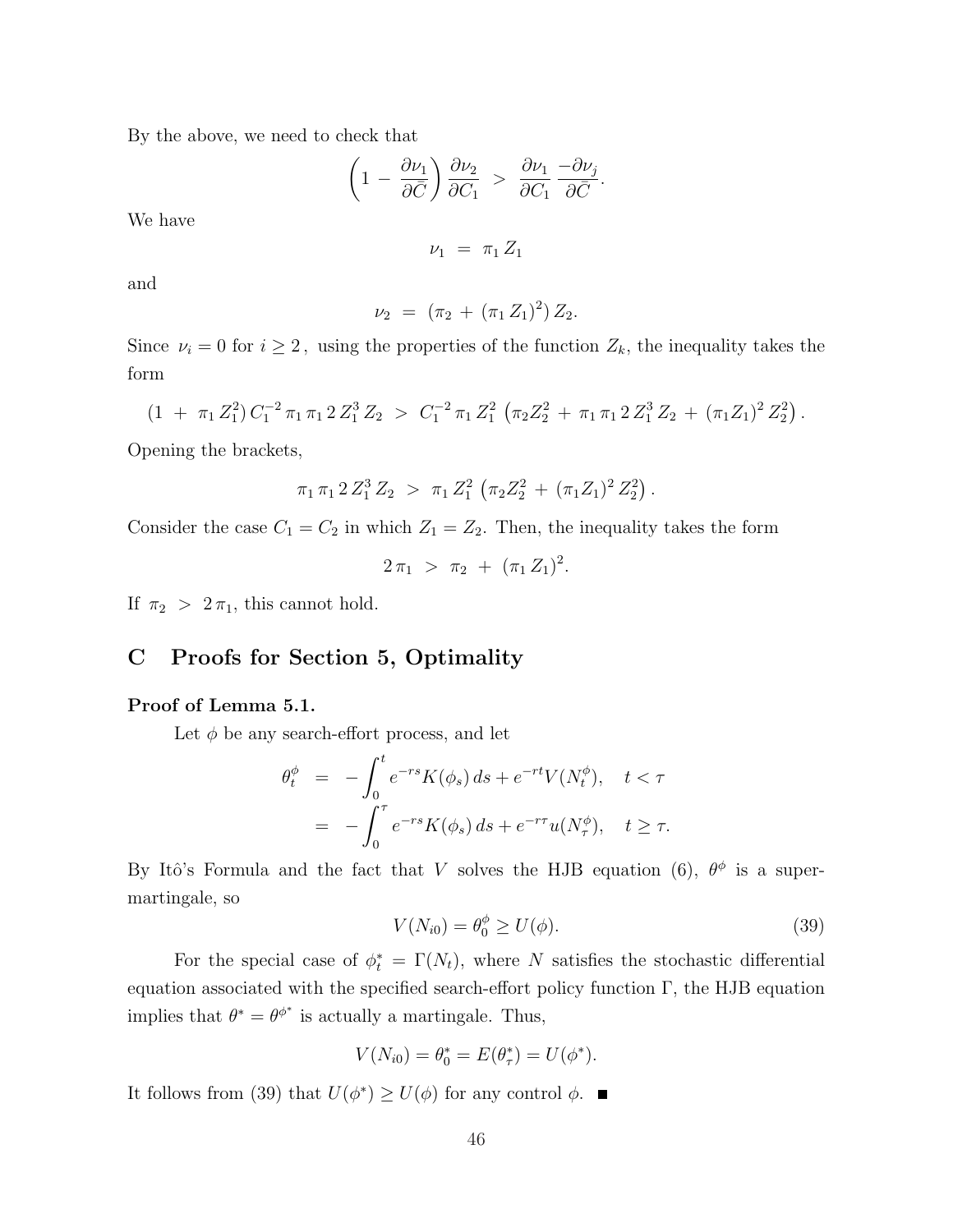**Lemma C.1** The operator  $M : \ell_{\infty} \to \ell_{\infty}$ , defined by

$$
(MV)_n = \max_c \left( \frac{\eta' u(n) - K(c)}{c\bar{C} + r + \eta'} + \frac{c}{c\bar{C} + r + \eta'} \sum_{m=1}^{\infty} V_{n+m} \mu_m^C \right), \tag{40}
$$

is a contraction, satisfying, for candidate value functions  $V_1$  and  $V_2$ ,

$$
||MV_1 - MV_2||_{\infty} \le \frac{c_H \bar{C}}{c_H \bar{C} + r + \eta'} ||V_1 - V_2||_{\infty}.
$$
 (41)

In addition, M is monotonicity preserving.

**Proof.** The fact that M preserves monotonicity follows because the pointwise maximum of two monotone increasing functions is also monotone. To prove that  $M$  is a contraction, satisfying (41), we verify Blackwell's sufficient conditions (see, Lucas and Stockey (1989), Theorem 3.3 (p. 54)).<sup>6</sup> Clearly,  $V_1 \leq V_2$  implies  $MV_1 \leq MV_2$  so M is monotone. Furthermore, for any  $a \geq 0$ ,

$$
M(V + a) = \max_{c} \left( \frac{\eta' u(n) - K(c)}{c\bar{C} + r + \eta'} + \frac{c}{c\bar{C} + r + \eta'} \sum_{m=1}^{\infty} (V_{n+m} + a) \mu_m^C \right) \le MV + a \frac{c_H \bar{C}}{c_H \bar{C} + r + \eta'} \quad (42)
$$

and so the discounting condition also holds. ■

The contraction mapping theorem implies the

**Corollary C.2** The value function  $V$  is the unique fixed point of  $M$  and is a monotone increasing function.

#### Lemma C.3 Let

 $\mathcal{L} = \{ V \in \ell_{\infty} : V_n - (r + \eta')^{-1} \eta' u_n \text{ is monotone decreasing} \}.$ 

If  $u(\cdot)$  is concave, then the operator M maps  $\mathcal L$  into itself. Consequently, the unique fixed point of M also belongs to  $\mathcal{L}$ .

**Proof.** Suppose that  $V \in \mathcal{L}$ . Using the identity

$$
\frac{u(n)}{c\bar{C}+r+\eta'} - \frac{u(n)}{r+\eta'} = -\frac{u(n)}{r+\eta'}\frac{c\bar{C}}{c\bar{C}+r+\eta'}
$$

,

 $6$ We thank a referee for suggesting a simplification of the proof by invoking Blackwell's Theorem.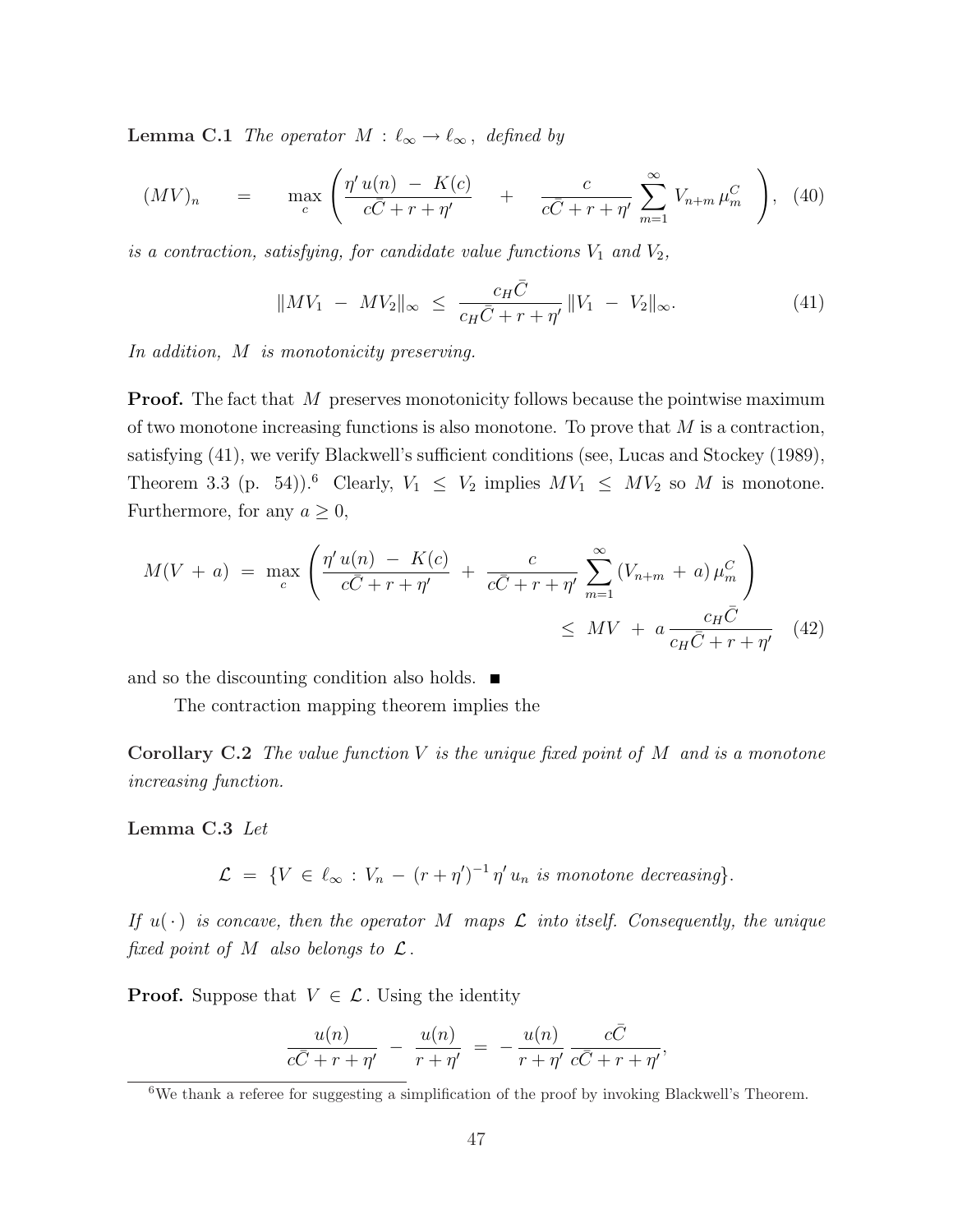we get

$$
M_c V_n - \frac{\eta' u_n}{r + \eta'}
$$
  
= 
$$
\frac{\eta' u_n - K(c)}{c\bar{C} + r + \eta'} - \frac{\eta' u_n}{r + \eta'} + \frac{c}{c\bar{C} + r + \eta'} \sum_{m=1}^{\infty} V_{n+m} \mu_m^C
$$
  
= 
$$
\frac{-K(c)}{c\bar{C} + r + \eta'} + \frac{c}{c\bar{C} + r + \eta'} \sum_{m=1}^{\infty} \left( V_{n+m} - \frac{\eta' u_{n+m}}{r + \eta'} + \frac{\eta' u_{n+m} - \eta' u_n}{r + \eta'} \right) \mu_m^C.
$$

Since  $V \in \mathcal{L}$  and u is concave, the sequence

$$
B_n = \sum_{m=1}^{\infty} \left( V_{n+m} - \frac{\eta' u_{n+m}}{r + \eta'} + \frac{\eta' u_{n+m} - \eta' u_n}{r + \eta'} \right) \mu_m^C \tag{43}
$$

$$
= \sum_{m=1}^{\infty} V_{n+m} \mu_m^C - \frac{\bar{C} \eta' u_n}{r + \eta'} \tag{44}
$$

is monotone decreasing. Since the maximum of decreasing sequences is again decreasing, the sequence

$$
(MV)_n - \frac{\eta' u_n}{r + \eta'} = \max_c (M_c V)_n - \frac{\eta' u_n}{r + \eta'}
$$

is decreasing, proving the result.  $\blacksquare$ 

We will need the following auxiliary

**Lemma C.4** If  $K(c)$  is a convex differentiable function, then  $c \mapsto K(c) - K'(c) c$  is monotone decreasing for  $c > 0$ .

**Proof.** For any c and b in  $[c_L, c_H]$  with  $c \geq b$ , using first the convexity property that  $K(c) - K(b) \leq K'(c)(c - b)$  and then the fact that the derivative of a convex function is an increasing function, we have

$$
(K(c) - K'(c)c) - (K(b) - K'(b)b) \leq K'(c)(c - b) - K'(c)c + K'(b)b
$$
  
=  $b(K'(b) - K'(c)) \leq 0,$ 

the desired result.  $\blacksquare$ 

Proposition C.5 Suppose that the search cost function K is convex, differentiable, and increasing. Given  $(\mu, C)$ , any optimal search-effort policy function  $\Gamma(\cdot)$  is monotone decreasing. If  $K(c) = \kappa c$  for some  $\kappa > 0$ , then there is an optimal policy of the trigger form.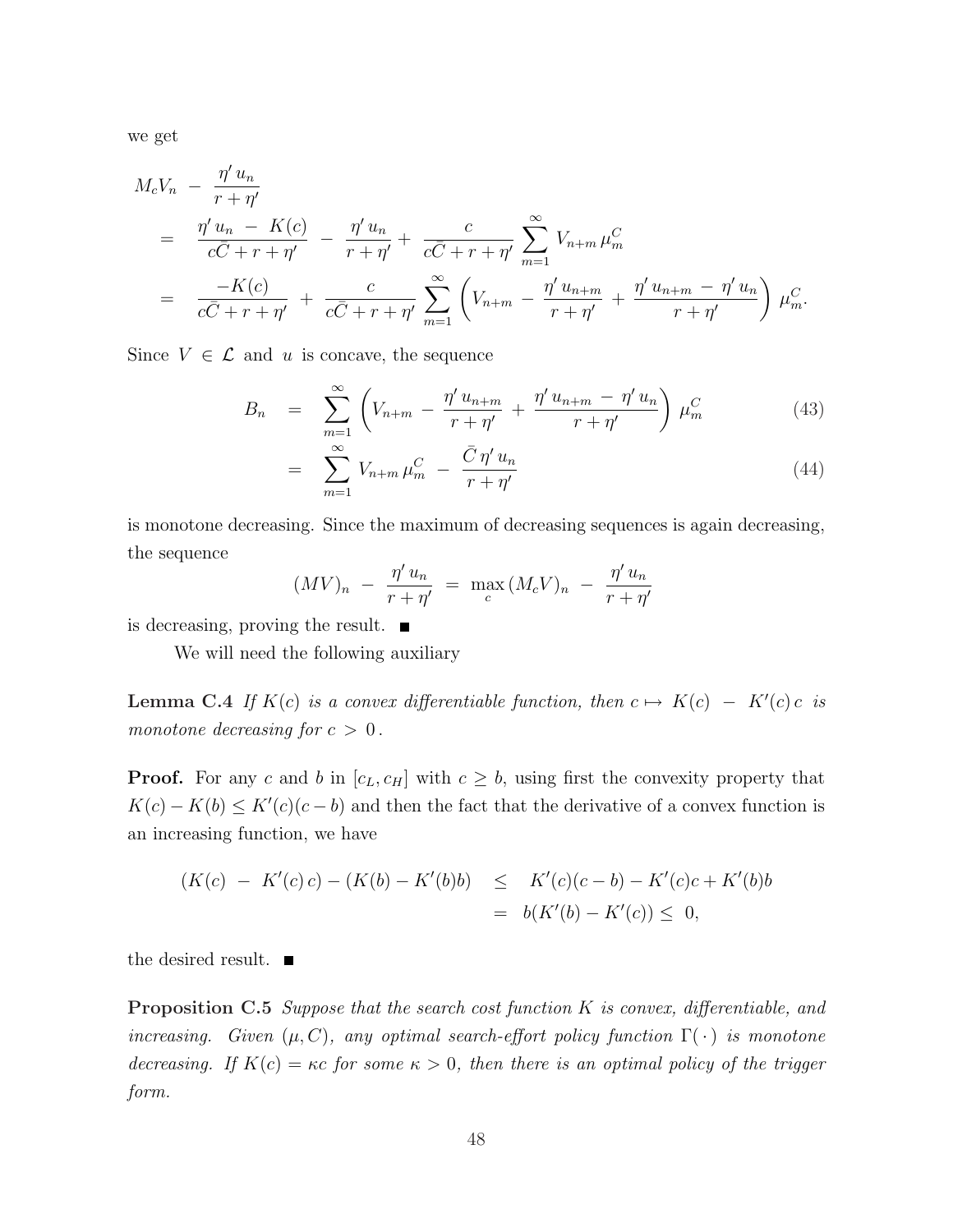**Proof.** The optimal  $V$  solves the alternative Bellman equation

$$
V_n = \max_{c} \left( \frac{\eta' u_n - K(c)}{c\bar{C} + r + \eta'} + \frac{c}{c\bar{C} + r + \eta'} \sum_{m=1}^{\infty} V_{n+m} \mu_m^C \right).
$$
 (45)

We want to solve

$$
\max_{c} f(c) = \max_{c} \frac{\eta' u(n) + c Y_n - K(c)}{c \bar{C} + r + \eta'}
$$

with

$$
Y_n = \sum_{m=1}^{\infty} V_{n+m} \mu_m^C.
$$

Then,

$$
f'(c) = \frac{(Y_n(r + \eta') - \eta' u(n) \bar{C}) + \bar{C} (K(c) - K'(c) c) - (r + \eta') K'(c)}{(c \bar{C} + r + \eta')^2}.
$$

By Lemma C.4, the function  $K(c) - K'(c) c$  is monotone decreasing and the function  $-(r + \eta') K'(c)$  is decreasing because  $K(\cdot)$  is convex. Therefore, the function

$$
\bar{C}(K(c) - K'(c)c) - (r + \eta') K'(c)
$$

is also monotone decreasing. There are three possibilities. If the unique solution  $z_n$  to

$$
\bar{C}\left(K(z_n) - K'(z_n) z_n\right) - \left(r + \eta'\right) K'(z_n) + \left(Y_n(r + \eta') - \eta'\,u(n)\,\bar{C}\right) = 0
$$

belongs to the interval  $[c_L, c_H]$ , then  $f'(c)$  is positive for  $c < z_n$  and is negative for  $c > z_n$ . Therefore,  $f(c)$  attains its global maximum at  $z_n$  and the optimum is  $c_n = z_n$ . If

$$
\bar{C}\left(K(c) - K'(c)c\right) - \left(r + \eta'\right)K'(c) + \left(Y_n(r + \eta') - \eta'\,u(n)\,\bar{C}\right) > 0
$$

for all  $c \in [c_L, c_H]$  then  $f'(c) > 0$ , so f is increasing and the optimum is  $c = c_H$ . Finally, if

$$
\bar{C}\left(K(c) - K'(c)c\right) - \left(r + \eta'\right)K'(c) + \left(Y_n(r + \eta') - \eta'u(n)\bar{C}\right) < 0
$$

for all  $c \in [c_L, c_H]$  then  $f'(c) < 0$ , so f is decreasing and the optimum is  $c = c_L$ . By (43), the sequence

$$
Y_n(r+\eta') - \bar{C} \eta' u(n) = (r+\eta') B_n
$$

is monotone decreasing. The above analysis directly implies that the optimal policy is then also decreasing.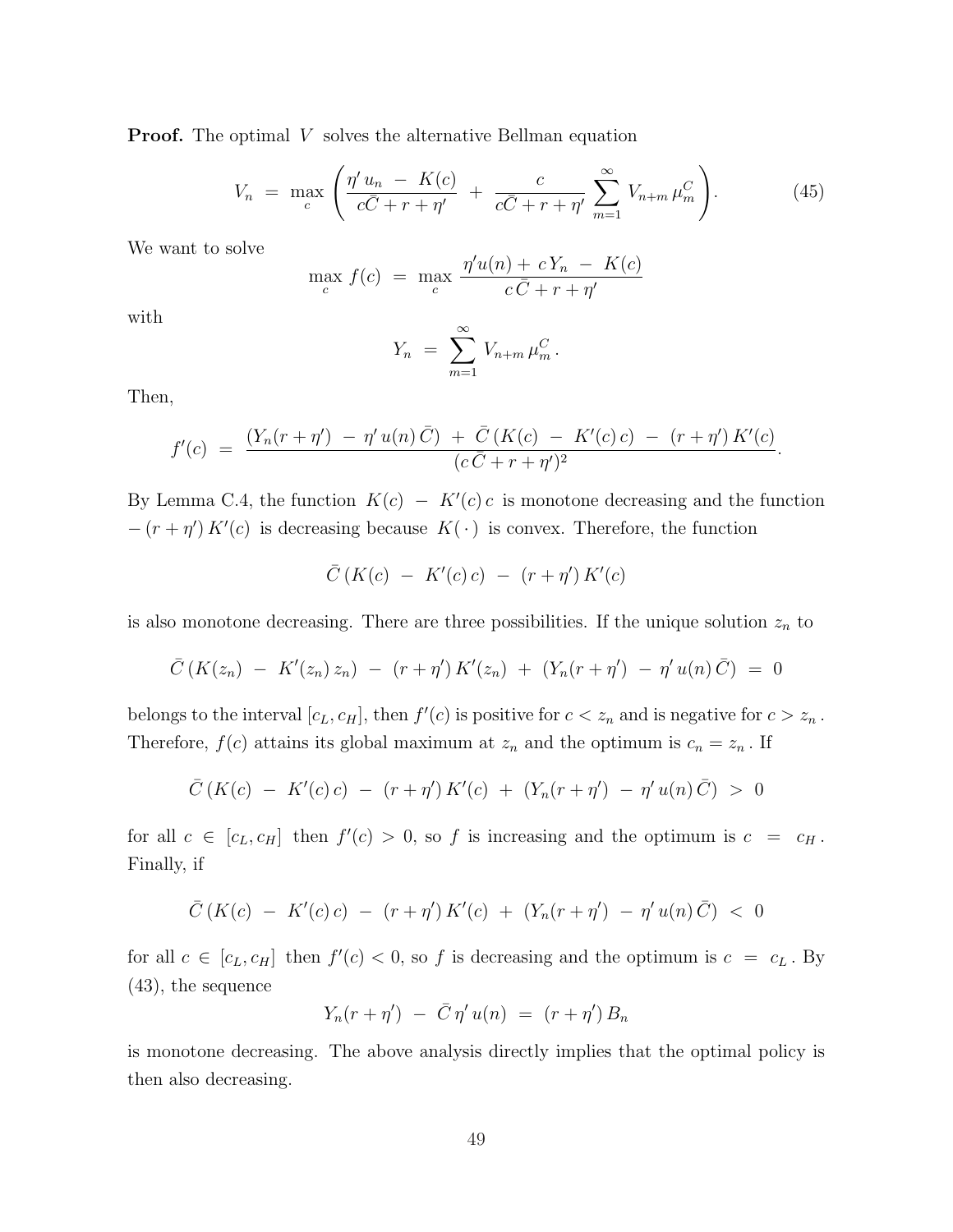If K is linear, it follows from the above that the optimum is  $c_H$  if  $Y_n(r + \eta')$  –  $\overline{C} \eta' u(n) > 0$  and  $c_L$  if  $Y_n(r + \eta') - \overline{C} \eta' u(n) < 0$ . Thus, we have a trigger policy.

Proof of Proposition 5.3. Using the fact that

$$
(r + \eta') V_n = \sup_{c \in [c_L, c_H]} \eta' u_n - K(c) + c \sum_{m=1}^{\infty} (V_{n+m} - V_n) C_m \mu_m,
$$

which is a concave maximization problem over a convex set, the supremum is achieved at  $c_L$  if and only if some element of the supergradient of the objective function at  $c_L$ includes zero or a negative number. (See Rockafellar (1970).) This is the case provided that

$$
\sum_{m=1}^{\infty} (V_{n+m} - V_n) C_m \mu_m \leq K'(c_L),
$$

where  $K'(c_L)$ . By Lemma C.3,

$$
\sum_{m=1}^{\infty} (V_{n+m} - V_n) C_m \mu_m \leq \eta' (r + \eta') \sum_{m=1}^{\infty} (u_{n+m} - u_n) C_m \mu_m
$$
  

$$
\leq \eta' (r + \eta') \sum_{m=1}^{\infty} (\overline{u} - u_n) C_m \mu_m
$$
  

$$
< K'(c_L), \qquad \text{for } n > \overline{N},
$$

completing the proof.  $\blacksquare$ 

# D Proofs for Section 6: Equilibrium

This appendix contains proofs of the results in Section 6.

#### D.1 Monotonicity of the Value Function in Other Agents' Trigger Level

From the results of the Section 5, we can restrict attention to equilibria in the form of a trigger policy  $C^N$ , with trigger precision level N. For any constant c in  $[c_L, c_H]$ , we define the operator  $L_c^N$ , at any bounded increasing sequence g, by

$$
(L_c^N g)_n = \frac{1}{c_H^2 + \eta' + r} \left\{ \eta' u_n - K(c) + (c_H^2 - c\bar{C}^N)g_n + c \sum_{m=1}^{\infty} g_{n+m} C_m^N \mu_m^N \right\},\,
$$

where

$$
\bar{C}^N = \sum_{i=1}^{\infty} C_i^N \mu_i^N.
$$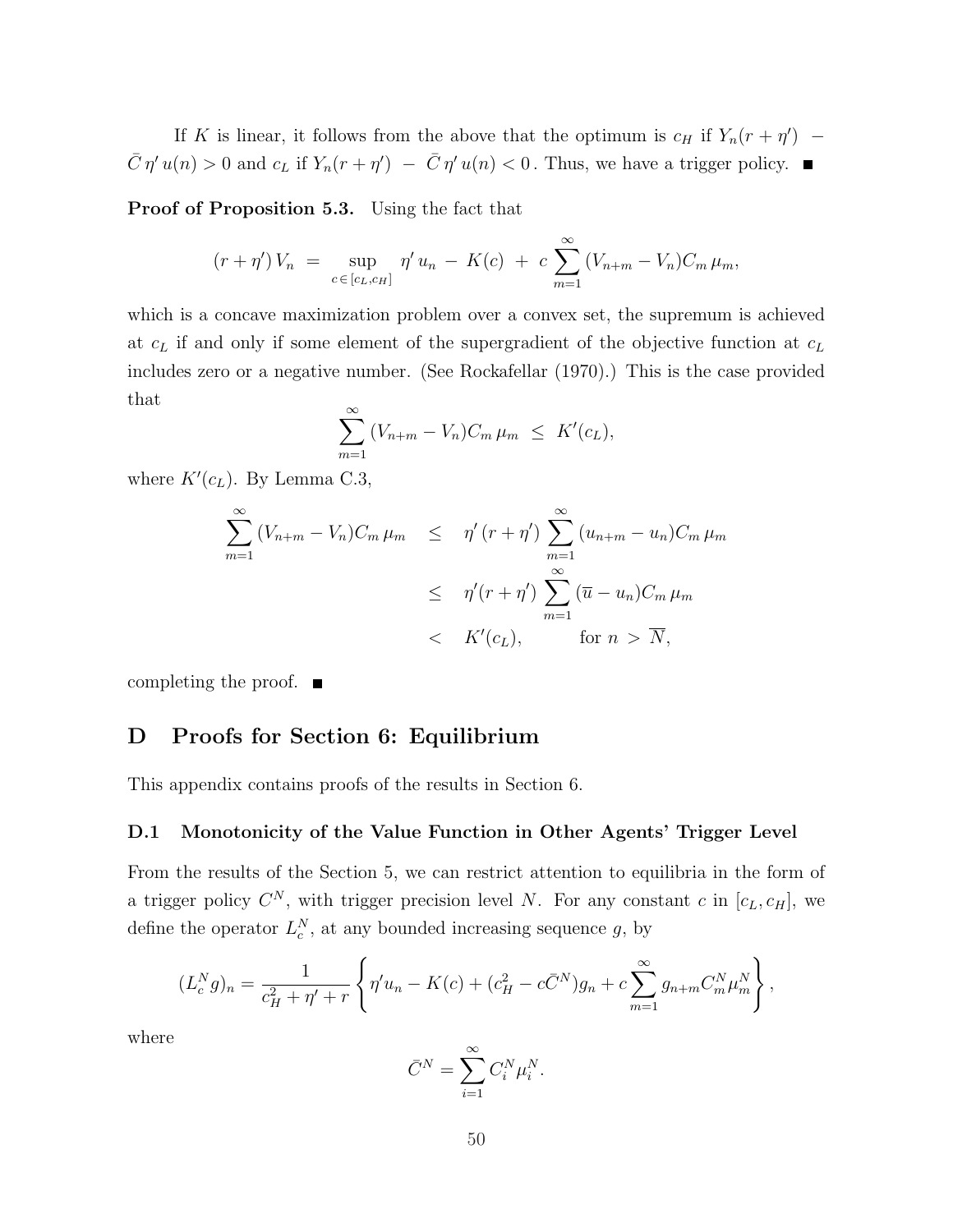**Lemma D.1** Given  $(\mu^N, C^N)$ , the value function  $V^N$  of any given agent solves

$$
V_n^N = \max_{c \in \{c_L, c_H\}} \left\{ L_c^N V_n^N \right\}.
$$

Proof. By Corollary C.2,

$$
V_n^N \ge \frac{\eta' u_n - K(c)}{c\bar{C}^N + r + \eta'} + \frac{c}{c\bar{C}^N + r + \eta'} \sum_{m=1}^{\infty} V_{n+m}^N \mu_m^{C^N}
$$
(46)

for all  $c \in \{c_L, c_H\}$  and the equality is attained for some  $c \in \{c_L, c_H\}$ . Multiplying (46) by  $(c\bar{C}^N + r + \eta')$ , adding  $(c_H^2 - c\bar{C}^N)V_n^N$  to both sides of (46) and then dividing (46) by  $c_H^2 + \eta' + r$ , we get

$$
V_n^N \ge \frac{1}{c_H^2 + \eta' + r} \left\{ \eta' u_n - K(c) + (c_H^2 - c\bar{C}^N) V_n + c \sum_{m=1}^{\infty} V_{n+m} C_m^N \mu_m^N \right\}
$$

for all  $c \in \{c_L, c_H\}$  and the equality is attained for some  $c \in \{c_L, c_H\}$ . The proof is complete. ■

**Lemma D.2** The operator  $L_c^N$  is monotone increasing in N. That is, for any increasing sequence  $g$ ,

$$
L_c^{N+1} g \ge L_c^N g.
$$

**Proof.** It is enough to show that if  $f(n)$  and  $g(n)$  are increasing, bounded functions with  $f(n) \ge g(n) \ge 0$ , then  $L_c^{N+1} f(n) \ge L_c^N g(n)$ . For that it suffices to show that

$$
(c_H^2 - c\bar{C}^{N+1})f(n) + c \sum_{m=1}^{\infty} f(n+m)C_m^{N+1} \mu_m^{N+1}
$$
  
 
$$
\geq (c_H^2 - c\bar{C}^N)g(n) + c \sum_{m=1}^{\infty} g(n+m)C_m^N \mu_m^N. \quad (47)
$$

Because f and g are increasing and  $f \ge g$ , inequality (47) holds because

$$
\sum_{m=k}^{\infty} C_m^{N+1} \mu_m^{N+1} \ge \sum_{m=k}^{\infty} C_m^N \mu_m^N
$$

for all  $k \geq 1$ , based on Proposition 4.3.  $\blacksquare$ 

**Proposition D.3** If  $N' \ge N$ , then  $V^{N'}(n) \ge V^{N}(n)$  for all n.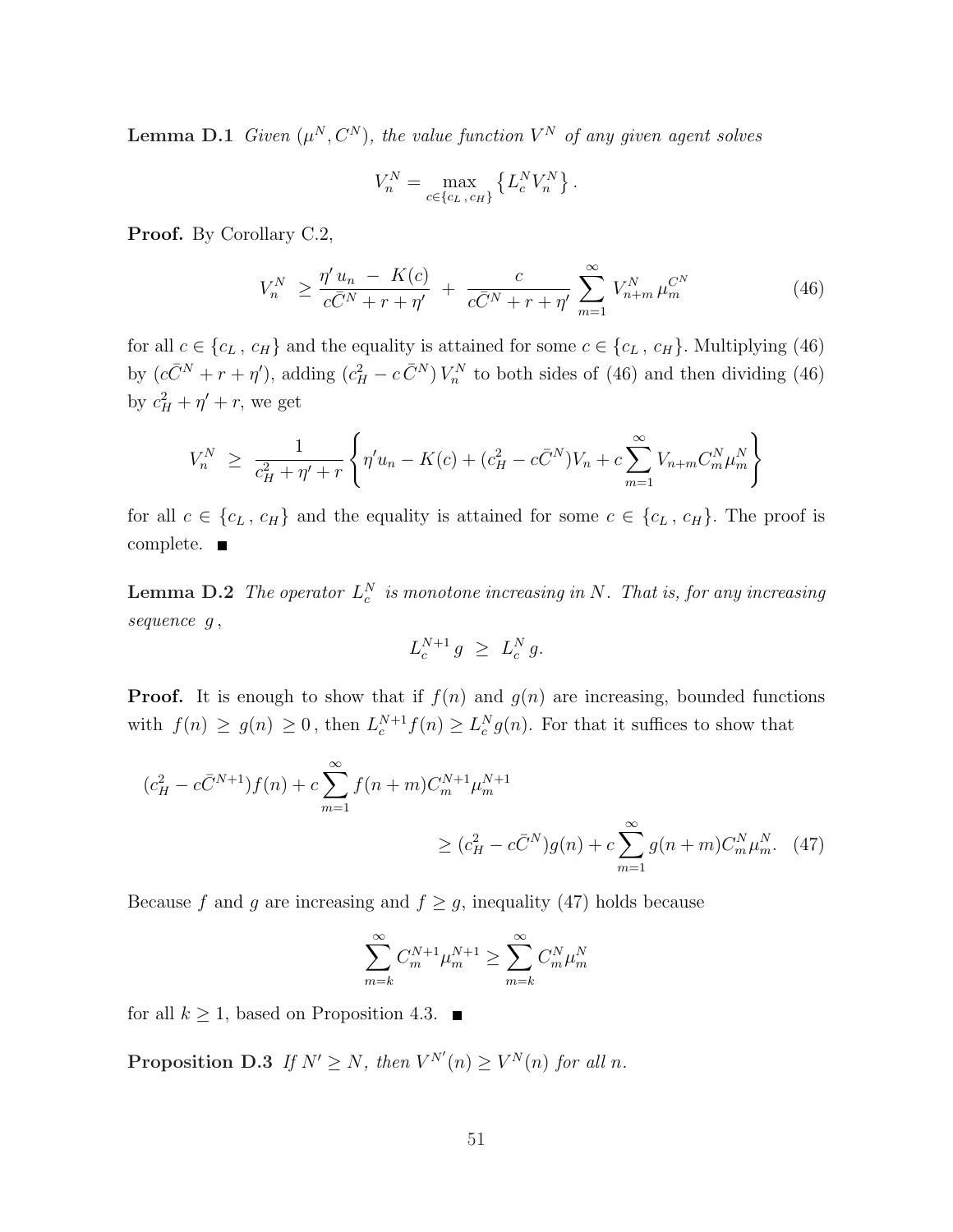Proof. Let

$$
L^N V = \sup_{c \in [c_L, c_H]} L_c^N V.
$$

By Lemmas D.1 and D.2,

$$
V^{N'} \ = \ L^{N'} \, V^{N'} \ \ge \ L^N \, V^{N'}.
$$

Thus, for any  $c \in [c_L, c_H]$ ,

$$
V^{N'}(n) \geq L_c^N V^{N'}(n)
$$
  
=  $\frac{1}{c_H^2 + \eta' + r} \left[ \eta' u(n) - K(c) + (c_H^2 - c\bar{C}^N) V^{N'}(n) + c \sum_{m=1}^{\infty} V^{N'}(n+m) c_m^N \mu_m^N \right].$ 

Multiplying this inequality by  $c_H^2 + \eta + r$ , adding  $(\bar{C}^N c - c_H^2) V^{N'}(n)$ , dividing by  $c\bar{C}^N$  +  $r$  +  $\eta$ , and maximizing over c, we get

$$
V^{N'} \geq M V^{N'},
$$

where the M operator is defined in Lemma C.1, corresponding to  $c^N$ . Since M is monotone, we get

$$
V^{N'} \geq M^k V^{N'}
$$

for any  $k \in \mathbb{N}$ . By Lemma C.1 and Corollary C.2,

$$
\lim_{k \to \infty} M^k V^{N'} = V^N,
$$

and the proof is complete. ■

#### D.2 Nash Equilibria

We define the operator  $\mathcal{Q} : \ell_{\infty} \to \ell_{\infty}$  by

$$
(\mathcal{Q}\tilde{C})(n) = \arg \max_{c} \left( \frac{\eta'u(n) - K(c)}{\bar{C}c + r + \eta'} + \frac{c}{\bar{C}c + r + \eta'} \sum_{m=1}^{\infty} V^{\tilde{C}}(n+m) \mu^{\tilde{C}}(m) \right),
$$

where

$$
V^{\tilde{C}}(n) = \max_{c} \left( \frac{\eta' u(n) - K(c)}{\bar{C}c + r + \eta'} + \frac{c}{\bar{C}c + r + \eta'} \sum_{m=1}^{\infty} V^{\tilde{C}}(n+m) \mu^{\tilde{C}}(m) \right).
$$

We then define the  $\mathcal{N}(N)\subset \mathbb{N}$  as

$$
\mathcal{N}(N) = \left\{ n \in \mathbb{N}; C^n \in \mathcal{Q}(C^N) \right\}.
$$

The following proposition is a direct consequence of Proposition 5.4 and the definition of the correspondence  $\mathcal N$ .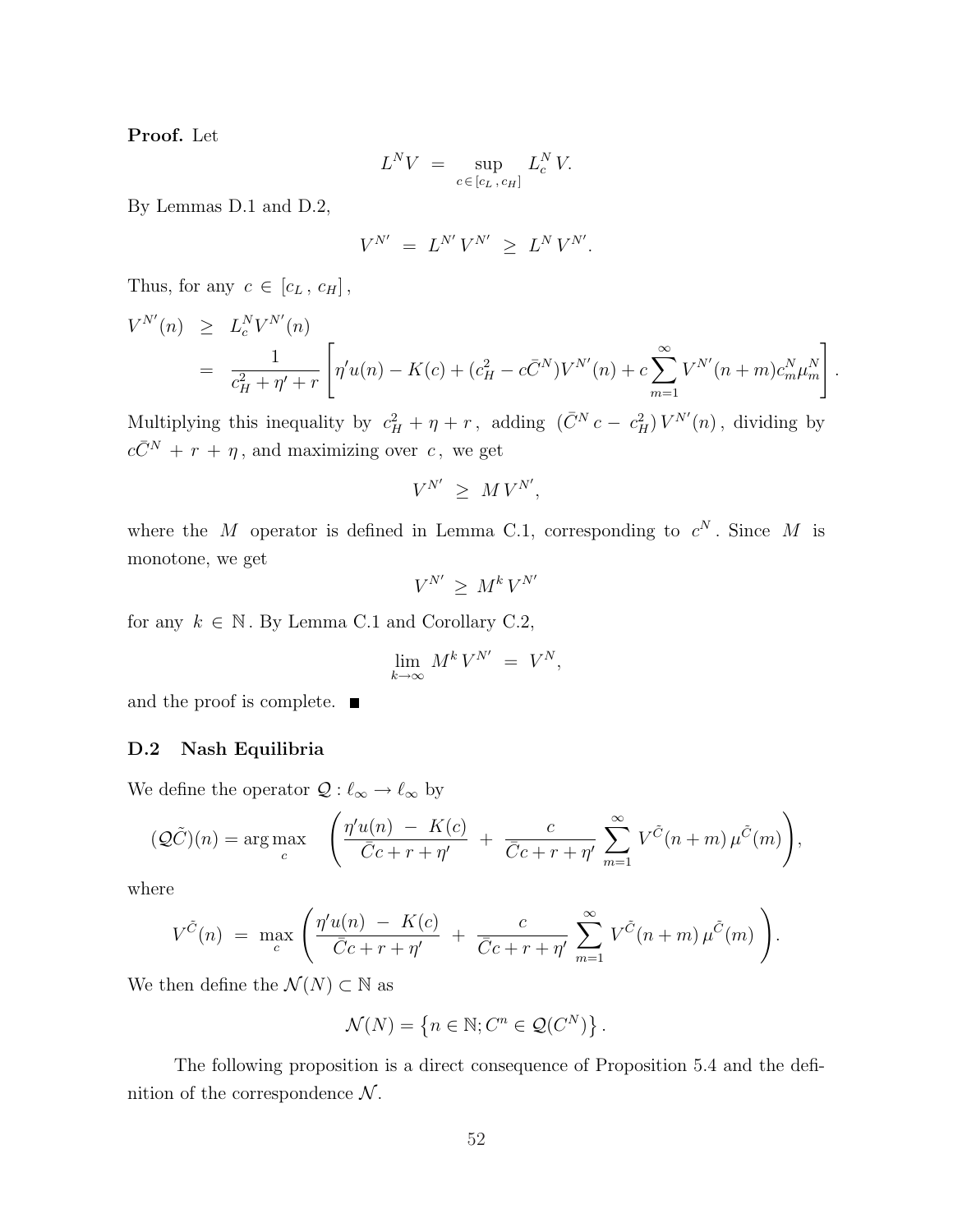Proposition D.4 Symmetric pure strategy Nash equilibria of the game are given by trigger policies with trigger precision levels that are the fixed points of the correspondence  $\mathcal N$  .

**Lemma D.5** The correspondence  $\mathcal{N}(N)$  is monotone increasing in N.

Proof. From the Hamilton-Jacobi-Bellman equation (6),

$$
(r + \eta') V_n^N = \max_{c \in [c_L, c_H]} \eta' u_n + c \left( -\kappa + \sum_{m=1}^{\infty} \left( V_{n+m}^N - V_n^N \right) C_m^N \mu_m^N \right).
$$

Let first  $c_L > 0$ . Then, it is optimal for an agent to choose  $c = c_H$  if

$$
-\kappa + \sum_{m=1}^{\infty} \left( V_{n+m}^N - V_n^N \right) C_m^N \mu_m^N > 0 \Leftrightarrow (r + \eta') V_n^N - \eta' u_n > 0, \qquad (48)
$$

the agent is indifferent between choosing  $c_H$  or  $c_L$  if

$$
-\kappa + \sum_{m=1}^{\infty} \left( V_{n+m}^N - V_n^N \right) C_m^N \mu_m^N = 0 \Leftrightarrow (r + \eta') V_n^N - \eta' u_n = 0, \qquad (49)
$$

and the agent will choose  $c<sub>L</sub>$  if the inequality  $\lt$  holds in (48). By Lemma C.3, the set of *n* for which  $(r + \eta')V_n^N - \eta'u_n = 0$  is either empty or is an interval  $N_1 \le n \le N_2$ . Proposition D.3 implies the required monotonicity.

Let now  $c_L = 0$ . Then, by the same reasoning, it is optimal for an agent to choose  $c = c_H$  if and only if  $(r + \eta')V_n^N - \eta'u_n > 0$ . Alternatively,  $(r + \eta')V_n^N - \eta'u_n = 0$ . By Lemma C.3, the set n for which  $(r + \eta')V_n^N - \eta'u_n > 0$  is an interval  $n < N_1$ and hence  $(r + \eta')V_n^N - \eta'u_n = 0$  for all  $n \ge N_1$ . Consequently, since  $u_n$  is monotone increasing and concave, the sequence

$$
Z_n := -\kappa + \sum_{m=1}^{\infty} (V_{n+m}^N - V_n^N) C_m^N \mu_m^N = -\kappa + \frac{\eta'}{r+\eta'} \sum_{m=1}^{\infty} (u_{n+m} - u_n) C_m^N \mu_m^N
$$

is decreasing for  $n \geq N_1$ . Therefore, the set of n for which  $Z_n = 0$  is either empty or is an interval  $N_1 \leq n \leq N_2$ . Proposition 4.3 implies the required monotonicity.

**Proposition D.6** The correspondence  $N$  has at least one fixed point. Any fixed point is less than or equal to  $\overline{N}$ .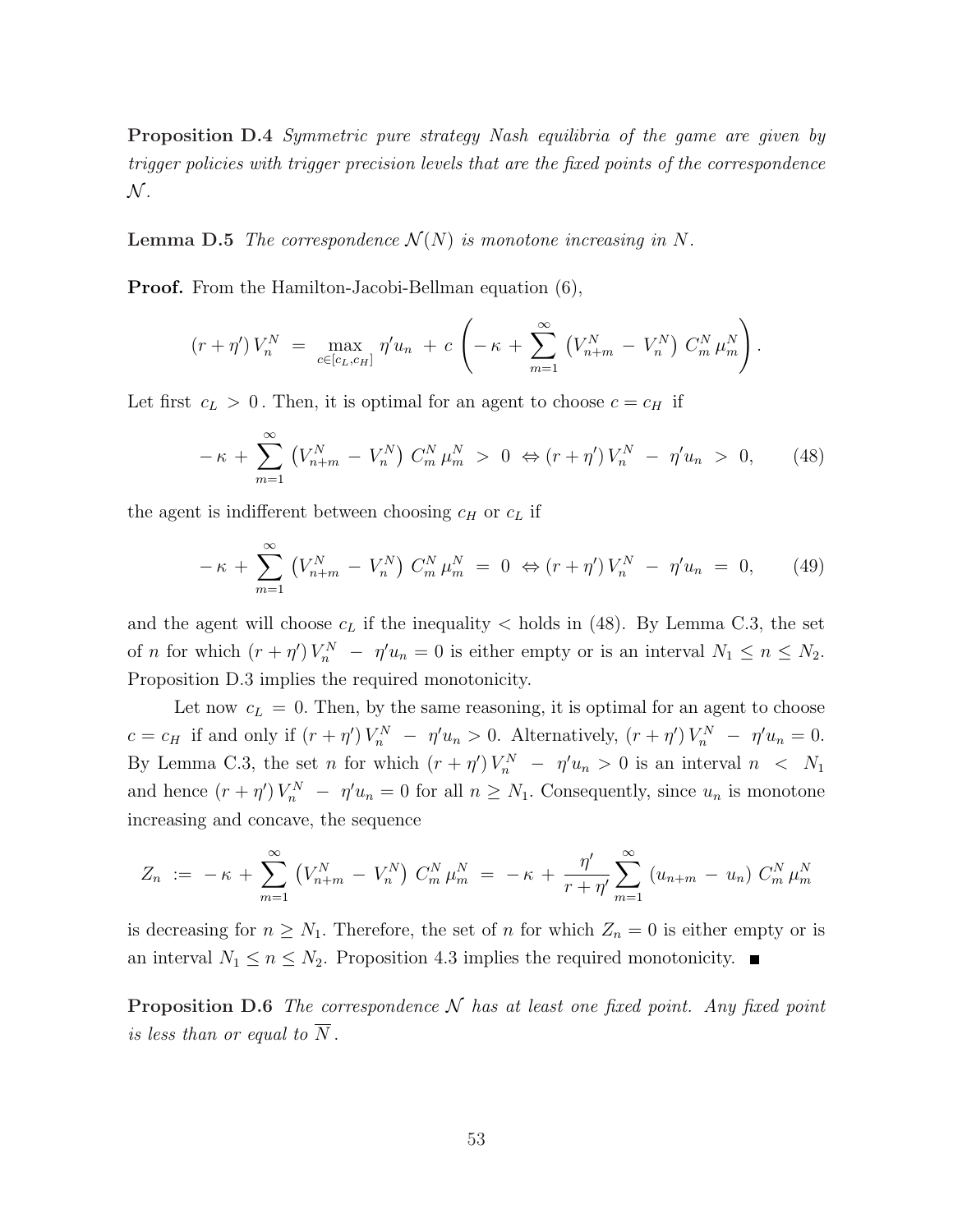**Proof.** If  $0 \in \mathcal{N}(0)$ , we are done. Otherwise,  $\inf \{ \mathcal{N}(0) \} \geq 1$ . By monotonicity,  $\inf\{\mathcal{N}(1)\}\geq 1$ . Again, if  $1 \in \mathcal{N}(1)$ , we are done. Otherwise, continue inductively. Since there is only a finite number  $\overline{N}$  of possible outcomes, we must arrive at some n in  $\mathcal{N}(n)$ .

Proof of Proposition 6.4. The result follows directly from Proposition D.3 and the definition of equilibrium.

#### D.3 Equilibria with minimal search intensity

**Lemma D.7** The operator A is a contraction on  $\ell_{\infty}$  with

$$
||A||_{\ell_{\infty}\to\ell_{\infty}} \leq \frac{c_L^2}{r + \eta' + c_L^2} < 1.
$$

Furthermore, A preserves positivity, monotonicity, and concavity.

**Proof of Lemma 6.5.** We have, for any bounded sequence  $q$ ,

$$
|A(g)_n| \leq \frac{c_L^2}{r + \eta' + c_L^2} \sum_{m=1}^{\infty} |g_{n+m}| \mu_m \leq \frac{c_L^2}{r + \eta' + c_L^2} \sup_n g_n,
$$
 (50)

which establishes the first claim. Furthermore, if g is increasing, we have  $g_{n_1+m} \geq$  $g_{n_2+m}$  for  $n_1 \geq n_2$ , and for any m. Summing up these inequalities, we get the required monotonicity. Preservation of concavity is proved similarly.

**Proof of Theorem 6.6.** It suffices to show that, taking the minimal-search  $(\mu^0, C^0)$ behavior as given, the minimal-effort search effort  $c<sub>L</sub>$  achieves the supremum defined by the Hamilton-Jacobi-Bellman equation, at each precision n, if and only if  $K'(c<sub>L</sub>) \geq B$ , where  $B$  is defined by  $(8)$ .

By the previous lemma,  $V(n)$  is concave in n. Thus, the sequence

$$
\sum_{m=1}^{\infty} (V_{n+m} - V_n) \mu_m^0
$$

is monotone decreasing with  $n$ . Therefore,

$$
\sum_{m=1}^{\infty} (V_{1+m} - V_1) \mu_m^0 = \max_{n} \sum_{m=1}^{\infty} (V_{n+m} - V_n) \mu_m^0.
$$

We need to show that the objective function, mapping  $c$  to

$$
-K(c) + cc_L \sum_{m=1}^{\infty} (V_{n+m} - V_n) \mu_m^0
$$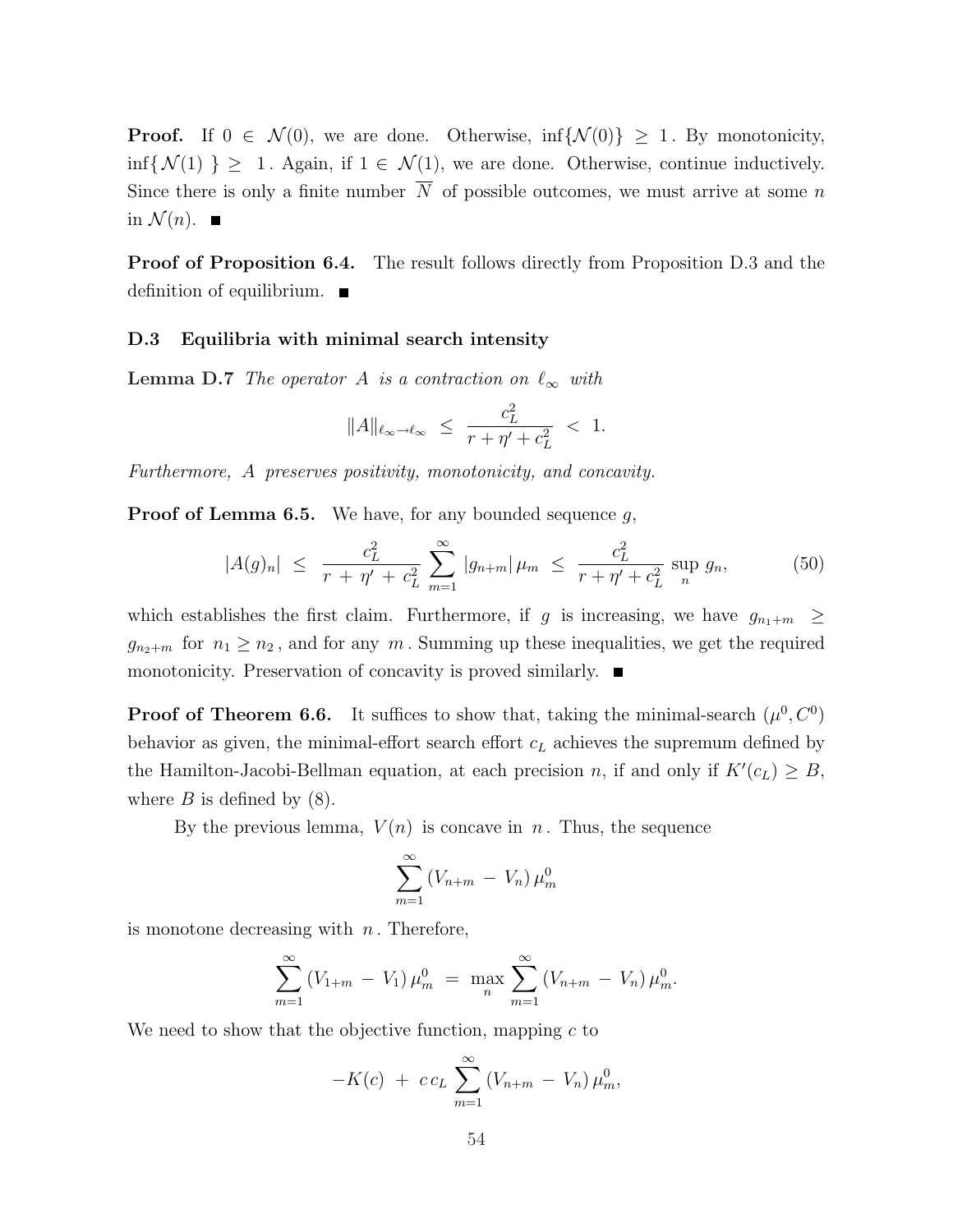achieves its maximum at  $c = c_L$ . Because K is convex, this objective function is decreasing on  $[c_L, c_H]$ , and the claim follows.  $\blacksquare$ 

The following lemma follows directly from the proof of Proposition D.6.

**Lemma D.8** If  $C^N \in \mathcal{Q}(C^1)$  for some  $N \geq 1$  then the correspondence N has a fixed point  $n \geq 1$ .

**Proof of Proposition 6.7.** By the above lemma, it suffices to show that  $Q(C^1) \neq C^0$ . Suppose on the contrary that  $\mathcal{Q}(C^1) = C^0$ . Then the value function is simply

$$
V_n^1 = \frac{\eta' u(n)}{r + \eta'}.
$$

It follows from (48) that  $C_1 = 0$  is optimal if and only if

$$
\frac{\eta'(u(2) - u(1)) c_H \mu_1^1}{r + \eta'} = \sum_{m=1}^{\infty} (V_{n+m}^1 - V_n^N) C_m^1 \mu_m^N < \kappa.
$$

By (48), we will have the inequality  $V_n^1 \geq V_n^0$  for all  $n \geq 2$  and a strict inequality  $V_1^1 > V_1^0$ , which is a contradiction. The proof is complete.

## E Proofs of Results in Section 7, Policy Interventions

**Proof of Lemma 7.1.** By construction, the value function  $V^{\delta}$  associated with proportional search subsidy rate  $\delta$  is monotone increasing in  $\delta$ . By (48), the optimal trigger  $N$  is that n at which the sequence

$$
(r+\eta')\,V_n^\delta\ -\ \eta'\,u(n)
$$

crosses zero. Hence, the optimal trigger is also monotone increasing in  $\delta$ .

**Proof of Lemma 7.3.** Letting  $V_{n,M}$  denote the value associated with n private signals and M public signals, we define

$$
Z_{n,M} = V_{n,M} - \frac{\eta' u_{n+M}}{r + \eta'}.
$$

We can rewrite the HJB equation for the agent, educated with  $M$  signals at birth, in the form

$$
(r + \eta') Z_{n,M} = \sup_{c \in [c_L, c_H]} c \left( -\kappa + \sum_{m=1}^{\infty} (V_{n+m,M} - V_{n,M}) \mu_m^C \right)
$$
  
= 
$$
\sup_{c \in [c_L, c_H]} c \left( W_{n,M} - \kappa + \sum_{m=1}^{\infty} (Z_{n+m,M} - Z_{n,M}) \mu_m^C \right),
$$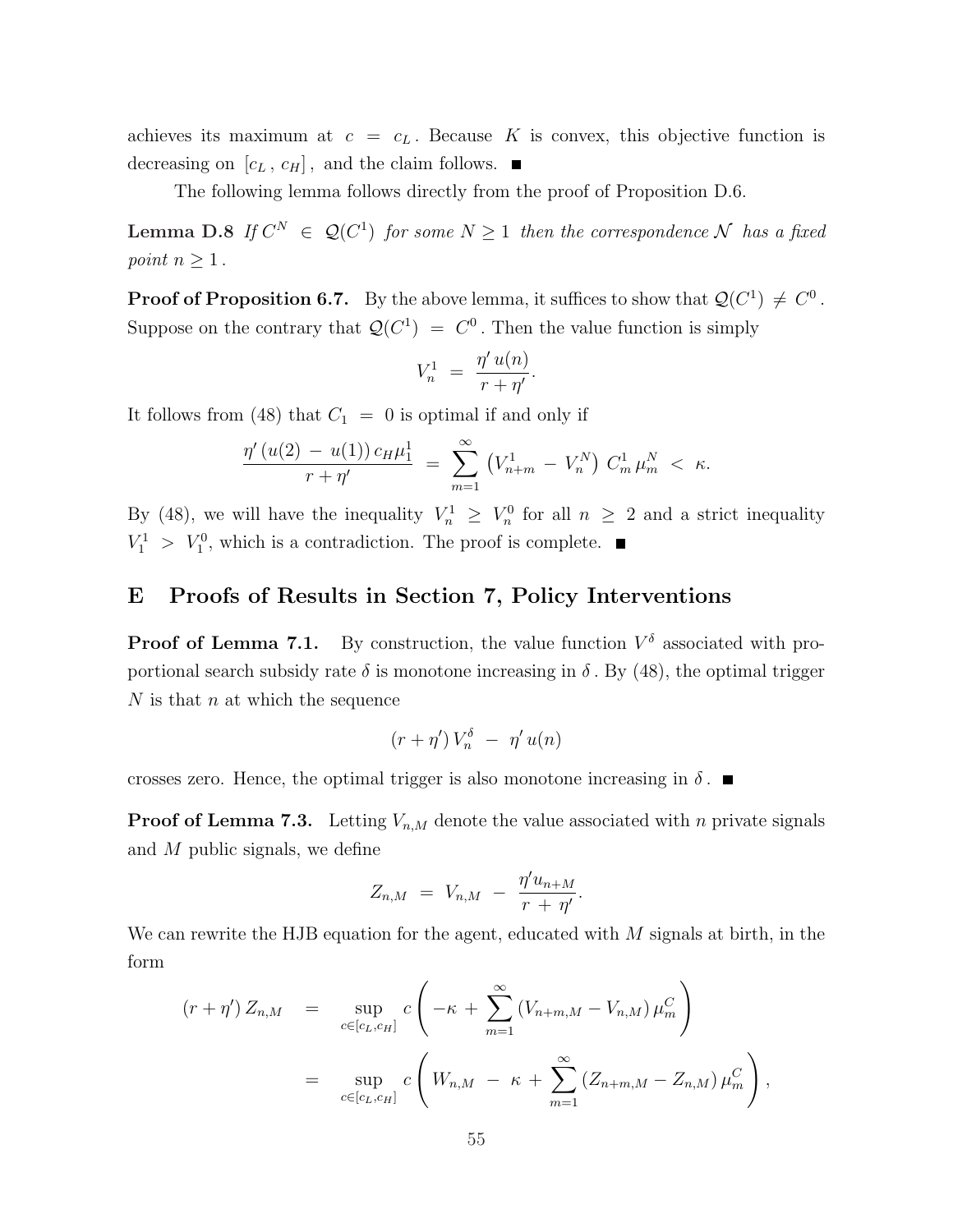where

$$
W_{n,M} = \frac{\eta'}{r+\eta'} \sum_{m=1}^{\infty} (u_{n+M+m} - u_{n+M}) \mu_m^C.
$$

The quantity  $W_{n,M}$  is monotone decreasing with M and n by the concavity of  $u(\cdot)$ . Equivalently,

$$
Z_{n,M} = \sup_{c \in [c_L, c_H]} \quad \frac{c}{\bar{C} \, c + r + \eta'} \left( W_{n,M} - \kappa + \sum_{m=1}^{\infty} Z_{n+m,M} \, \mu_m^C \right). \tag{51}
$$

Treating the right-hand side as the image of an operator at Z, this operator is a contraction and, by Lemma C.2,  $Z_{n,M}$  is its unique fixed point. Since  $W_{n,M}$  decreases with  $M$ , so does  $Z_{n,M}$ .

By Lemma C.3,  $Z_{n,M}$  is also monotone decreasing with n. Hence, an optimal trigger policy, attaining the supremum in  $(51)$ , is an n at which the sequence

$$
W_{n,M} - \kappa + \sum_{m=1}^{\infty} Z_{n+m,M} \mu_m^C
$$

crosses zero. Because both  $W_{n,M}$  and  $Z_{n,M}$  are decreasing with M, the trigger is also decreasing with  $M$ .

**Proof of Proposition 7.4.** Suppose that  $C^N$  is an equilibrium with M public signals, which we express as

$$
C^N \in \mathcal{Q}_M(C^N).
$$

By Lemma 7.3, we have

$$
C^{N_1} \;\in\; \mathcal{Q}_{M-1}(C^N)
$$

for some  $N_1 \geq N$ . It follows from the algorithm at the end of Section 6 that there exists some  $N' \geq N$  with  $N' \in \mathcal{Q}_{M-1}(C^{N'})$ . The proof is completed by induction in M.

## F Proofs of comparative statics

This appendix provides proofs of the comparative statics of Proposition 8.1.

**Proof.** We first study the effect of a shift in the exit intensity  $\eta'$ . Given the market conditions  $(C, \mu)$ , let  $V(\eta')$  be value function corresponding to the intensity  $\eta'$ , and define  $\overline{a}$  $\mathbf{r}$ 

$$
\tilde{Z}_n(\eta') = (r + \eta') \left( V_n(\eta') - \frac{\eta' u_n}{r + \eta'} \right).
$$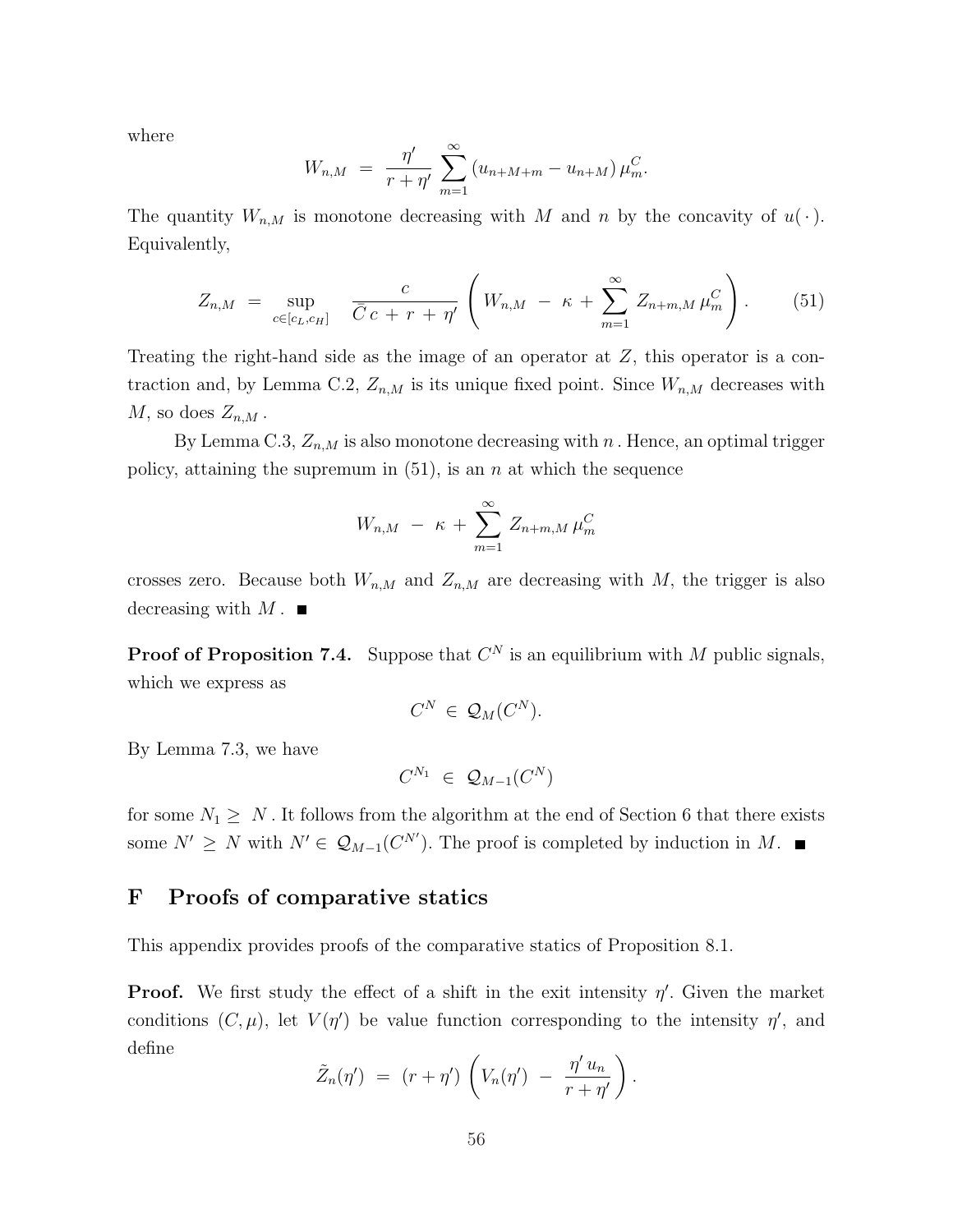Then, the argument used in the proof of Lemma 7.3 implies that

$$
\tilde{Z}_n(\eta') = \sup_{c \in [c_L, c_H]} c \left( W_n(\eta') - \kappa + \frac{1}{r + \eta'} \sum_{m=1}^{\infty} (\tilde{Z}_{n+m} - \tilde{Z}_n) \mu_m^C \right), \quad (52)
$$

where

$$
W_n(\eta') = \frac{\eta'}{r + \eta'} \sum_{m=1}^{\infty} (u_{n+m} - u_n) \mu_m^C.
$$

Since  $u_n$  is monotone increasing,  $W_n$  is increasing in  $\eta'$ . By Lemma C.3,  $\tilde{Z}_n$  is monotone decreasing in n, so  $\tilde{Z}_{n+m} - \tilde{Z}_n$  is negative. Let  $\eta'_1 < \eta'$ . Then, for any  $c \in [c_L, c_H]$ ,

$$
\tilde{Z}_n(\eta') = \sup_{c \in [c_L, c_H]} c \left( W_n(\eta') - \kappa + \frac{1}{r + \eta'} \sum_{m=1}^{\infty} (\tilde{Z}_{n+m}(\eta') - \tilde{Z}_n(\eta')) \mu_m^C \right) \n\ge c \left( W_n(\eta'_1) - \kappa + \frac{1}{r + \eta'_1} \sum_{m=1}^{\infty} (\tilde{Z}_{n+m}(\eta') - \tilde{Z}_n(\eta')) \mu_m^C \right).
$$
\n(53)

Define the operator  $\tilde{M}_{\eta'_1}$  by

$$
[\tilde{M}_{\eta'_1} g](n) = \sup_c \frac{c}{r + \eta'_1 + c\bar{C}} \left( (W_n(\eta'_1) - \kappa) (r + \eta'_1) + \sum_{m=1}^{\infty} g_{n+m} \mu_m^C \right).
$$

Then, multiplying (53) by  $r + \eta'_1$ , adding  $c \bar{C} \tilde{Z}_n$  to both sides, dividing by  $r + \eta'_1 + c\bar{C}$ , and taking the supremum over  $c$ , we get that

$$
\tilde{Z}(\eta') \ \geq \ \tilde{M}_{\eta_1'} \, (Z(\eta')).
$$

Since  $M_{\eta_1'}$  is clearly monotone increasing, by iterating we get, for any  $k \geq 0$ ,

$$
\tilde{Z}(\eta') \ \geq \ (\tilde{M}_{\eta'_1})^k \, (Z(\eta')).
$$

By the argument used in the proof of Lemma C.1,  $\tilde{M}_{\eta'_1}$  is a contraction and  $Z(\eta'_1)$  is its unique fixed point. Therefore,  $Z(\eta') \geq \lim_{k\to\infty} (M_{\eta'_1})^k (Z(\eta')) = Z(\eta'_1)$ . That is, Z is monotone increasing in  $\eta'$ .

Let  $\mathcal{N}^{\eta'}$  be the optimal-trigger correspondence associated with exit rate  $\eta'$ . Let also  $C = C^N$  and  $\mu = \mu^N$ . It follows from the proof of Lemma D.5 that  $\mathcal{N}(N)$  is an interval  $[n_1, n_2]$  with the property that  $Z_n^{\eta'}$  $\eta'_{n}$  is positive for  $n < n_1$  and is negative for  $n > n_2$ . Since  $Z(\eta')$  is monotone increasing in  $\eta'$ , so are both  $n_1$  and  $n_2$ . Monotonicity of the correspondence  $\mathcal N$  combined with the same argument as in the proof of Proposition D.6 imply the required comparative static in  $\eta'$ .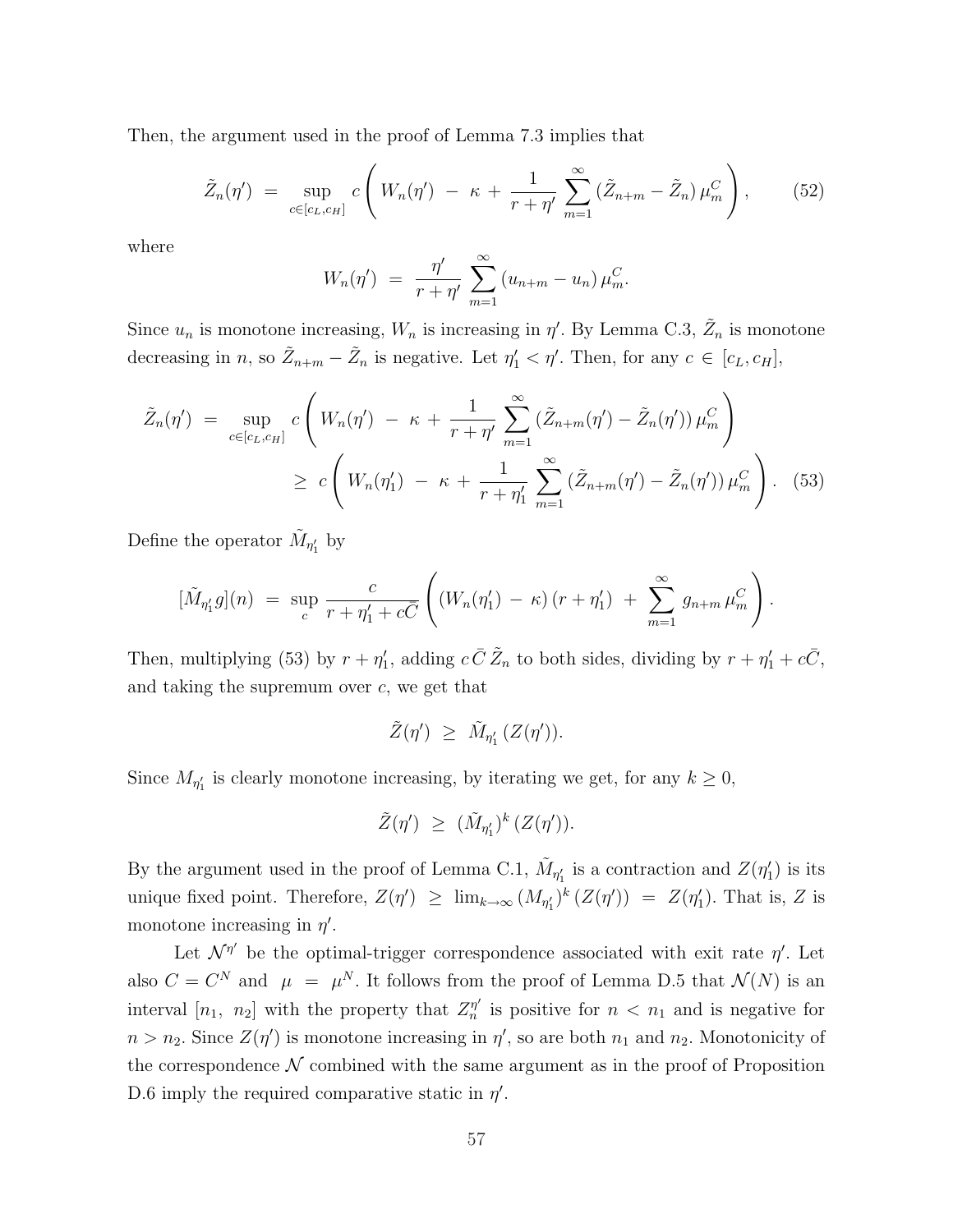As for the effect of shifting the discount rate  $r$ , we rewrite the Bellman Equation (6) in the form

$$
\tilde{V}_n(r) = \max_{c \in [c_L, c_H]} \eta' u_n + c \left( -\kappa + \frac{1}{r + \eta'} \sum_{m=1}^{\infty} \left( \tilde{V}_{n+m}(r) - \tilde{V}_n(r) \right) C_m \mu_m \right),
$$

where  $\tilde{V}_n(r) = (r + \eta') V_n(r)$ . Let  $r_1 > r$ . Then, since  $\tilde{V}_n$  is increasing in n, we get

$$
\tilde{V}_n(r) = \max_{c \in [c_L, c_H]} \eta' u_n + c \left( -\kappa + \frac{1}{r + \eta'} \sum_{m=1}^{\infty} \left( \tilde{V}_{n+m}(r) - \tilde{V}_n(r) \right) C_m \mu_m \right)
$$
\n
$$
\geq \max_{c \in [c_L, c_H]} \eta' u_n + c \left( -\kappa + \frac{1}{r_1 + \eta'} \sum_{m=1}^{\infty} \left( \tilde{V}_{n+m}(r) - \tilde{V}_n(r) \right) C_m \mu_m \right). \tag{54}
$$

An argument analogous to that used in the proof of the comparative static for  $\eta'$  implies that  $\tilde{V}(r) \geq \tilde{V}(r_1)$ . That is,  $\tilde{V}(r)$  is decreasing in r. Therefore,  $\tilde{Z}_n = \tilde{V}_n - \eta' u_n$  also decreases in r and the claim follows in just the same way as it did for  $\eta'$ .

Finally, in order to study the impact of shifting the information-quality parameter  $\rho^2$ , we note the impact of  $\rho^2$  on the exit utility

$$
u_n = -\frac{1-\rho^2}{1+\rho^2(n-1)}.
$$

Using (52) and following the same argument as for the parameter  $\eta'$ , we see that it suffices to show that  $W_n(\rho)$  is monotone increasing in  $\rho^2$ . To this end, it suffices to show that  $u_{n+1}(\rho) - u_n(\rho)$  is increasing in  $\rho^2$ . A direct calculation shows that the function

$$
k_n(x) = -\frac{1-x}{1+xn} + \frac{1-x}{1+x(n-1)}
$$

is monotone decreasing for

$$
x > b_n = \frac{1 - \sqrt{n/(n+1)}}{n\sqrt{n/(n+1)} - n + 1}.
$$

It is not difficult to see that  $b_n < b_1$  = √  $2 - 1$ , and the claim follows.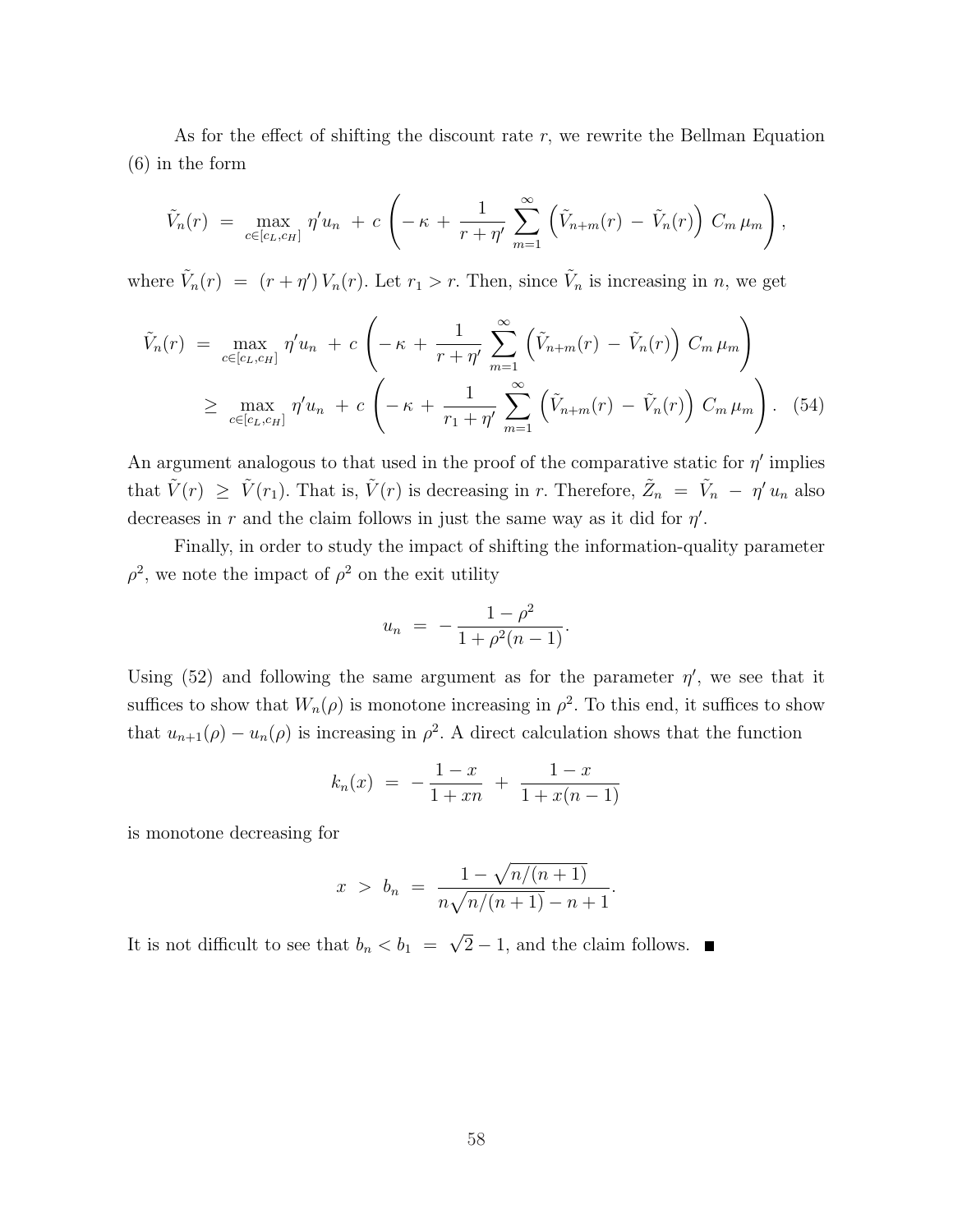#### References

Amador, Manuel and Weill, Pierre-Olivier. 2008. "Learning from Private and Public Observations of Others' Actions." Working Paper, Stanford University.

Banerjee, Abhijit. 1992. "A Simple Model of Herd Behavior." *Quarterly Journal of* Economics, 107: 797-817.

Banerjee, Abhijit, and Drew Fudenberg. 2004. "Word-of-Mouth Learning." Games and Economic Behavior, 46: 1-22.

Bikhchandani, Sushil, David Hirshleifer, and Ivo Welch. 1992. "A Theory of Fads, Fashion, Custom, and Cultural Change as Informational Cascades." Journal of Political Economy, 100: 992-1026.

Blouin, Max and Roberto Serrano. 2001. "A Decentralized Market with Common Value Uncertainty: Non-Steady States." Review of Economic Studies, 68: 323-346.

Burguet, Roberto and Xavier Vives. 2000. "Social Learning and Costly Information Acquisition." *Economic Theory*, **15:** 185-205.

Dieudonné, Jean 1960. Foundations of Modern Analysis. Academic press, New York-London.

Duffie, Darrell, Nicolae Gârleanu, and Lasse Pedersen. 2005. "Over-the-Counter Markets." Econometrica, **73:** 1815-1847.

Duffie, Darrell, Gaston Giroux, and Gustavo Manso. 2009. "Information Percolation." forthcoming in American Economic Journal: Microeconomics.

Duffie, Darrell, and Gustavo Manso. 2007. "Information Percolation in Large Markets." American Economic Review, Papers and Proceedings, 97: 203-209.

Duffie, Darrell, and Yeneng Sun. 2007. "Existence of Independent Random Matching." Annals of Applied Probability, 17: 386-419.

Gale, Douglas. 1987. "Limit Theorems for Markets with Sequential Bargaining." Journal of Economic Theory, 43: 20-54.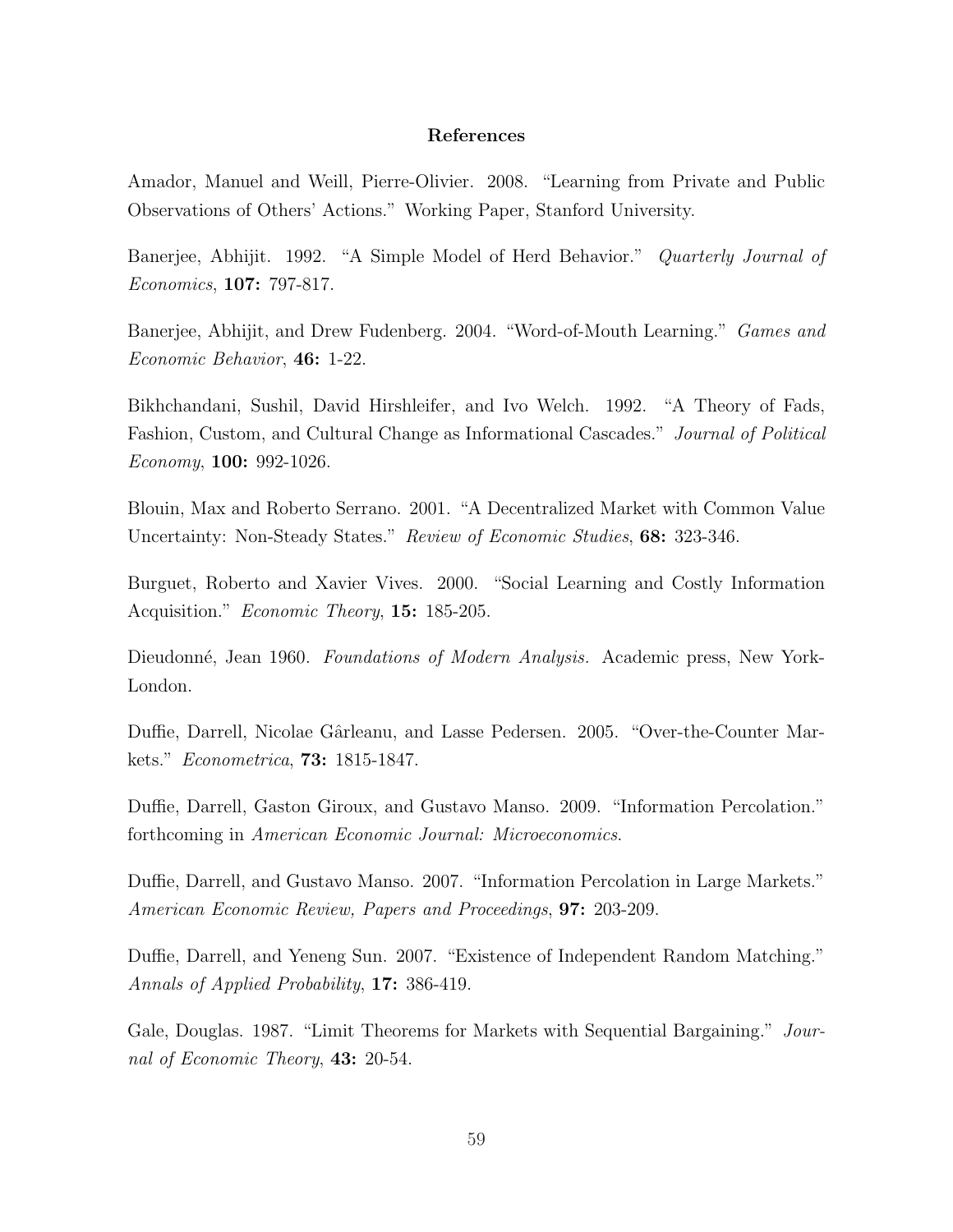Grossman, Sanford. 1981. "An Introduction to the Theory of Rational Expectations Under Asymmetric Information." Review of Economic Studies, 4: 541-559.

Hartman, Philip. 1982. Ordinary Differential Equations, Second Edition, Boston: Birkhaüser.

Hayek, Friedrich. 1945. "The Use of Knowledge in Society." American Economic Review, 35: 519-530.

Kiyotaki, Nobuhiro, and Randall Wright. 1993. "A Search-Theoretic Approach to Monetary Economics." American Economic Review, 83: 63-77.

Lagos, Ricardo and Guillaume Rocheteau. 2009. "Liquidity in Asset Markets with Search Frictions." *Econometrica*, **77:** 403-426.

Lucas, Robert E. and Nancy L. Stockey. 1989. Recursive Methods in Economic Dynamics. Cambridge: Harvard University Press.

Milgrom, Paul. 1981. "Rational Expectations, Information Acquisition, and Competitive Bidding." Econometrica, 50: 1089-1122.

Mortensen, Dale. 1986. "Job Search and Labor Market Analysis," in O. Ashenfelter and R. Layard, eds., Handbook of Labor Economics. Amsterdam: Elsevier Science Publishers.

Pesendorfer, Wolfgang and Jeroen Swinkels. 1997. "The Loser's Curse and Information Aggregation in Common Value Auctions." Econometrica, 65: 1247-1281.

Pissarides, Christopher. 1985. "Short-Run Equilibrium Dynamics of Unemployment Vacancies, and Real Wages." American Economic Review, 75: 676-690.

Protter, Philip. 2005. Stochastic Differential and Integral Equations, Second Edition, New York: Springer.

Reny, Philip and Motty Perry. 2006. "Toward a Strategic Foundation for Rational Expectations Equilibrium." Econometrica, 74: 1231-1269.

Rockafellar, R. Tyrrell. 1970. Convex Analysis, Princeton University Press.

Rubinstein, Ariel and Asher Wolinsky. 1985. "Equilibrium in a Market with Sequential Bargaining." Econometrica, 53: 1133-1150.